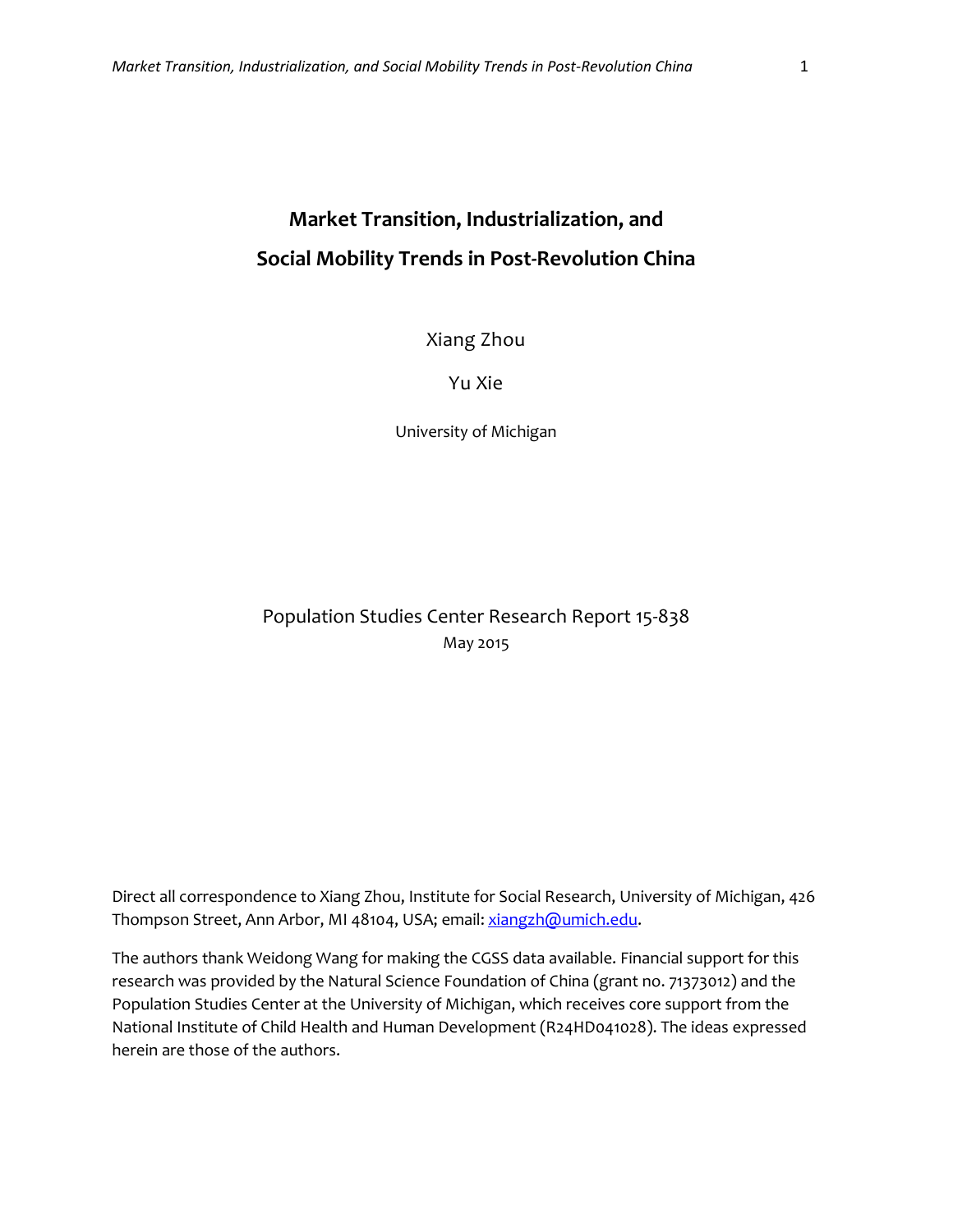## **Abstract**

Stratification scholars have long speculated about the influences of political institutions and economic development on intergenerational social mobility. China provides a unique opportunity to evaluate these speculations, as it has experienced rapid industrial expansion as well as the demise of socialism since its economic reform that began in 1978. Analyzing intergenerational data from six comparable, nationally representative surveys between 1996 and 2012, we uncover two countervailing social mobility trends in post-revolution China. On the one hand, there is evidence of a decline in social fluidity following China's transition from state socialism to a market economy, as the link between origin and destination in vertical social status has significantly strengthened. On the other hand, horizontal mobility between the agricultural and nonagricultural sectors has increased sharply during the country's rapid industrialization. Despite its recent decline, social fluidity in China is still much higher than that in mature capitalist societies. Moreover, cross-national comparisons reveal that a faster pace of industrialization is associated with greater horizontal mobility between the farming and nonfarming classes. Finally, mobility in China is characterized by disproportionate flows between the farming and the managerial/professional classes and between farming and self-employment—patterns that are unique products of the Chinese household registration (*hukou*) system.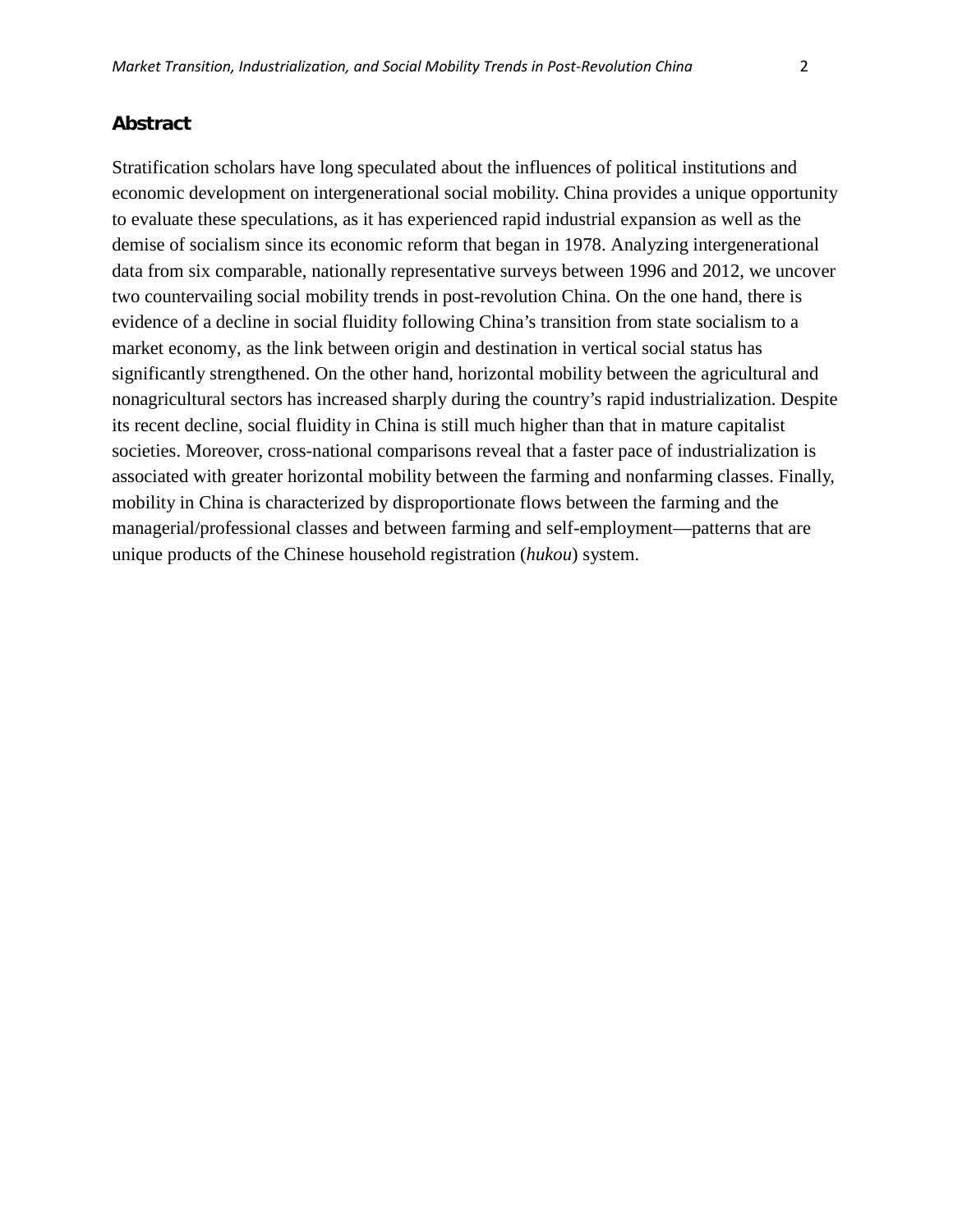# **INTRODUCTION**

Sociologists have long sought to understand how political institutions shape social stratification. In particular, the transition from state socialism to market capitalism in China and the former Eastern Bloc countries has spurred a vast volume of research on the impacts of institutional changes on economic inequality. Prominent in this literature is Nee's (1989, 1991, 1996) market transition theory, which contends that the post-socialist transition is a process in which markets replace politics as the basic principle of resource allocation and thus predicts that human capital gradually replaces political loyalty as the main determinant of an individual's socioeconomic success. Empirical assessments of market transition theory abound. The dominant line of inquiry has revolved around the micro-level question of how economic payoffs of human capital relative to political capital have evolved over time (Bian and Logan 1996; Song and Xie 2014; Zhou 2000), differed by economic sector (Peng 1992; Rona-tas 1994; Wu and Xie 2003), or varied across regions at different stages of economic reform (Gerber 2002; Walder 2002; Xie and Hannum 1996). More recent research has also explored the implications of micro-level social determinants of income for macro-level inequality (Bandelj and Mahutga 2010; Hauser and Xie 2005; Zhou 2014), which has been growing rapidly in transitional economies (Heyns 2005; Xie and Zhou 2014).

So far, the market transition theory and its empirical assessments are almost exclusively concerned with inequalities of socioeconomic outcomes, such as income (e.g., Bian and Logan 1996), housing (e.g., Song and Xie 2014), and managerial positions (e.g., Walder, Li, and Treiman 2000), i.e., questions of intragenerational inequality. The consequences of market transition for inequality of opportunity—indicated by intergenerational social mobility—remain underexplored. In a pioneering study, Gerber and Hout (2004) report that the net association between class origins and class destinations strengthened following the collapse of communism in Russia in the 1990s, suggesting that state socialism might have been conducive to equality of opportunity in the former Soviet Union. Gerber and Hout's conclusion prompts the question of whether social fluidity declines in general with a society transitioning from state socialism to a market economy. To answer this question, we need to understand trends in intergenerational mobility in other societies that have undergone similar transitions. A prime candidate for addressing this question is China.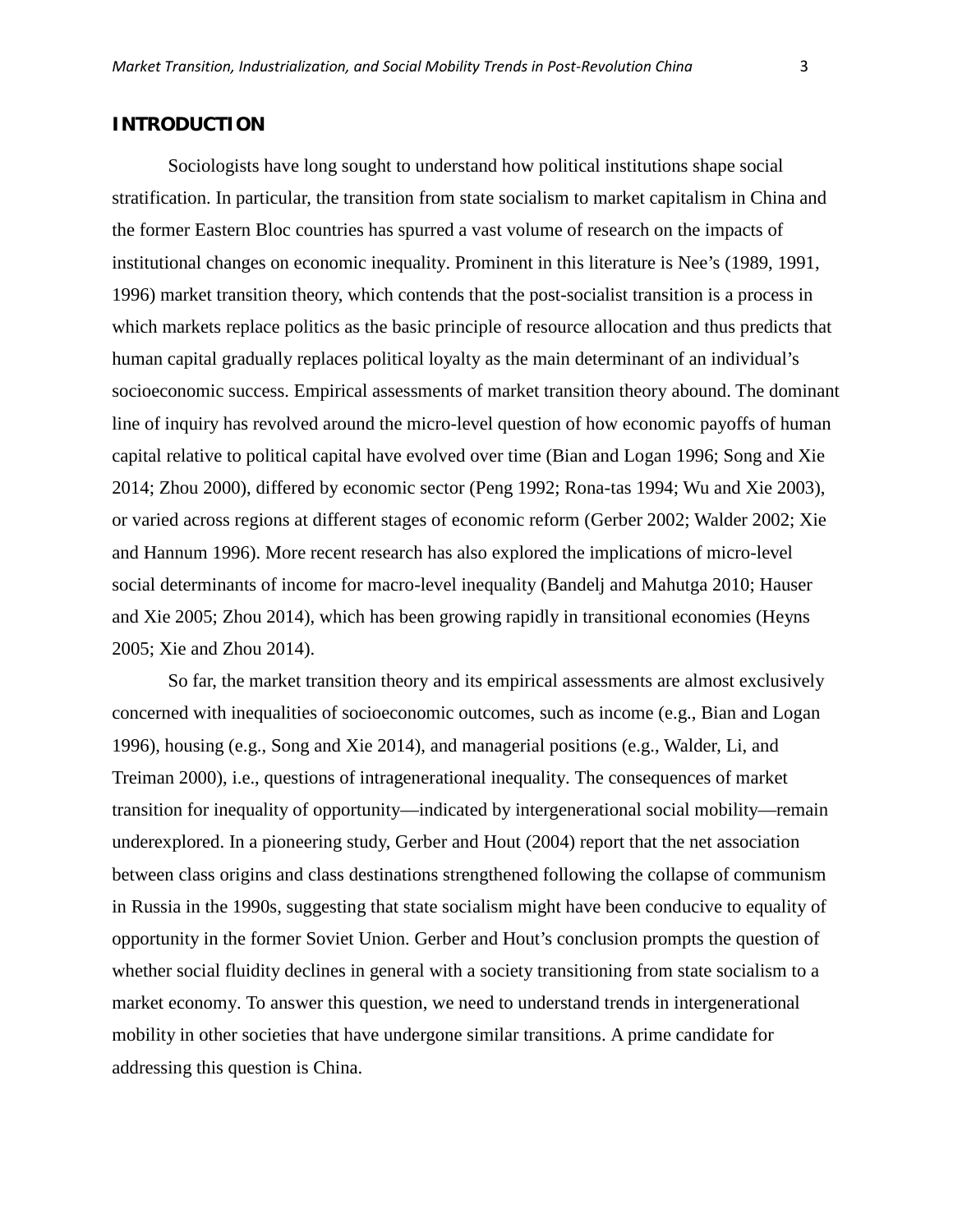The question of trends in intergenerational mobility has attracted sociological attention for a much longer period than the market transition debate. In particular, a large literature in comparative stratification has been devoted to understanding the effects of economic development on intergenerational social mobility (Ganzeboom, Treiman, and Ultee 1991). Two prominent hypotheses have emerged in this literature. First, the "thesis of industrialism" predicts that the more industrialized a society is, the higher the degree of social fluidity (Treiman 1970: 221). Second, in what is known as the FJH hypothesis, Featherman, Jones, and Hauser (1975) argue that while there may be an initial effect of economic development, improvement in social mobility is limited when a society becomes sufficiently industrialized. While the bulk of empirical work in the past has been consistent with the FJH hypothesis (Erikson and Goldthorpe 1992; Grusky and Hauser 1984), more sensitive tests of trends in the form of the "Unidiff" model (Xie 1992) suggest that social fluidity has increased in many industrialized nations over the 20<sup>th</sup> century, albeit slowly (Breen and Jonsson 2007; Breen and Luijkx 2004; Vallet 2001). However, these two hypotheses have been challenged in a recent article by two economists (Long and Ferrie 2013). Using historical census data and the 1973 Occupational Changes in a Generation (OCG II) survey, Long and Ferrie find that intergenerational occupational mobility in the U.S. was much higher in the late-19<sup>th</sup> than in the mid-20<sup>th</sup> century. Considering that rapid industrialization in the U.S. took place between 1860 and 1930 (Xie and Killewald 2013), Long and Ferrie's finding contradicts both of the two hypotheses by suggesting that social fluidity in a major modern society declined over its course of industrialization. Controversial as it is, Long and Ferrie's study poses serious challenges to the two prominent hypotheses in sociology about the effect of industrialization on social mobility.

In the current literature evaluating the industrialism thesis and the FJH hypothesis, industrialization is construed as the level of industrial development at a given time point for a given society, undifferentiated for the parents' versus children's generations. In other words, industrialization is treated as a state, not a process. While this approach is reasonable for comparisons of societies undergoing industrialization at similar paces, it is inadequate if there is a substantial variation in the pace of industrialization across societies being compared. A rapid pace of industrialization, net of the industrialization level, may play a direct role in promoting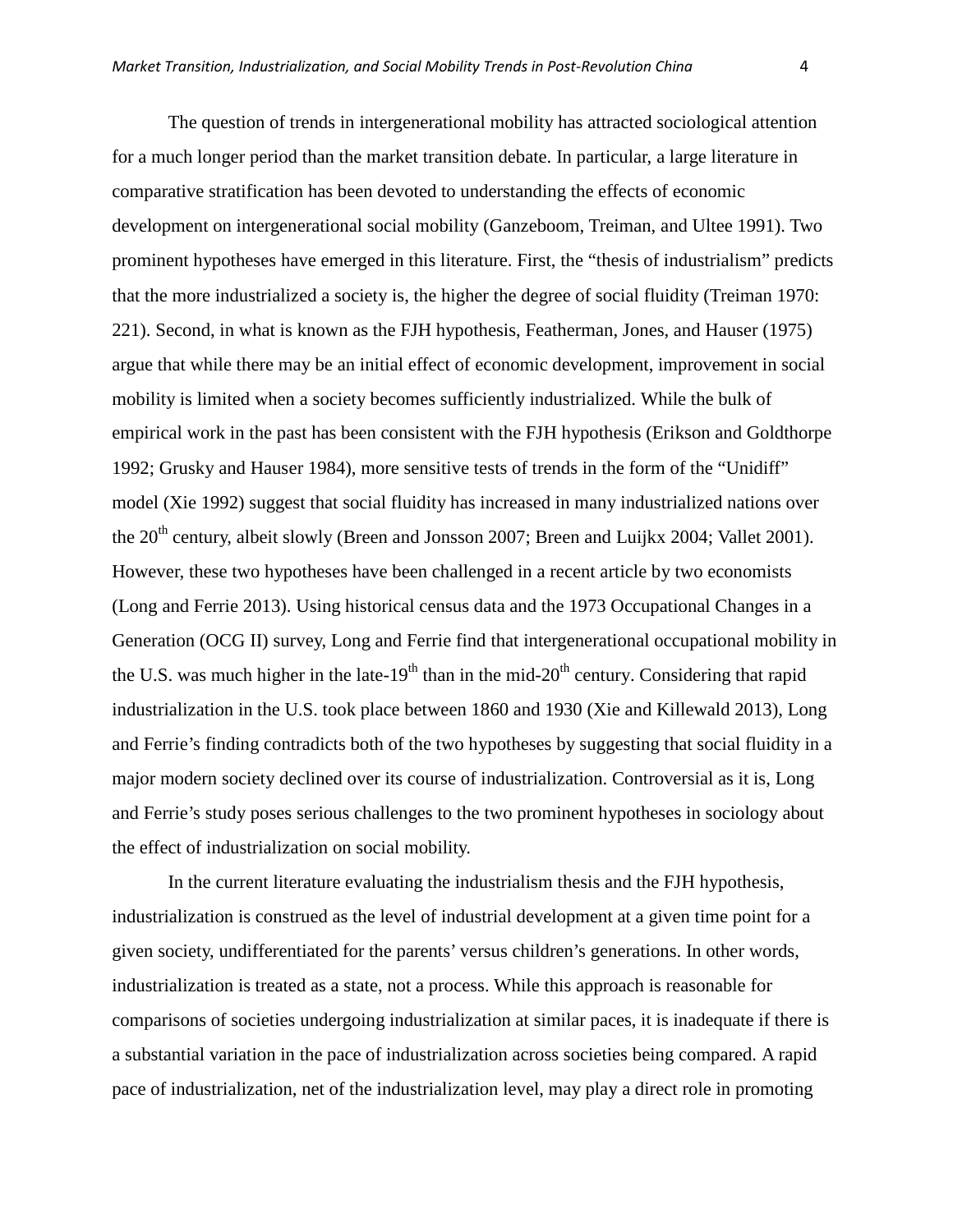social fluidity. Indeed, a number of national studies have suggested that rapidly industrializing societies, such as Israel and Korea in the 1960s and 1970s, seem to exhibit relatively weak class boundaries, especially between agricultural and nonagricultural classes (e.g., Goldthorpe, Yaish, and Kraus 1997; Ishida, Goldthorpe, and Erikson 1991; Park 2003; Torche 2005). These pieces of evidence, however, are at best fragmentary at the present. To our knowledge, no systematic effort has been made to explore the theoretical implications of the pace of industrialization for social mobility.

China's recent history provides a unique opportunity for better understanding the impacts of market transition and rapid industrialization on intergenerational social mobility, as the country has experienced striking industrial expansion as well as the demise of socialism since its economic reform began in 1978. This article represents our effort to exploit this opportunity. Using data from six waves of comparative, nationally representative surveys from 1996 to 2012, we analyze trends in intergenerational class mobility among Chinese men and women born between 1936 and 1981. We use log-linear analysis to carefully examine patterns of class fluidity net of changes in the marginal distribution of the Chinese class structure. In particular, we model three distinct dimensions of class fluidity—status hierarchy, class immobility, and affinity—and trace them across four birth cohorts. Besides the roles of marketization and industrialization, we also pay close attention to the influences of a peculiarly Chinese social institution—the household registration (*hukou*) system—that puts agricultural workers at a structural disadvantage by preventing them from migrating to and settling down permanently in cities (Wu and Treiman 2004).

We further interpret temporal trends in social fluidity in China within an international context by comparing patterns of mobility in different Chinese cohorts with those in 12 advanced industrial countries analyzed in Erickson and Goldthorpe's (1992) project, Comparative Analysis of Social Mobility in Industrial Nations (henceforth CASMIN). Our own comparative analysis involves measuring the magnitudes of social fluidity or rigidity in post-revolution China relative to those in more developed countries. Capitalizing on temporal trends in China as well as crossnational variation, we aim to understand how patterns of intergenerational social mobility may be affected not only by the level, but also by the pace, of industrialization.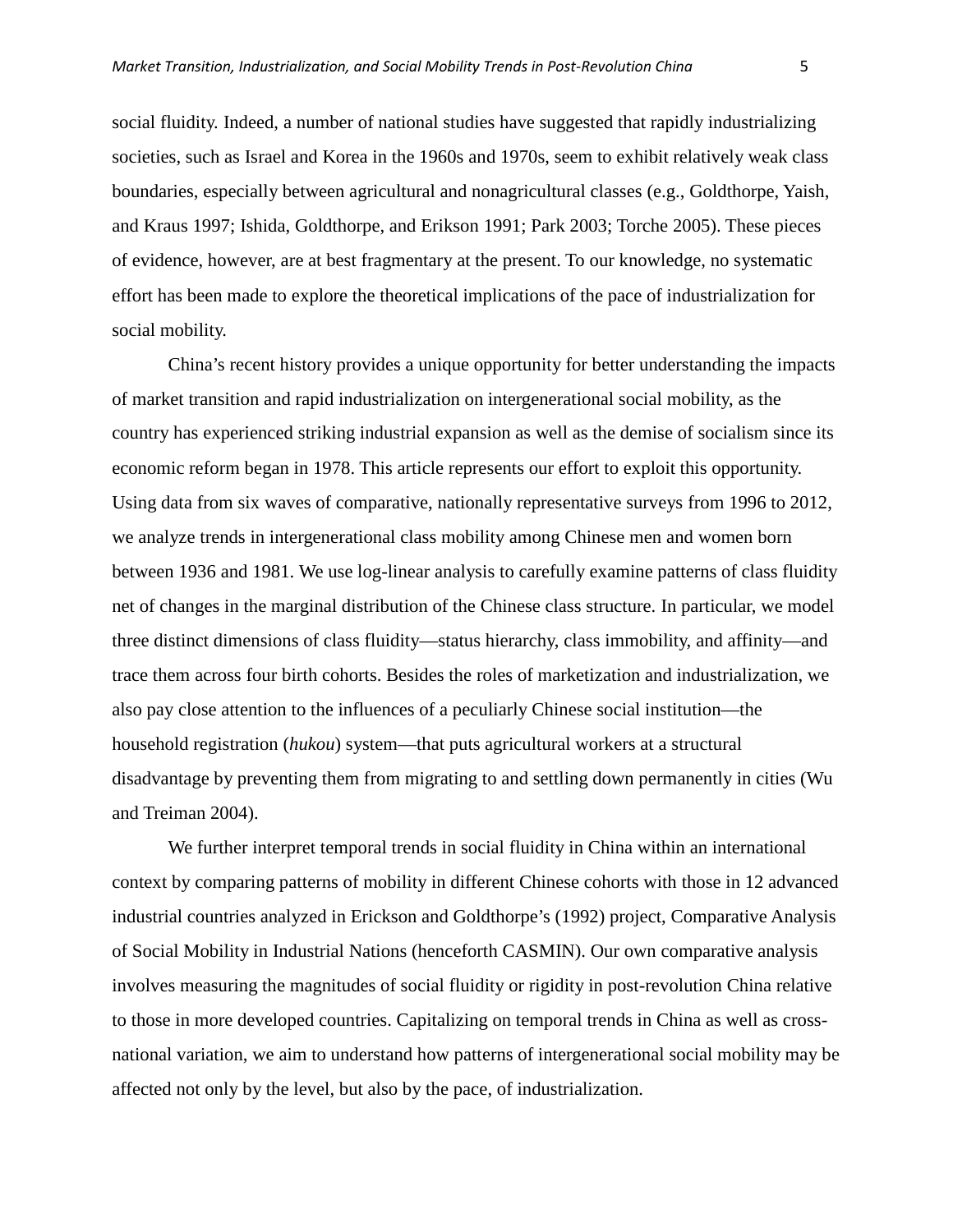# **THEORETICAL AND METHODOLOGICAL ISSUES**

#### **State Socialism, Market Transition, and Class Stratification**

Class theorists have long speculated about the influences of political institutions on social stratification. As both Parkin (1971) and Giddens (1973) suggest, compared with liberal capitalist societies, state socialist regimes may exhibit less class-based stratification due to the absence of private property, less differentiated reward systems, and more egalitarian social policies (see also Szelényi 1998). This argument may well have been applicable to socialist China. First, the socialist state policies carried out immediately following the founding of the People's Republic of China in 1949 eliminated virtually all forms of private property and effectively reduced the "bourgeoisie class" to a group of peddlers, shopkeepers, and selfemployed artisans and handicraft workers, which according to our data altogether constituted less than 2% of the entire labor force. The abolition of inheritable property removed material obstacles to upward mobility for the poor as well as financial protections against downward mobility for the rich. Hence, the economic foundation underlying the class structure may have played a much weaker role in class reproduction in socialist China than in the West.

Second, up until the end of 1980s, most urban workers in China were employed by the state, which imposed a rigid wage grade system that deliberately suppressed income inequality, both within and between occupational classes. Thus, children of different class origins had more equal material resources for occupational attainment than would have been the case in a highly unequal society. Relatively low income inequality, moreover, reduced the economic incentives for elites to transmit their social advantages to their offspring. Class mobility, in other words, was a game of low stakes.

Finally, in the pre-reform era, especially during the Great Leap Forward (1958–1960) and the Cultural Revolution (1966–1976), the Chinese government vigorously pursued a set of egalitarian educational policies that favored the offspring of peasants, workers, and soldiers, including the abolition of tuition fees, dramatic expansions of primary and secondary education in the countryside, and an emphasis on political criteria rather than academic ability for admission to universities (Meisner 1999: 362-63). As a result, educational opportunities were greatly enhanced for socially disadvantaged groups, such as rural youth, women, and the urban poor (Hannum and Xie 1994; Zhou, Moen, and Tuma 1998). Since a good education, particularly at the post-secondary level, could lead to a managerial or professional job in the state sector, it is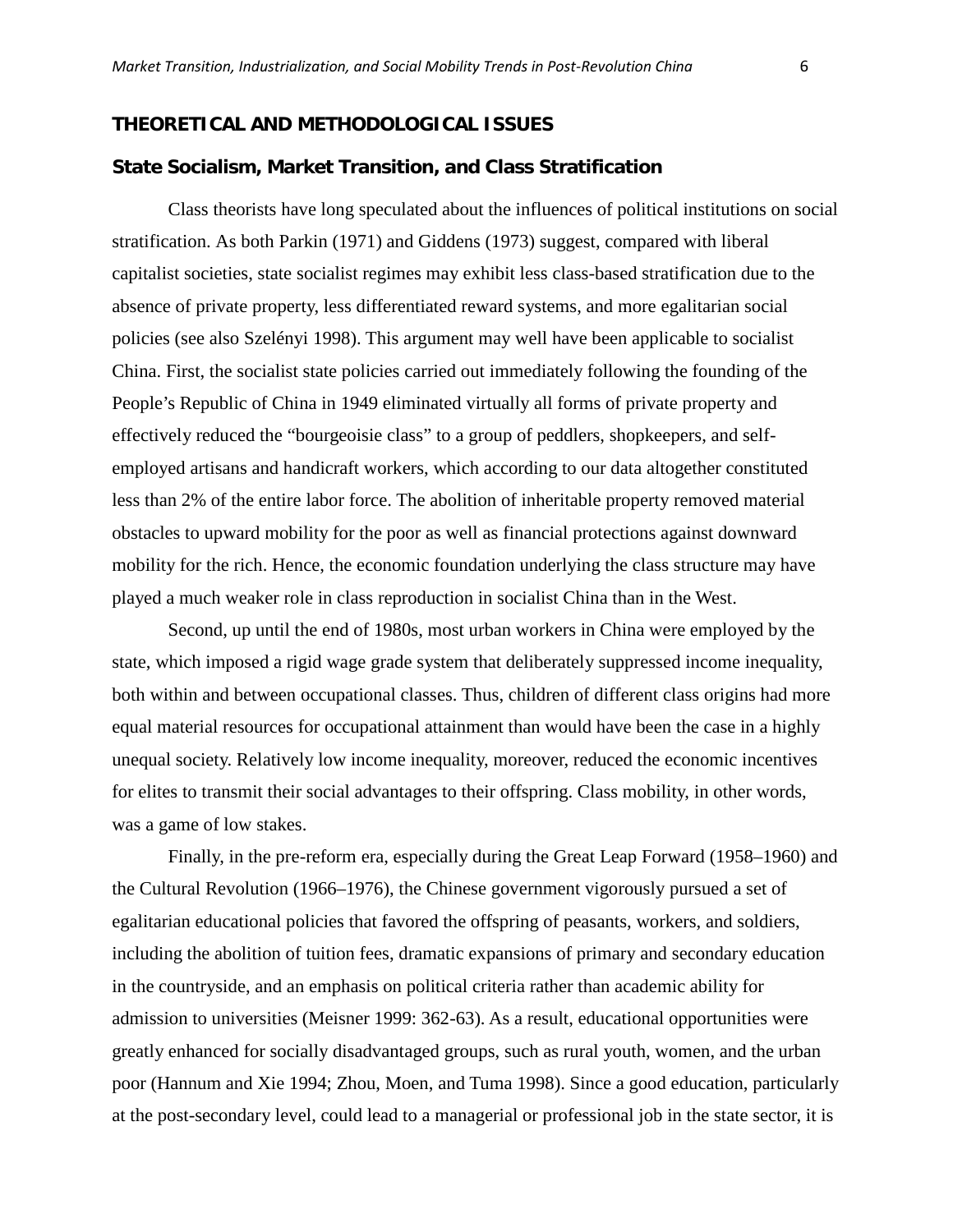reasonable to suppose that social mobility, particularly long-range upward mobility, should have been higher under Chinese state socialism than in a liberal market economy.

Since 1978, the economic reform in China has dismantled the old system of state planning and embraced markets as the guiding principle of resource allocation. What is the implication of the market-oriented reforms for intergenerational mobility? Earlier research has shown declines in class fluidity following the collapse of state socialism in Russia (Gerber and Hout 2004) and Hungary (Robert and Bukodi 2004). Given the experiences in Eastern Europe, there are good reasons to conjecture that the process of market transition may have also led to a less open class structure in China (Bian 2002). First, the emerging private sector has provided abundant opportunities for administrative elites to accumulate wealth through their political influence and social networks (Bian and Logan 1996; Rona-tas 1994). For instance, many government officials have successfully turned themselves into private entrepreneurs or become patrons of private businesses formally owned by their relatives or friends (Meisner 1999: 475- 77). Since economic resources are readily inheritable, the conversion of political power into personal wealth has greatly facilitated the intergenerational reproduction of socioeconomic status, if not of occupational titles.

Moreover, during the reform era, the Chinese government deregulated the state sector and its rigid reward system. Wage differentials increased substantially between professionals and regular workers, and among workers with differing skills (Zhou 2000). Due to the deregulation of wages as well as the expansion of the private sector, income inequality has soared in China over the past three decades (see Xie and Zhou 2014). Hence, the upper class now has both more resources and stronger motivation to pass their advantages on to their children. In addition, the populist educational policies in favor of the rural population during the Maoist era have largely been abandoned, and in their place is a more selective system of recruitment. Wu (2010) shows that during the 1990s, the effect of family background on educational attainment increased, and the rural-urban gap in the likelihood of transition to senior high school widened. Thus, for children of underprivileged families, especially those of rural origin, the prospect of long-range upward mobility may have become much slimmer than in the past. In light of these processes, we would expect that *the link between class origin and class destination has tightened during China's post-socialist transition, making it difficult for intergenerational mobility to occur along the socioeconomic hierarchy.*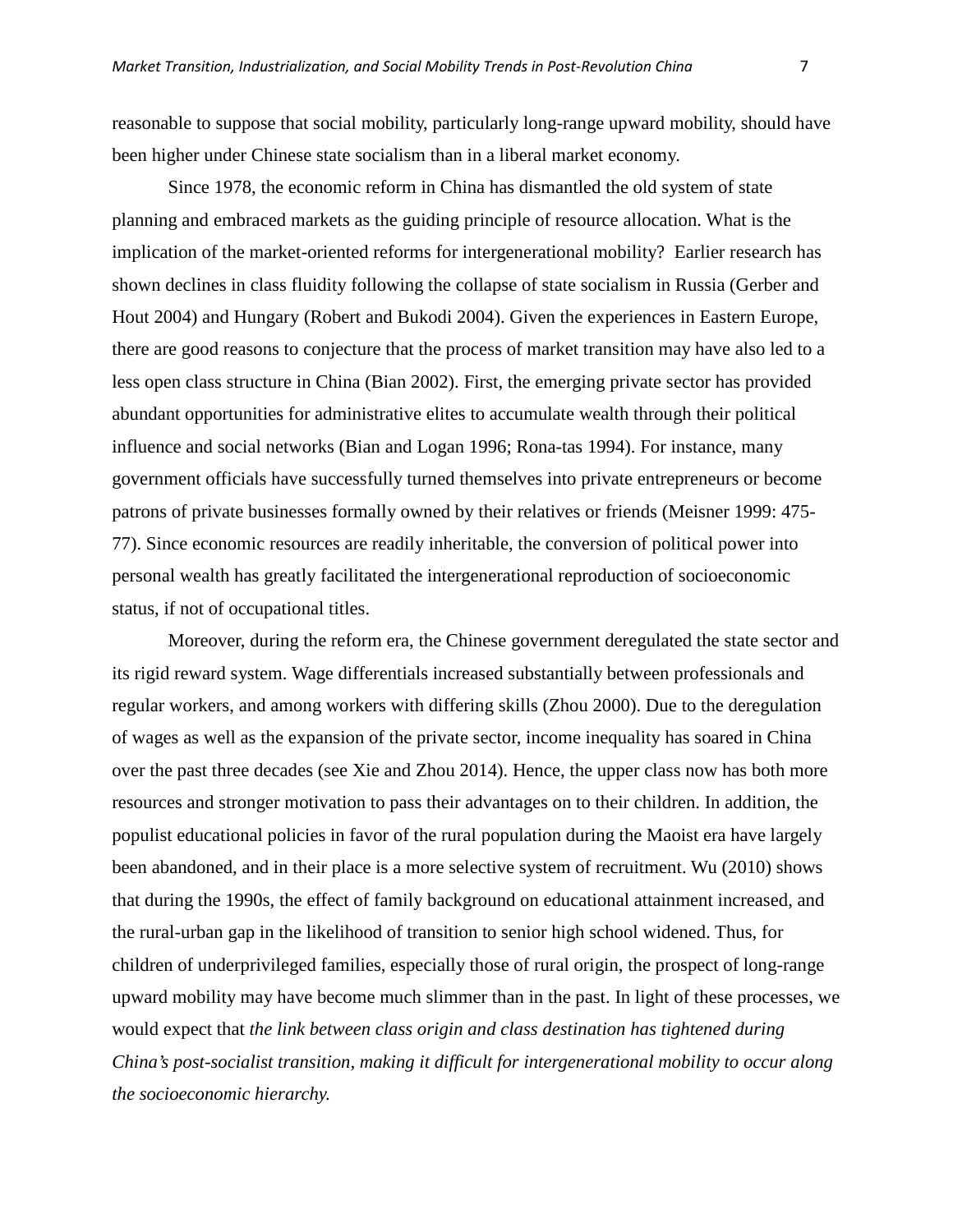## **Industrialism, Rapid Industrialization, and Social Mobility**

One of the earliest explanations that stratification scholars have proposed to account for trends in social mobility highlights the role of industrialization. The "thesis of industrialism," in particular, states that industrial development should promote equality of opportunity because it entails a process of economic rationalization that will shift the emphasis away from ascription to achievement in the allocation of social positions (Treiman 1970; see also Blau and Duncan 1967: chapter 12). As an integral part of industrialization, the argument goes, the spread of public education and the expansion of mass communications serve to reduce the economic and cultural barriers to movement between classes, and urbanization and greater geographic mobility tend to loosen ties of kinship and thus the influence of family background on occupational attainment.

By definition, industrialization fundamentally alters the prevailing occupational structure and thus necessarily changes the distribution of social classes from the parental generation to the child generation (Duncan 1966; Sobel, Hout, and Duncan 1985). Hence, industrialization necessitates an increase in structural mobility. The focal quantity of interest in the comparative mobility literature, however, is social fluidity, i.e., relative social mobility net of overall changes in the class structure across generations (Featherman and Hauser 1978; Goodman 1969). Some national studies find upward trends in social fluidity over time (e.g., Breen 2004; Featherman and Hauser 1978; Ganzeboom, Luijkx, and Treiman 1989; Hout 1988; Wong and Hauser 1992). However, many cross-national studies (e.g., Erikson and Goldthorpe 1992; Grusky and Hauser 1984; Wong 1990) have rejected the thesis of industrialism in support of a competing hypothesis proposed by Featherman, Jones, and Hauser (1975). In what is known as the FJH hypothesis, it is argued that while there may be an initial effect of economic development on mobility, relative mobility is largely stable and cross-nationally similar once a certain level of industrialization is reached. $1$ 

In both the thesis of industrialism and the FJH hypothesis, the notion of industrialization is construed as the level of industrial development that is roughly applicable to both generations in a mobility regime. This is a reasonable assumption when industrialization has run its course, as is the case for advanced industrial societies such as those in contemporary Western Europe and North America. For a rapidly industrializing society such as post-revolution China, however,

 $\overline{\phantom{a}}$ 

<span id="page-7-0"></span> $<sup>1</sup>$  An antecedent of the FJH hypothesis, which did not distinguish structural mobility from social fluidity,</sup> was advanced by Lipset and Zetterberg (1959: 13).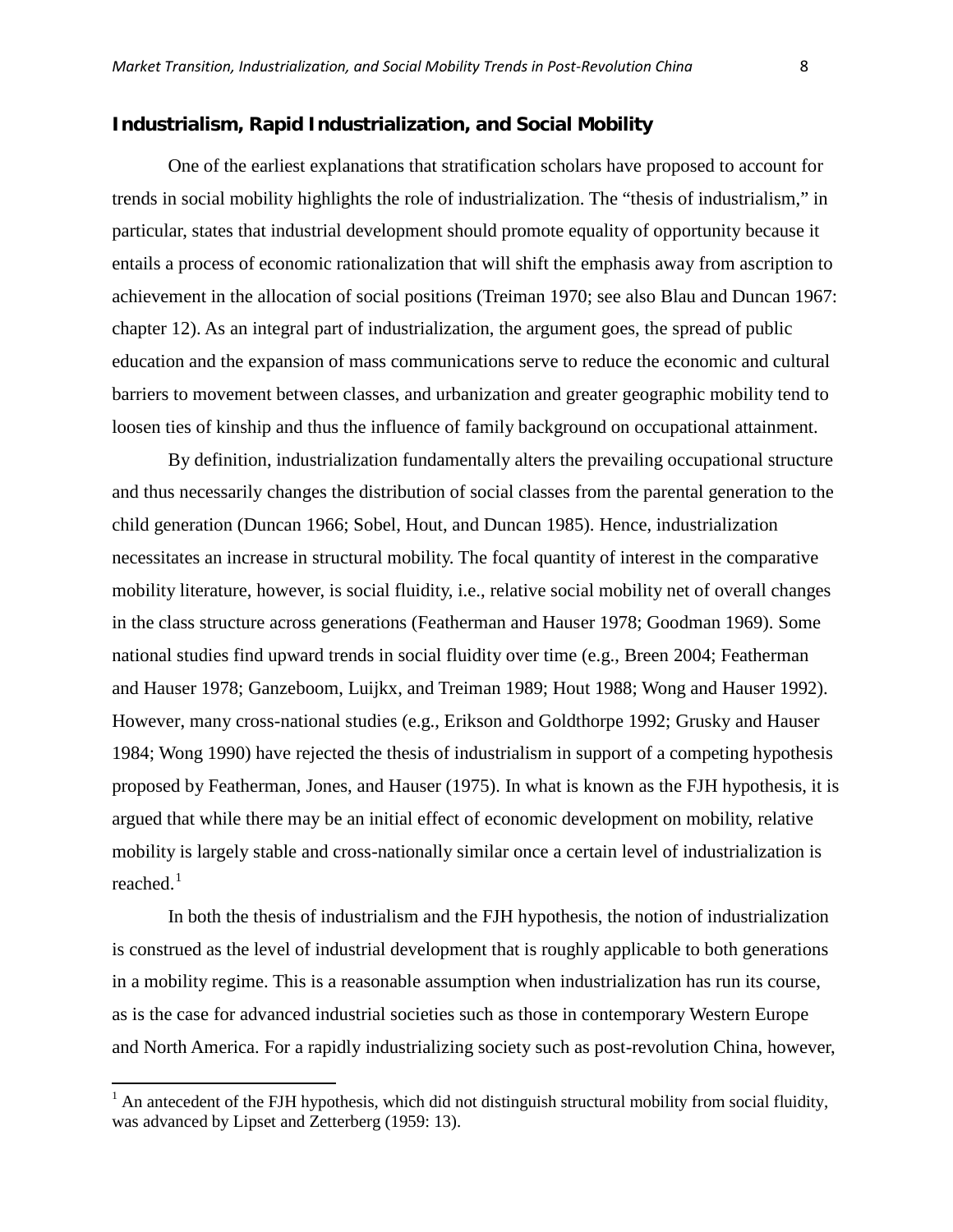the employment structure is likely to undergo dramatic changes from one generation to the next. Furthermore, the pace of industrialization may change greatly over time. In fact, the percentage of workers not in agriculture—a common indicator of industrialization—increased slowly in the first three decades of the People's Republic, from 16% in 1952 to 31% in 1980; but by 2011, this figure had soared to 65% (National Bureau of Statistics of China 2012). In this paper, we adopt a convenient measure of the pace of industrialization as the generation gap in the proportion of agricultural employment, as a faster pace of industrialization is associated with a larger generation gap in the proportion of agricultural employment. We will show later in this paper that the generation gap in the proportion of agricultural employment has differed greatly across cohorts in post-revolution China.

We contend that the *pace* of industrialization—net of the level of industrialization—may exert a distinct influence on occupational mobility, not only through shifts in occupational structure per se, but also through its effects on the relative chances of mobility into and out of the agricultural sector. Indeed, there is ample empirical evidence showing that the boundary between the agricultural and nonagricultural sectors tends to be particularly permeable in a rapidly industrializing society. For example, drawing on historical census data, Guest, Landale, and McCann (1989) discovered that, relative to the mid- $20<sup>th</sup>$  century United States, barriers to entering farming were much weaker in the late- $19<sup>th</sup>$  century U.S., when the country experienced massive industrial expansion. This is in fact the primary cause for Long and Ferrie's (2013) finding that social mobility declined in the U.S. over the first half of the  $20<sup>th</sup>$  century (Hout and Guest 2013; Xie and Killewald 2013). In the CASMIN project, Erikson and Goldthorpe (1992) also found that, compared with Western European countries, intergenerational movement between the farming and nonfarming sectors was more prevalent in Hungary and Japan, two countries with accelerated paces of industrialization in the post-war years. There is also evidence that sectoral barriers are relatively weak in newly and rapidly industrializing countries, such as Israel (Goldthorpe et al. 1997), Korea (Park 2003), and Chile (Torche 2005). A common explanation, as alluded to by some of these authors, is that the process of industrialization tends to create a large volume of part-time farmers, or "semi-proletarians," who take jobs in the industry sector but retain ties to the land either themselves or through their families, thus effectively straddling the agricultural and industrial sectors (Erikson and Goldthorpe 1992: 153- 154).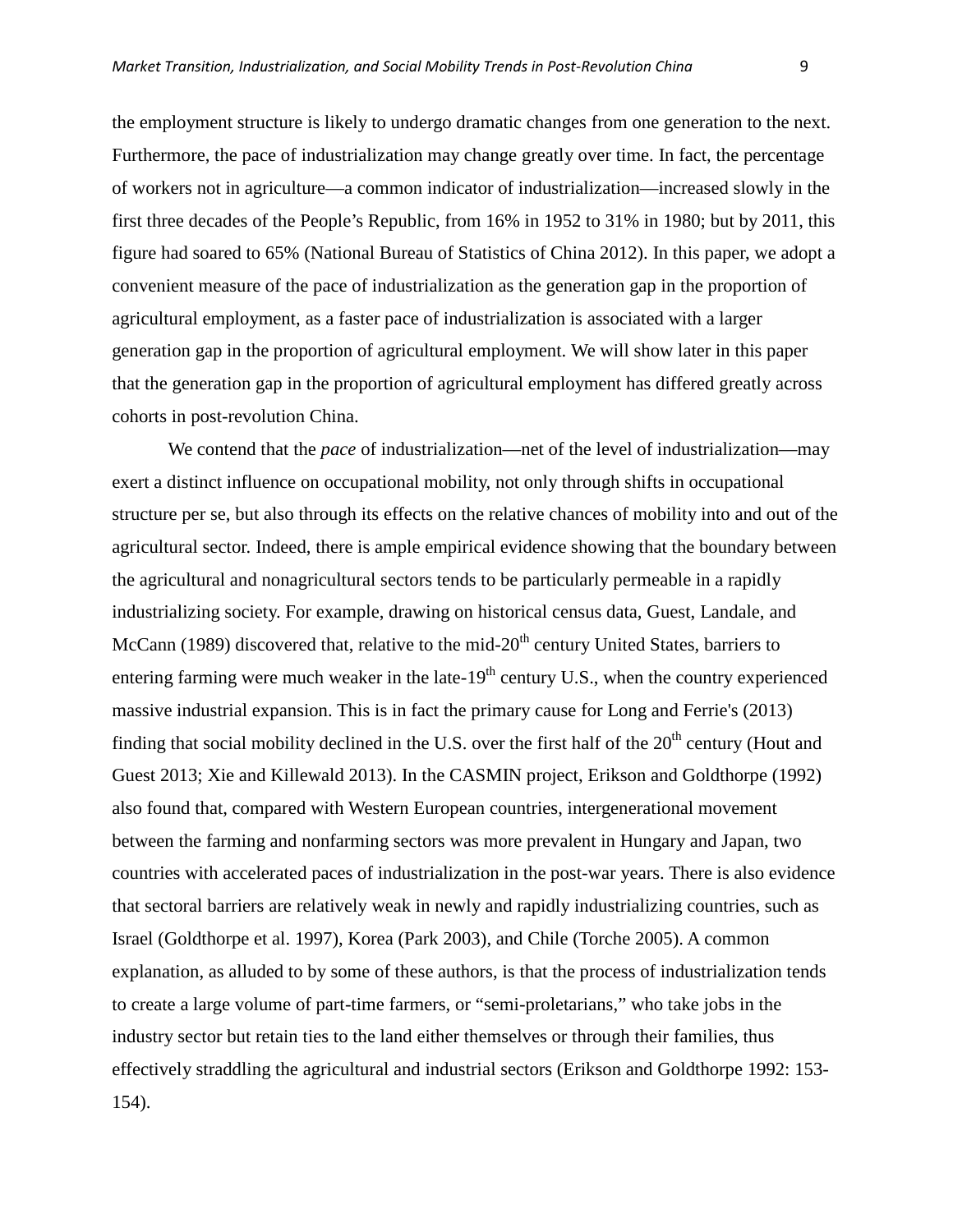China has been on a path of rapid industrialization since the economic reform began in 1978. Hundreds of millions of rural-urban migrant workers leave their parents and children in the countryside and supplement family income through various kinds of nonfarming work. More importantly, due to the household registration system (see the next section), rural migrant workers in China are denied legal urban status and the right to permanent migration to cities. The offspring of migrant workers in China, as a result, are highly vulnerable to downward mobility, i.e., becoming peasants themselves. Therefore, we would expect that net mobility between farming and nonfarming occupations has increased during the recent years of rapid industrialization and massive rural-urban migration. In our analysis, we will also draw on crossnational data to assess the hypothesis that *a faster pace of industrialization is associated with greater exchange mobility between the agricultural and nonagricultural sectors.*

## **The** Hukou **System and Patterns of Class Mobility in China**

In concluding the CASMIN project, Erikson and Goldthorpe (1992) argued that crossnational differences in patterns of social fluidity were largely due to country-specific historical and political circumstances rather than to generic factors such as the degree of economic development. In China, an idiosyncratic factor shaping the structure of social mobility is the household registration (*hukou*) system. Established in the 1950s, the *hukou* system requires that all households be registered in the locales of their residence for the government to tightly control population mobility, especially between rural and urban areas (Wu and Treiman 2004). Further, children inherit their parents' *hukou* status.<sup>[2](#page-9-0)</sup>

The vast majority of rural Chinese, as a result, are tied to their home villages, with little prospect of upward mobility. For this reason, a major dimension of social inequality in China has been the divide between the rural and urban populations (Xie and Zhou 2014). Still, the government has policies that allow a rural person to acquire an urban *hukou* under special circumstances, among which the most typical is enrollment in an institution of tertiary or technical education. Given the urban population's structural advantages over the rural population, incentives through this channel of mobility for rural Chinese are very high (Chan and Zhang 1999; Wu and Treiman 2004). Since a tertiary or technical education almost surely

 $\overline{\phantom{a}}$ 

<span id="page-9-0"></span><sup>2</sup> In the case when one of the parents has an urban *hukou* while the other has a rural *hukou*, the child usually inherits the mother's *hukou* (Chan and Zhang 1999).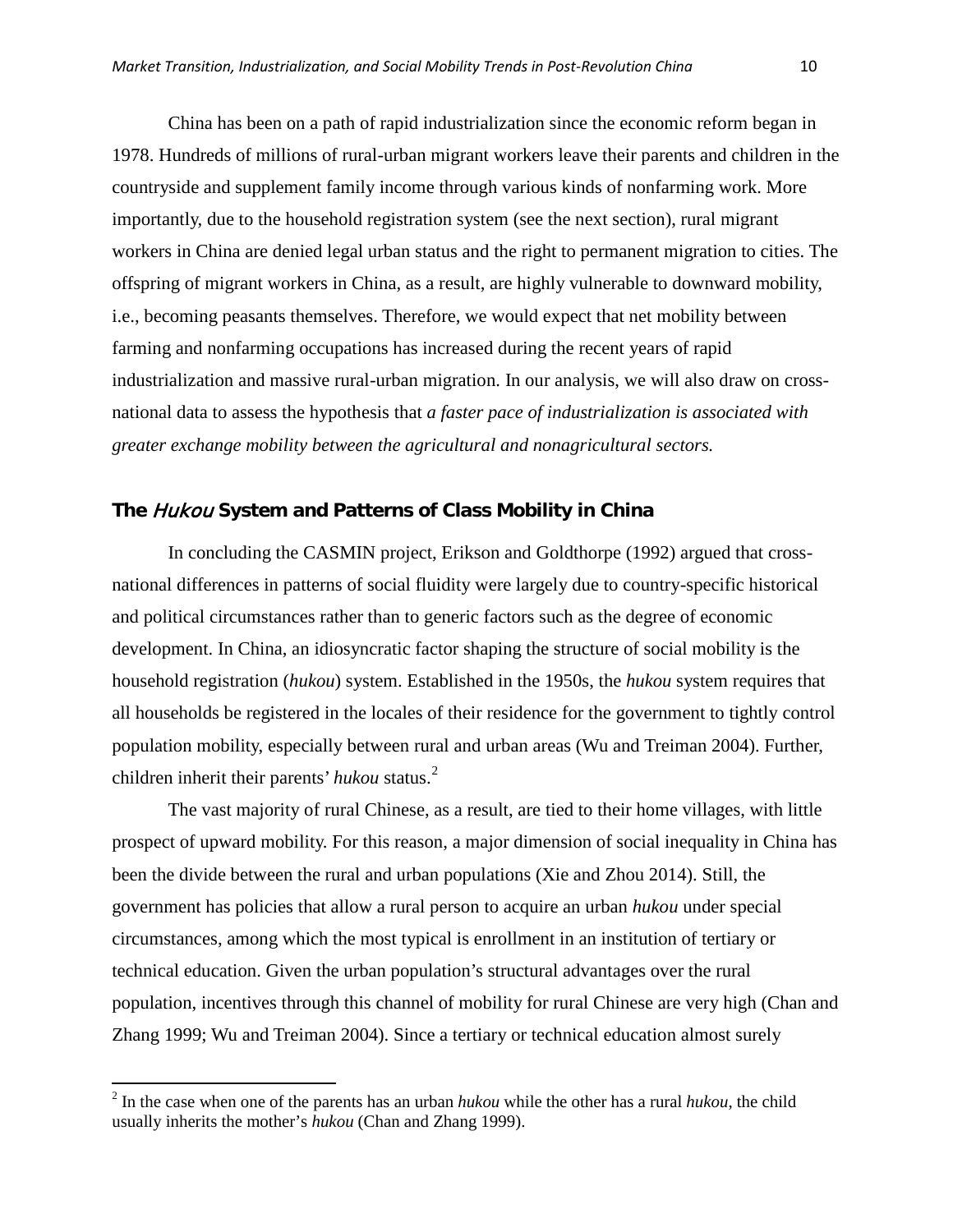confers an administrative or professional job, a large proportion of those who manage to change their *hukou* status end up in relatively high-status positions. Thus we would expect that in China, those few individuals who have successfully moved out of agriculture intergenerationally will be well represented in the upper echelon of the socioeconomic hierarchy.

Interestingly, previous research also reveals that reverse mobility from the professional and managerial class to the agriculture class has also been particularly common in China (Cheng and Dai 1995; Wu and Treiman 2007). To explain this phenomenon, Cheng and Dai (1995) pointed to the policy of rustication during the Maoist era: two waves of "send-down" campaigns before and during the Cultural Revolution forced tens of millions of urban youths, especially the offspring of urban intellectuals and bureaucrats, to go to the countryside and labor in the fields. Wu and Treiman (2007) nonetheless discounted this explanation by pointing out that most urban youths who were sent down had returned to the cities by the 1980s. Instead, they suggest that the long-range downward mobility back to agriculture is also a unique product of the *hukou* system. Specifically, children of rural cadres are likely to become peasants themselves because opportunities to obtain nonagricultural work, either white collar or blue collar, are scarce in the countryside. In other words, the *hukou* system, combined with a rural occupational structure composed mostly of a vast peasantry and a small group of village cadres, has led to disproportionate amounts of exchange mobility between the agricultural and the professional/managerial classes.

The *hukou* system may have also produced a structural affinity between agriculture and self-employment. While private property ownership, as noted earlier, was officially outlawed in pre-reform China, this restriction on private property was effectively enforced mostly in urban areas, where the government had the economic power to employ all urban workers and the administrative capacity to disallow private businesses. As a result, a small number of rural Chinese were still engaged in self-employment, such as peddlers, petty shopkeepers, and selfemployed artisans. Because they were mainly confined to rural areas and had rural *hukou*, their offspring, if occupationally mobile, would be more likely to enter farming than any other occupation. The affinity between these two groups may have become even stronger in the reform era. As noted by Nee (1989), although the economic reform encouraged private entrepreneurship from the beginning, it was the lower tiers of the social hierarchy who initially took advantage of the market opportunities. In rural areas, following the breakup of agricultural collectives and the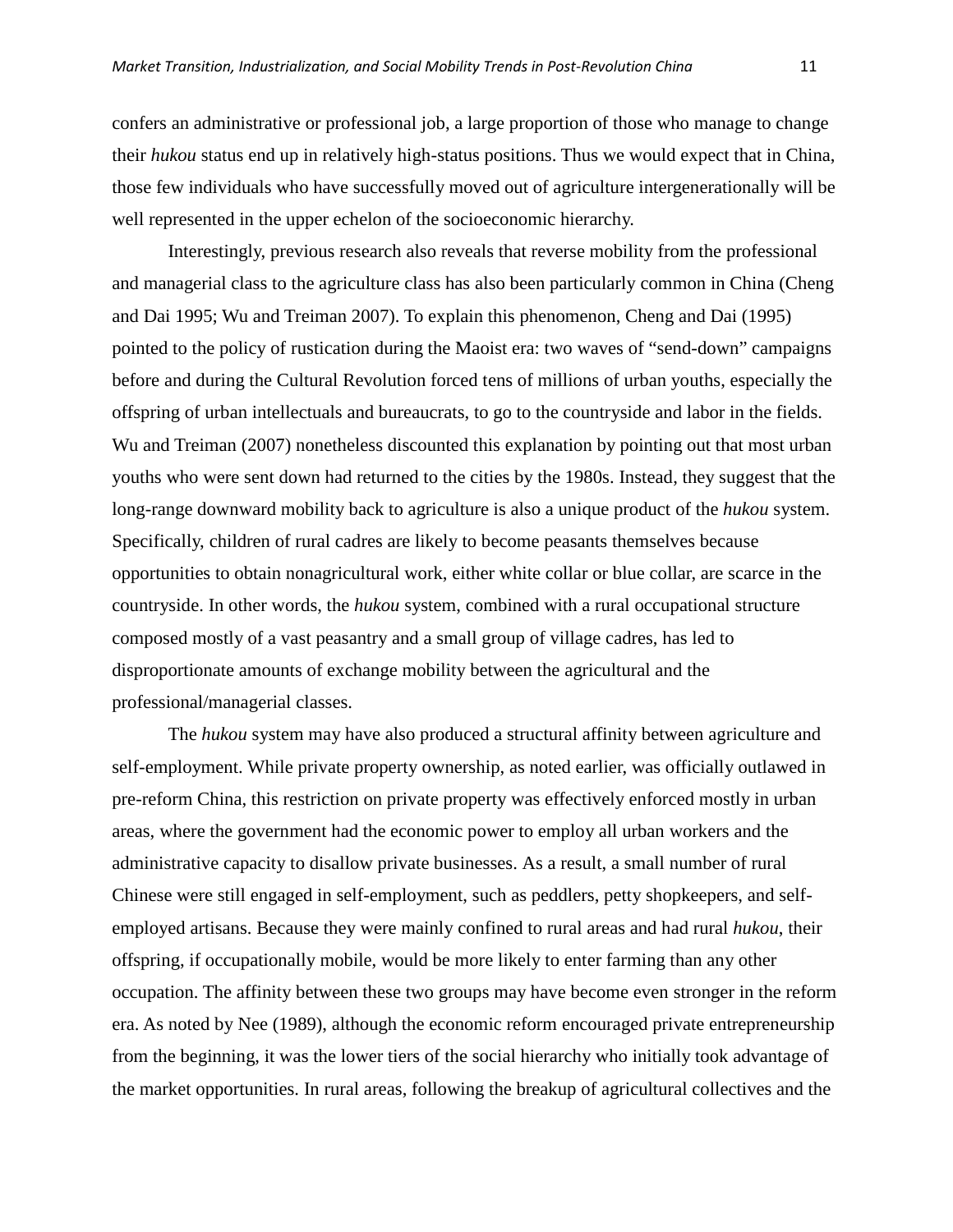establishment of the household responsibility system, a large number of surplus laborers that were freed from the production teams began to start their own businesses. In urban areas, both party cadres and regular state workers initially had too high a stake in the existing system to plunge into the precarious private sector. As a result, the vast majority of private entrepreneurs in the early phase of the economic reform also came from marginalized social groups, particularly rural-urban migrants (Wu and Xie 2003; Wu 2006). However, because the core of the *hukou* system has been left largely intact since the market reform, the offspring of these early entrepreneurs faced little chance of entering the formal urban economy, and many ended up becoming peasants again, constituting a pattern of reverse mobility from self-employment to farming.

From the above discussion, we would expect that due to the institutional segregation of the rural and urban populations, *class mobility in China has been shaped by disproportionate flows between farming and the managerial/professional class, and between farming and selfemployment*. In the analysis that follows, we incorporate these two patterns of affinity into models of class fluidity and its trends. Moreover, we use cross-national data to test whether these affinities are truly unique to contemporary China or shared by other countries as part of a general mobility regime.

#### **Social Mobility as a Multidimensional Process**

The earlier discussion suggests that trends in social fluidity in China's recent history have been influenced by two opposing social forces: on the one hand, social fluidity may have declined due to the demise of state socialism; on the other hand, social fluidity may have been facilitated by rapid industrial expansion. It seems that these two effects may have offset each other to a degree at which neither can be empirically detected. This is not necessarily the case, however, because social mobility is a multidimensional process and can be understood as such (Hout 1984; Wong 1992). It is true that intergenerational data, including those analyzed in this paper, are typically two-way cross-classifications  $(F_{ij})$  of social origin, i.e., parental class/occupation status ( $i = 1, ... I$ ), by social destination, i.e., children's class/occupation status  $(j = 1, \ldots)$ . Typically,  $I = J$  if the same measurement is applied for both social origin and destination. However, because there are multiple categories in the measurement of origin and destination (i.e.,  $I = J > 2$ ), multiple latent dimensions of association between origin and destination can be exploited in such two-way tables (Goodman 1979; Hauser 1980).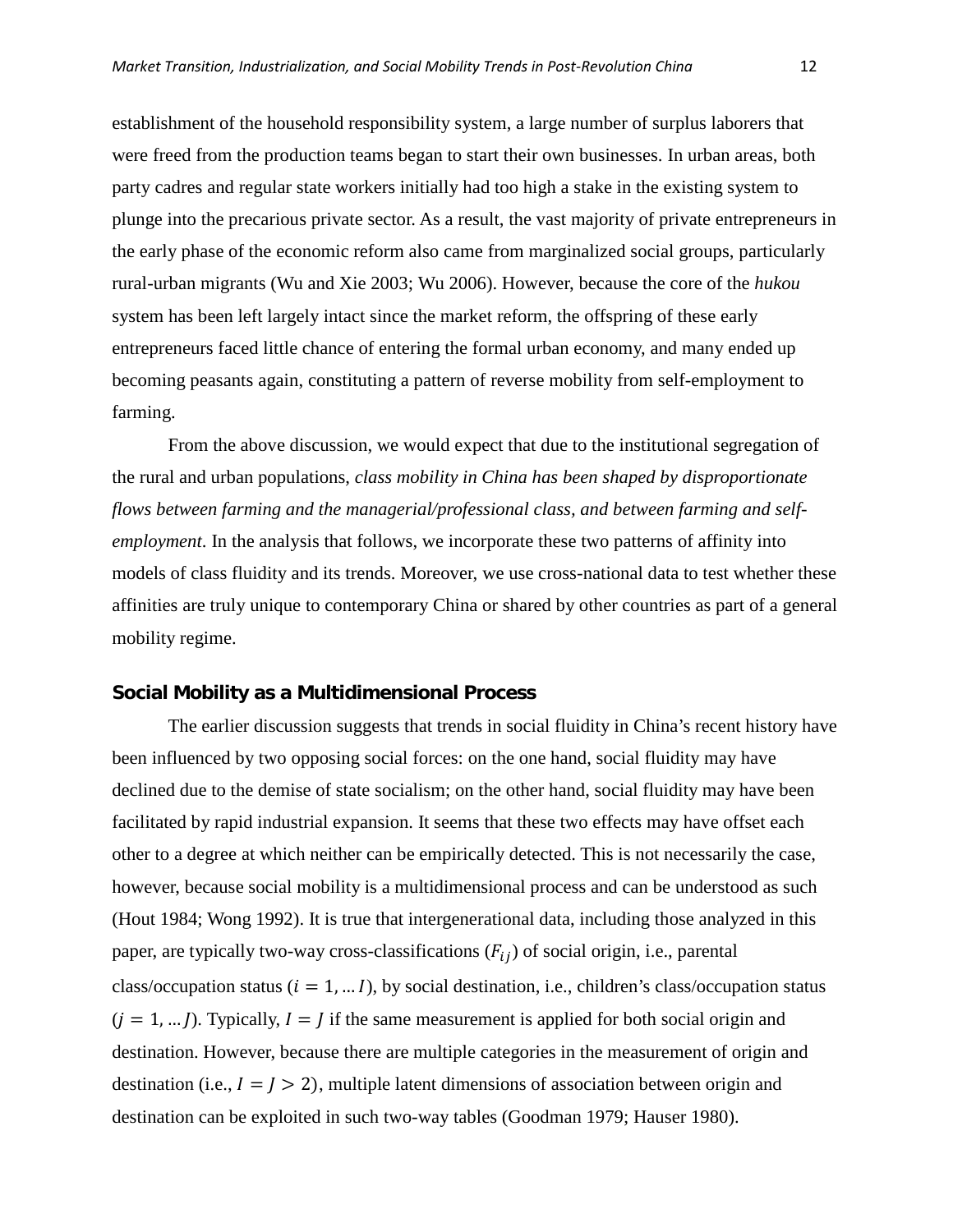Our earlier discussion suggests that market transition and industrialization affect social mobility differently, not only in the overall direction of reducing versus increasing social fluidity but also in weakening or enhancing specific flows of social mobility: While market transition reduces social fluidity by making intergenerational mobility along status hierarchy more difficult, rapid industrialization promotes social fluidity by weakening the barrier between the farming and nonfarming sectors. As we will show, these two effects can be separately modeled in a two-way mobility table via log-linear analysis.

Of course, this is not the first study to investigate trends in social mobility in China. Using data collected from six selected provinces, Cheng and Dai (1995) showed that relative chances of mobility between different class origins had been largely stable throughout China's state socialist era. More recently, drawing on data from two nationally representative surveys, Chen (2013) also found little evidence for either an upward or a downward trend in social fluidity during the reform era. Neither of these studies, however, attended to the multiple dimensions of class fluidity and changes therein; in fact, their assessments of temporal trends were both based on the Unidiff model (Xie 1992), which hinges on the strong assumption that different dimensions of class fluidity, such as status hierarchy and sectoral barrier, would change in exact proportion to one another over time. If this assumption does not hold true, it may lead researchers to overlook the theoretically important changes we discussed earlier. Our study relaxes this assumption by examining how the different dimensions of class fluidity have evolved separately over time. As we will show, recent trends in class fluidity are simultaneously characterized by a strengthened status hierarchy and a weakened sectoral barrier—a finding that has eluded previous studies that inadequately encapsulated multidimensional changes in a single indicator.

## **Gender and Trends in Social Mobility**

Many national studies on social mobility trends have relied on male samples only (e.g., Featherman and Hauser 1978 for the United States; Goldthorpe et al. 1997 for Israel; Park 2003 for Korea; Torche 2005 for Chile), primarily because female labor force participation may have been differentially selective over time in those societies. When women's labor force participation rate is low, as was the case in many western countries, women of upper class origins are more likely to stay out of the labor force than women of lower class origins because the former are more likely to be married to husbands with high incomes (Fligstein and Wolf 1978; Hauser, Featherman, and Hogan 1977). In the past four decades in western countries such as the U.S.,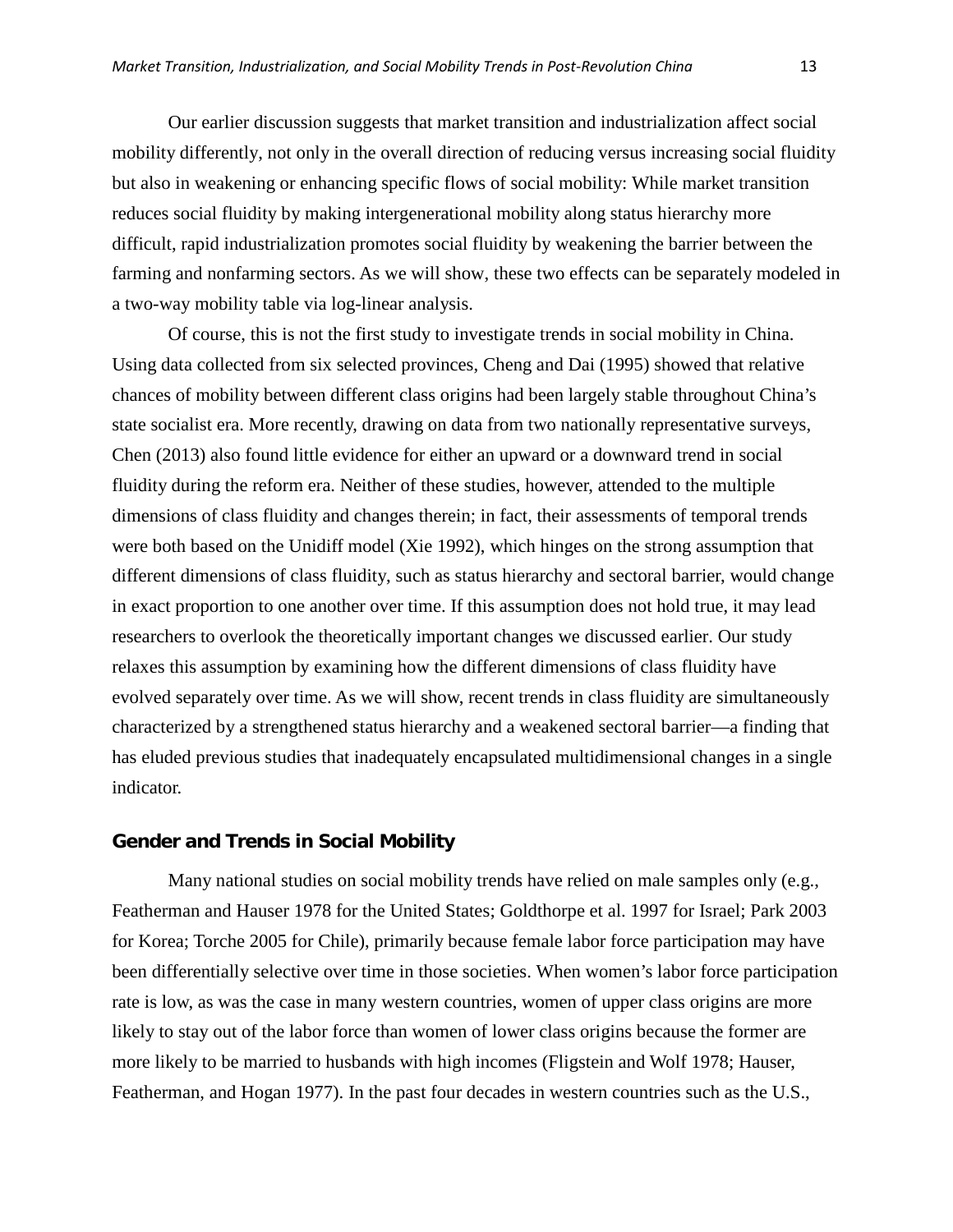women's labor force participation has significantly increased, along with their educational attainment, commitment to career jobs, and financial contributions to families (Bianchi, Robinson, and Milke 2006; Blau, Brinton, and Grusky 2006; DiPrete and Buchmann 2013). If women's non-participation in the labor market is selective, it is evident that the strength of this selection has changed over the period when women's labor force participation has significantly increased. Hence, it would be difficult to disentangle real changes in social fluidity among women from changes in the selectivity of their labor force participation. As a result, it is difficult to compare trends in intergenerational mobility for men with those for women.

However, leaving women out of analysis is a convenience, but not a solution. Ideally, we would want to track trends in intergenerational mobility for both men and women, as all relevant theories on trends in intergenerational social mobility, as we discussed earlier, are equally applicable for both men and women. We thus expect similar trends by gender. For the present study, if trends in class fluidity in China differed significantly between men and women, it would severely undermine our theoretical interpretation of the findings at the societal level. Fortunately, the problem of selectivity for women's labor force participation is relatively minor for postrevolution China, where female labor force participation has been consistently high compared with other societies (Bauer et al. 1992). In the United States, for example, the labor force participation rate among women at ages 25–54 increased from 45% in 1965 to 75% in 2005, whereas the same indicator for China stayed around 85% throughout this period (Bauer et al. 1992; International Labour Organization 2014; Mosisa and Hipple 2006). Therefore, in the following analysis, we report results for both men and women and discuss gender differences when they appear.

#### **DATA AND MEASURES**

Data for this study come from six nationally representative sample surveys: the 1996 survey of Life Histories and Social Change in Contemporary China (henceforth LHSCCC 1996) and five waves of Chinese General Social Survey (henceforth CGSS) conducted in 2005, 2006, 2008, 2010, and 2012. These surveys are highly comparable from design to implementation (Bian and Li 2012; Treiman and Walder 1998). First, all these surveys employed a standard multistage sampling design under which one adult was randomly selected from each sampled household. Moreover, in both LHSCCC 1996 and CGSS, the fieldwork was implemented by the same organization: the Department of Sociology at Renmin University of China. In this study, the six samples were pooled to form a single data file by extracting information on gender, age, current job, the father's job at the time when the respondent was 14 (18 for CGSS 2006) years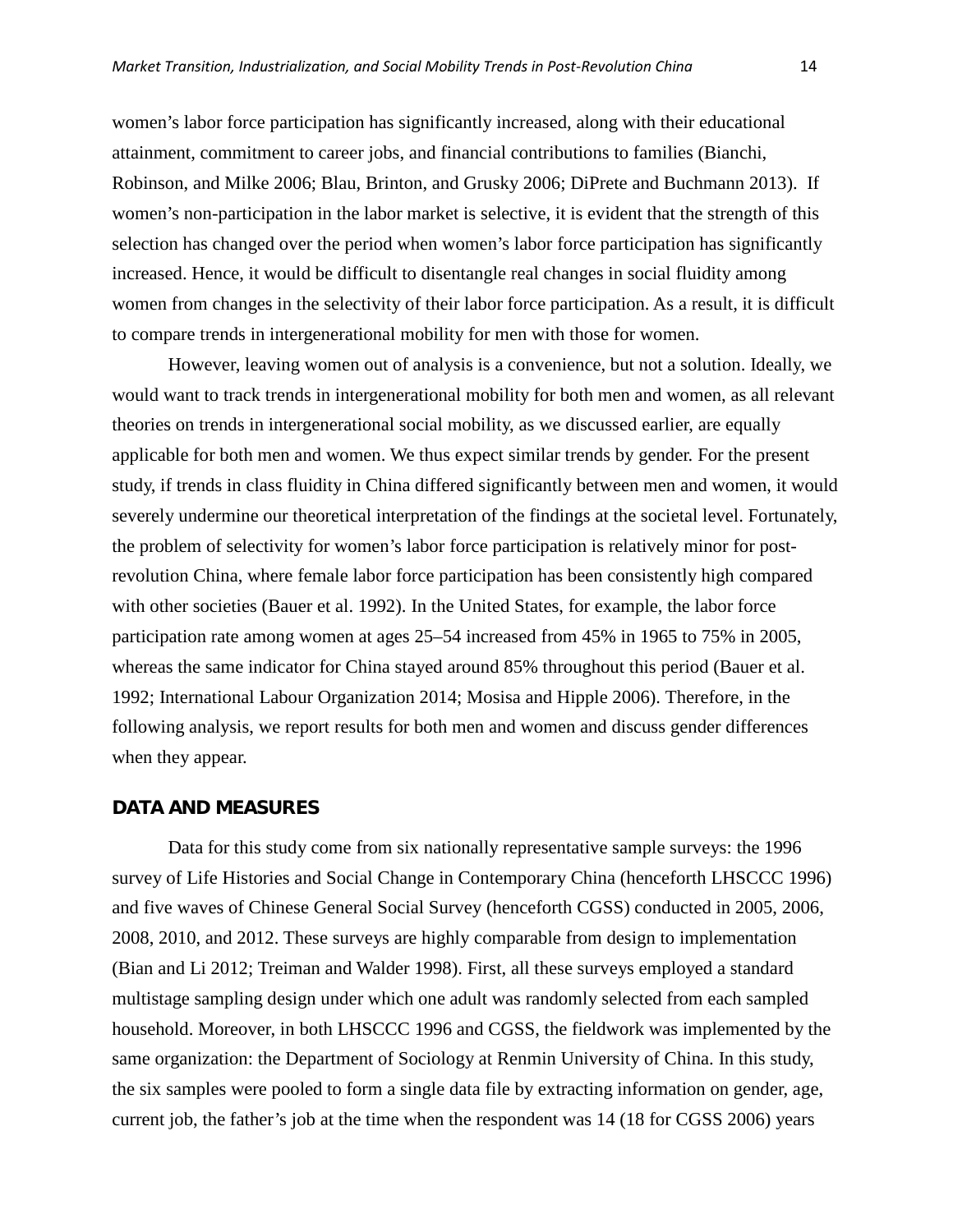old, and sampling weights. To track trends over cohorts from the repeated cross-sectional data, we assume that a typical worker would hold a steady job that is likely to last for lifetime. This assumption is likely to hold true for earlier cohorts but is more problematic for recent cohorts. Earlier research shows that intragenerational job mobility in post-reform China is high mostly among young workers, relatively low by international standards, and largely between jobs with similar characteristics (i.e., within the same class) (Whyte and Parish 1985; Zhou, Tuma, and Moen 1997). To be conservative, we construct our measure of social destination from one's job at the age of 30 or older. Operationally, we restrict the sample to respondents who were actively in the labor force and between ages 31 and 64 at the time of the survey. In doing so, we aim to minimize life cycle effects that may confound observed trends across cohorts. We also exclude respondents who were born before 1936 because our analytical focus is on the post-revolution period of the People's Republic of China.<sup>[3](#page-14-0)</sup> After the elimination of a small fraction of cases with missing variables (less than 10%), our final sample consists of 16,045 men and 15,763 women.

To facilitate international comparisons, we adopt the widely used EGP class scheme to measure social origin and destination (Erikson, Goldthorpe, and Portocarero 1979). Specifically, we code occupations into a six-category version of the EGP scheme: the service class (I+II), routine non-manual workers (III), the petty bourgeoisie (IVa+b), skilled manual workers  $(V+VI)$ , unskilled manual workers (VIIa), and farmers and agricultural laborers (IVc+VIIb). Table 1 shows its relationship with the original 10-category version proposed by Erikson et al. (1979). In fact, the only difference between our six-category version and the seven-category version adopted in the CASMIN project and most subsequent comparative studies is that self-employed farmers and agricultural laborers are combined in our classification. The distinction between these two groups is largely irrelevant in China because private ownership of land is strictly prohibited in both the socialist and post-socialist periods. Even in a fully capitalist society, it is sometimes difficult to distinguish between the two groups, given that children of self-employed farmers who work on their family farms are often classified as agricultural laborers before they inherit the land (Ishida et al. 1991). In our comparative analysis, we collapse all  $7\times7$  tables used in the CASMIN project into their  $6\times6$  versions.<sup>[4](#page-14-1)</sup>

 $\overline{\phantom{a}}$ 

<span id="page-14-0"></span> $3$  For a person born before 1936, his/her social origin—defined by the father's occupation when he/she was 14—would be situated in an entirely different political regime.

<span id="page-14-1"></span><sup>&</sup>lt;sup>4</sup> We also ran a global test of the four aggregations by fitting the independence model to the full  $10\times10$ table and the collapsed 6×6 table, respectively (Goodman 1981). Although statistically significant, the difference in  $G^2$  covers only 13.7% of the total row-column association (623/4563=13.7%). In other words, more than 85% of the association between social origin and destination is conveyed by the sixclass version of the EGP scheme.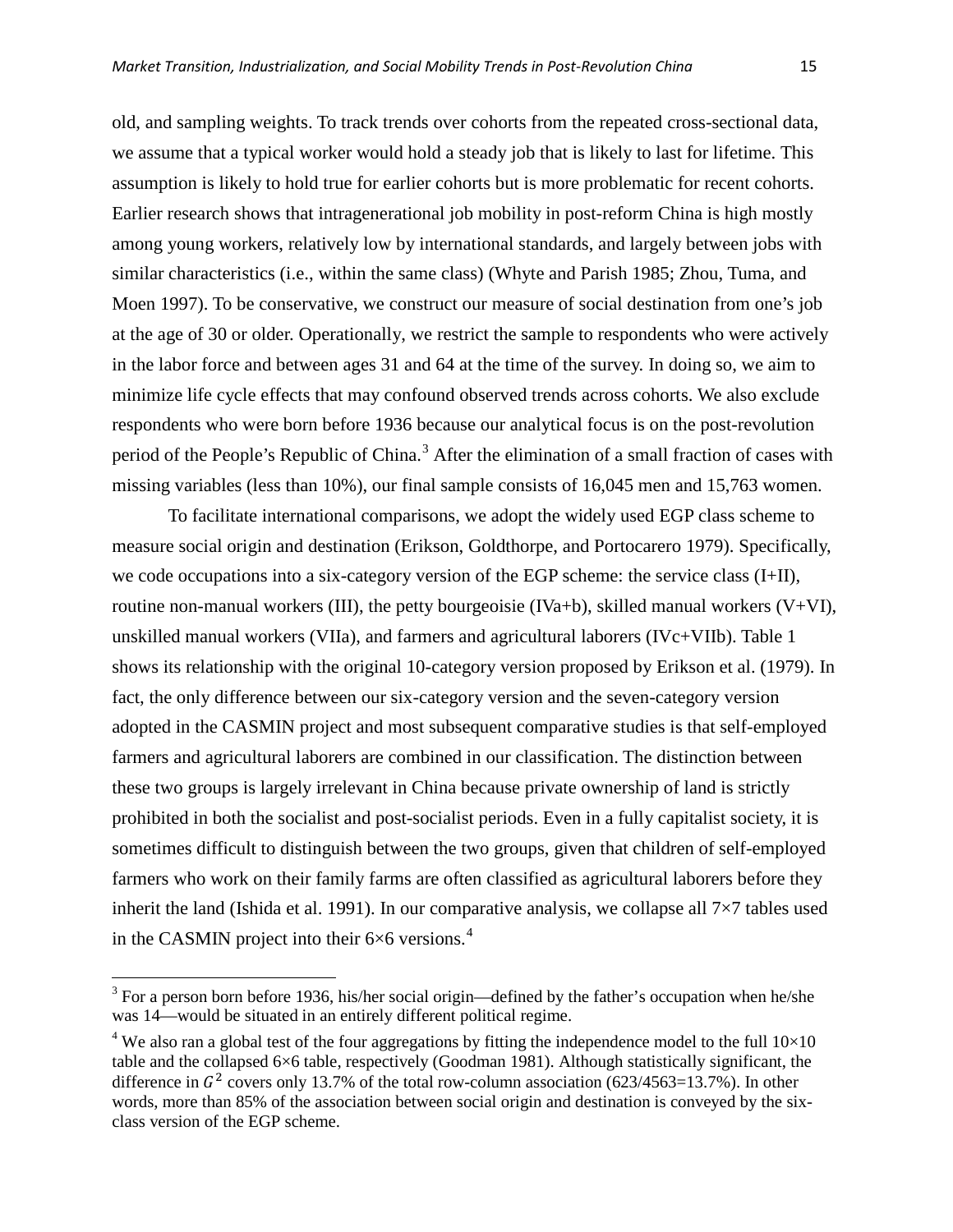| Original Version                                            | Six-category Version                                          |  |  |  |  |
|-------------------------------------------------------------|---------------------------------------------------------------|--|--|--|--|
| I. Large proprietors, higher professionals and<br>managers, | I+II. The service class                                       |  |  |  |  |
| II. Lower professionals and managers                        |                                                               |  |  |  |  |
| III. Routine non-manual workers                             | III. Routine non-manual workers                               |  |  |  |  |
| IVa. Small proprietors with employees                       | IVab. The petty bourgeoisie                                   |  |  |  |  |
| IVb. Small proprietors without employees                    |                                                               |  |  |  |  |
| V. Lower grade technicians and manual supervisors           | V+VI. Skilled manual workers                                  |  |  |  |  |
| VI. Skilled manual workers                                  |                                                               |  |  |  |  |
| VIIa. Unskilled and semiskilled manual workers              | VIIa. Unskilled manual workers                                |  |  |  |  |
| IVc. Self-employed farmers                                  | IV <sub>C</sub> +VII <sub>b</sub> . Farmers and farm laborers |  |  |  |  |
| VIIb. Agricultural laborers                                 |                                                               |  |  |  |  |

**Table 1:** The EGP Class Scheme: Origin Version and the Six-Category Version

According to our sample restriction criteria, our data consist of individuals who were born between 1936 and 1981. To examine temporal trends, we divide them into four birth cohorts: 1936–1951, 1952–1961, 1962–1971, and 1972–1981. These four birth cohorts roughly correspond to four cohorts who entered the labor force—around 18 years of age—during the 1960s, 1970s, 1980s, and 1990s, respectively. Although the market transition in China started as early as 1978, it was highly incremental and did not gather much momentum until 1992, when Deng Xiaoping made his famous southern tour. Thus, we may label the third cohort (1962–1971) as the "early reform cohort" and the fourth as the "late reform cohort." With the six-class measure of social origin and destination and the definition of four cohorts, the analytical sample can be organized as a 6×6×4 contingency table. Tables A1 and A2 show the tabular data for men and women, respectively. Note that all cell counts are adjusted according to sampling weights.

# **METHODS AND ANALYSIS PLAN**

In this study, we model multiple dimensions of class fluidity in intergenerational mobility tables, including status hierarchy, class immobility, and affinity, and allow them to evolve independently across cohorts. To achieve this goal, we first consider the "core model of social fluidity" advocated by Erikson and Goldthorpe (1987, 1992). Initially derived to fit data from England and France, the core model purports to depict a common pattern of class fluidity among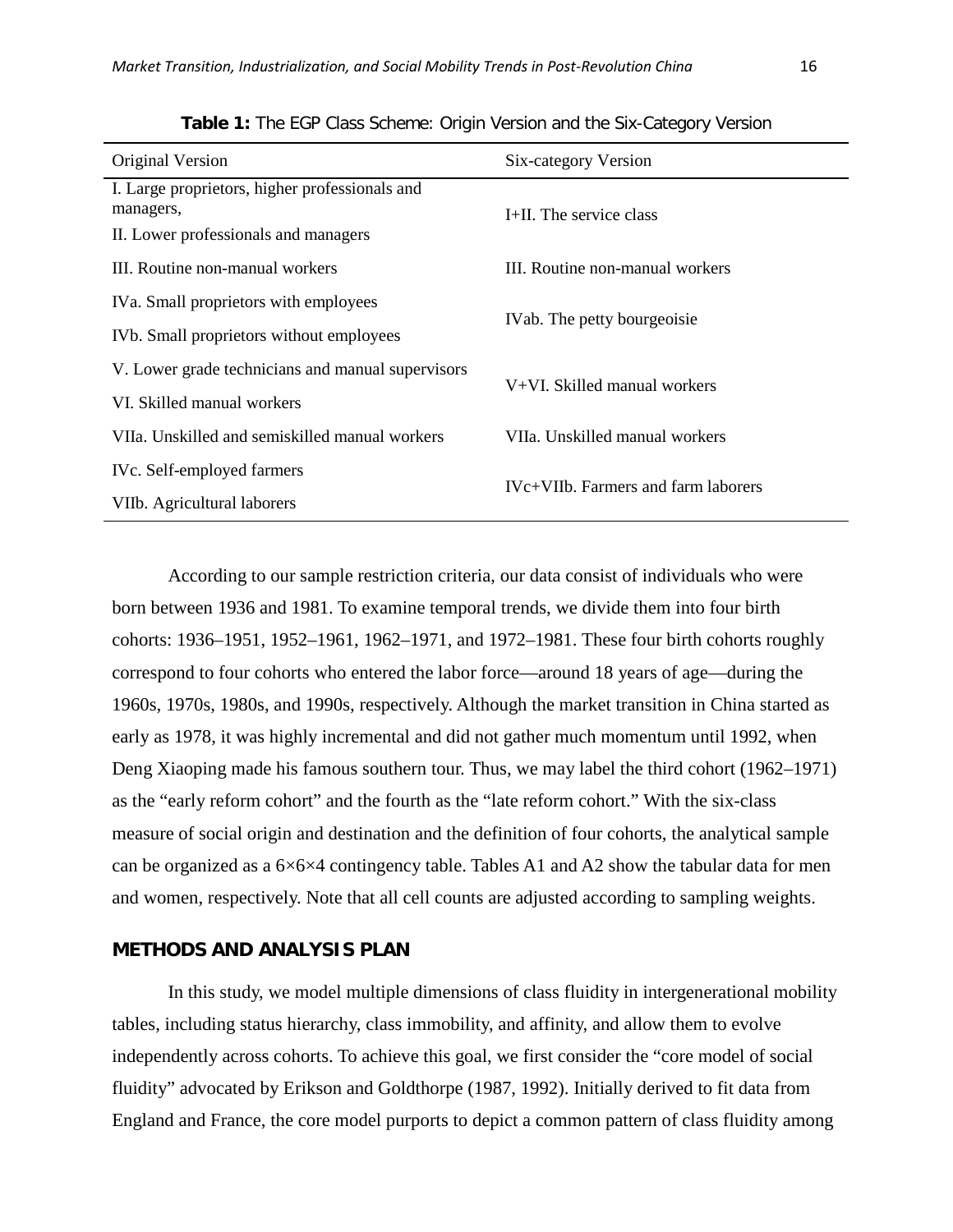all advanced industrial societies. It uses eight "design matrices" to characterize four types of effects—hierarchy, inheritance, sector, and affinity—that enhance or reduce mobility between specific classes. In particular, the hierarchy effects gauge the impact of status distances on the degree of mobility. The larger the hierarchy effects, the greater the level of vertical stratification. The inheritance effects capture the tendency of immobility and its variation across different classes. The sector effects reflect the difficulty of moving between the agricultural and nonagricultural sectors. Finally, the affinity effects are used to capture disproportionate amounts of movement between specific classes that cannot be explained by the effects of hierarchy, inheritance, and sector. However, the core model was originally formulated to fit the  $7\times7$ mobility tables that separate out self-employed farmers from agricultural laborers. To adapt the core model to the six-class version of the EGP scheme, we convert the eight  $7\times7$  design matrices to 6×6 matrices by removing the row and the column representing self-employed farmers, a category that does not formally exist in China. In this adaptation of the core model, the sector effect becomes redundant because it corresponds exactly to the inverse of the inheritance effect for the farming class.

The core model of social fluidity, however, has been criticized for a number of its drawbacks (see Hout and Hauser 1992). For instance, it uses only two crossing parameters to represent status differences among seven classes, thus inadequately representing the fine gradations along the socioeconomic hierarchy. Moreover, the affinity effects seem to be deliberately chosen to fit the English and French data and may not reflect historical and political circumstances in other countries. For these reasons, we adopt a hybrid model that uses a linearby-linear specification to characterize the status hierarchy, six diagonal terms to identify classspecific immobility, and four Chinese-specific affinity parameters to capture disproportionate flows between farmers and the service class and between farmers and the petty bourgeoisie. The model can be expressed by equation (1).

$$
\log F_{ij} = \mu + \mu_i^R + \mu_j^C + \theta X_i^R X_j^C + \delta_i D_{ij} + \sum_{p=1}^4 \alpha_p Z_{ij}^p
$$
 (1)

Here, the first three terms are used to saturate the row and column marginal distributions, and the parameters  $\theta$ ,  $\delta_i$ , and  $\alpha_p$  represent the effects of hierarchy  $(X_i^R X_j^C)$ , immobility  $(D_{ij})$ , and affinity  $(Z_{ij}^p)$ , respectively. In the linear-by-linear specification, the row scores  $X_i^R$  and columns scores  $X_i^C$  can either be externally derived or internally estimated. In the latter case, the model is an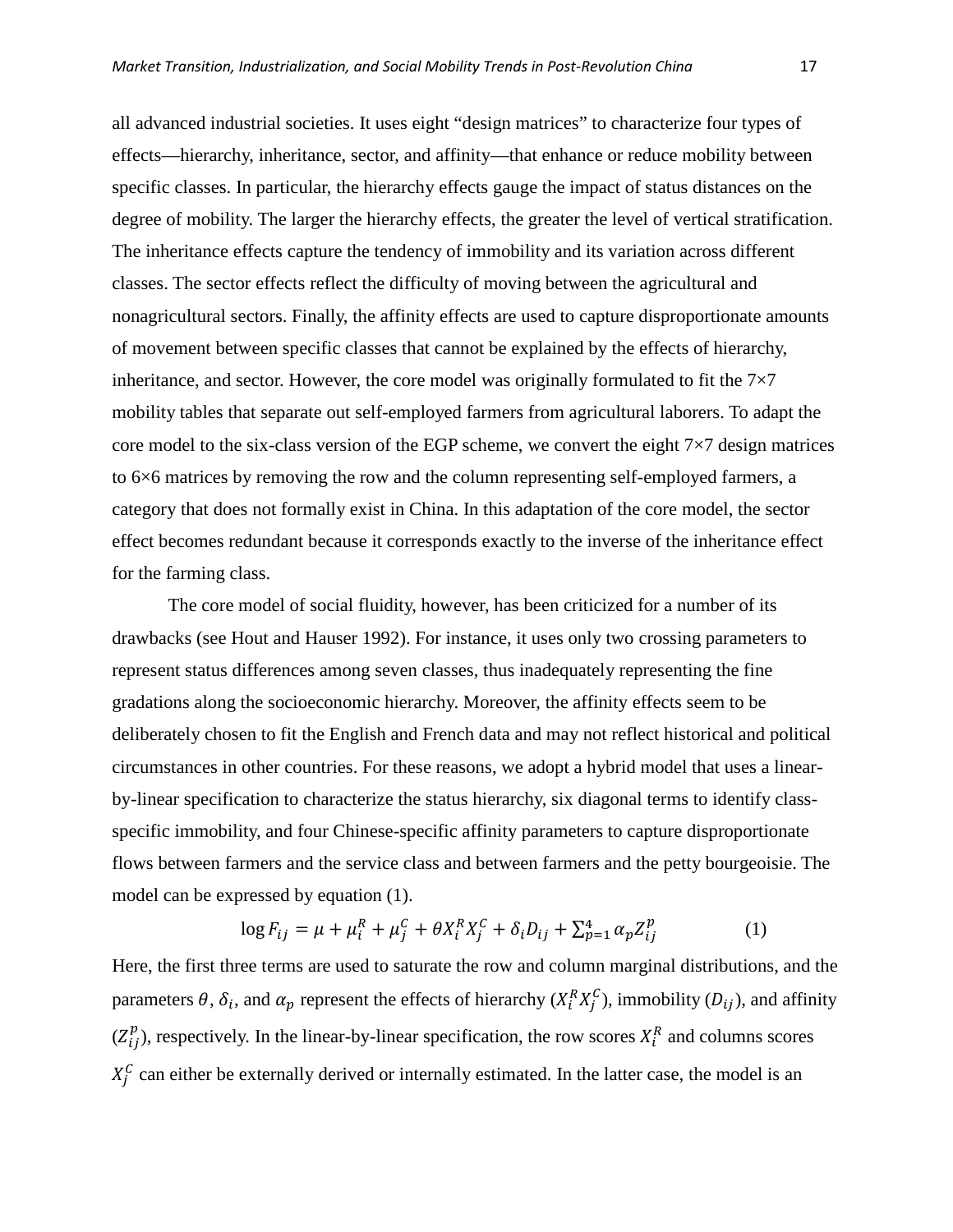extension of the RC (II) model (Goodman 1979). Were the affinity parameters absent, equation (1) would correspond to a quasi-linear-by-linear model or quasi-RC (II) model.

In the following analysis, we first select a model that best captures the general patterns of class fluidity in China. We then examine trends in fluidity by allowing specific parameters of the selected model to vary across cohorts. In both steps, we use the Bayesian Information Criterion (BIC) to compare the fit of alternative models (Raftery 1995). The model with the lowest BIC is preferred. Furthermore, we put China in a comparative perspective by examining cross-national variations in different dimensions of class fluidity. Finally, we conduct two sets of sensitivity analyses to test whether the observed trends across cohorts are contaminated by age or period effects.

# **RESULTS**

## **Trends in Class Structure and Absolute Mobility Rates**

Given China's vast social and economic transformation over the past few decades, it is instructive to examine trends in class structure and absolute mobility rates before moving on to the analysis of class fluidity. Figure 1 shows the changes in the marginal distribution of class destinations across the four birth cohorts. Several trends are worth noting. First, although women were more likely to be engaged in farming than men, the proportion of agricultural employment declined sharply for both sexes. Industrialization gained more momentum in recent decades, as reflected in the steeper slope of decline from the third to the last cohort than in earlier successive cohorts. Second, for both men and women, the proportion of petty bourgeoisie rose steadily, reflecting the gradual expansion of markets since the late 1970s as well as the fact that younger cohorts were more likely to work in non-state sectors than older cohorts. Finally, the proportion of the service class increased considerably from the third cohort to the last cohort, reflecting the latest technological changes and rapid growth in managerial and professional jobs.

Figure 2 shows trends in absolute mobility rates, with rates of upward mobility, downward mobility, and immobility represented respectively by squares, circles, and triangles. Here we treat the six classes as ordered in the sequence as they appear in Table 1. Thus, the rate of upward/downward mobility corresponds to the proportion of workers who were in a higher/lower class position than their fathers, and the rate of immobility corresponds to the proportion of workers who were in the same class as their fathers. We can see that from the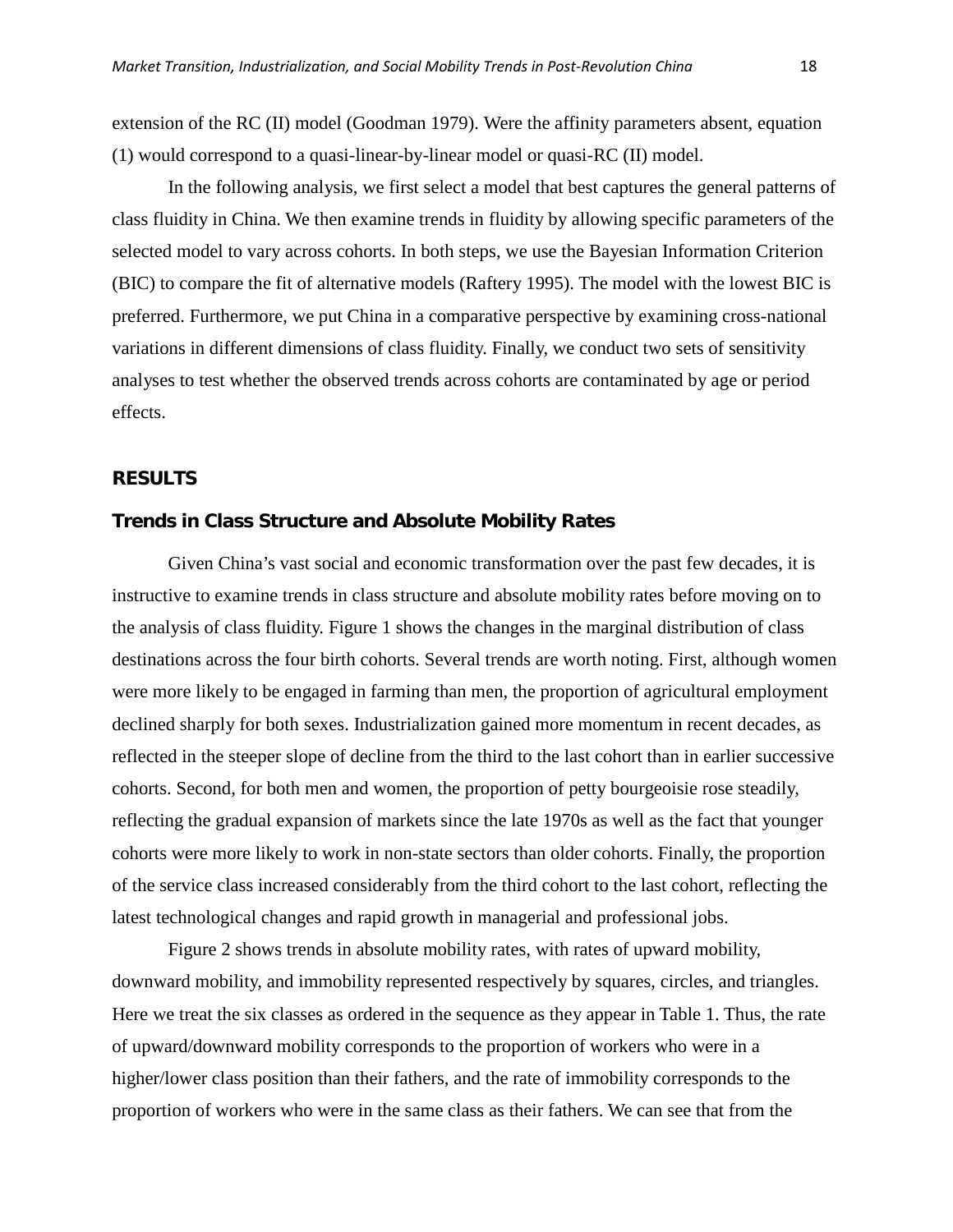second cohort on, the rate of upward mobility increased substantially for both men and women. Yet the rise in upward mobility came from a decline in class immobility rather than in downward mobility. In fact, rates of downward mobility have been fairly stable over time, ranging from 10% to 15% for both sexes. Given the rapid decline in farming, as shown in Figure 1, we may infer that both rising upward mobility rates and declining class immobility rates resulted mainly from industrialization, which moved a large proportion of the peasantry into the industrial sector. To test this conjecture, we excluded the farm sector from the mobility tables and recalculated the three rates for the 5×5 sub-tables. The results, represented in dashed lines, confirm our conjecture. When the farm sector is excluded, both the rise in upward mobility and the decline in class immobility disappear, and all three rates exhibit no more than trendless fluctuations. Indeed, the nonagricultural labor force is about equally divided into the three groups of upwardly mobile, downwardly mobile, and immobile in each cohort for both men and women.



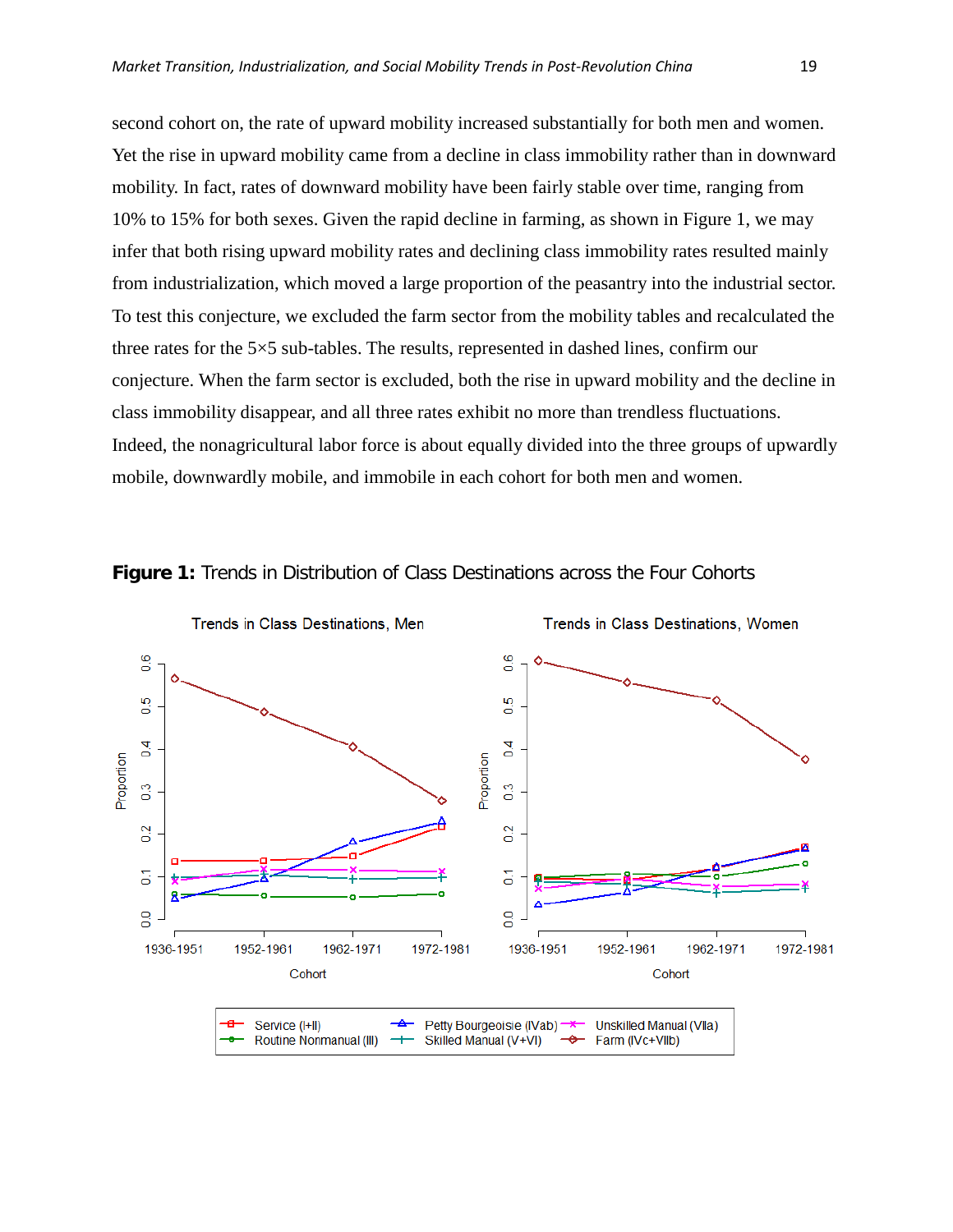

**Figure 2:** Trends in Absolute Mobility Rates across the Four Cohorts

## **Patterns of Class Fluidity**

We now use log-linear analysis to assess the net effects of origin on destination, i.e., class fluidity. In the first step, we select a model that best depicts general patterns of fluidity in all cohorts. In other words, the parameters representing origin-destination association are assumed to be constant across cohorts. The goodness-of-fit statistics for competing models are reported in the upper panel of Table 2. Let us first consider two baseline models. First, the conditional independence model (model 1) saturates the two-way marginal distributions of origin-by-cohort and destination-by-cohort, but it stipulates that origins and destinations are independent within each cohort. The large  $G^2$  and BIC lead us to simply reject this naive model. The model of constant social fluidity (model 2) specifies that the degree of class fluidity is invariant across cohorts but otherwise does not constrain the form of association between origin and destination. It greatly improves the fit to the data, capturing all but about 3% of the origin-destination association (measured by  $G^2$ ) for both men and women. However, by saturating the row-column interaction, the model of constant social fluidity does not explicitly "model" patterns of intergenerational transmission. Yet we use it a benchmark against which more restricted models of cohort-invariant association are evaluated.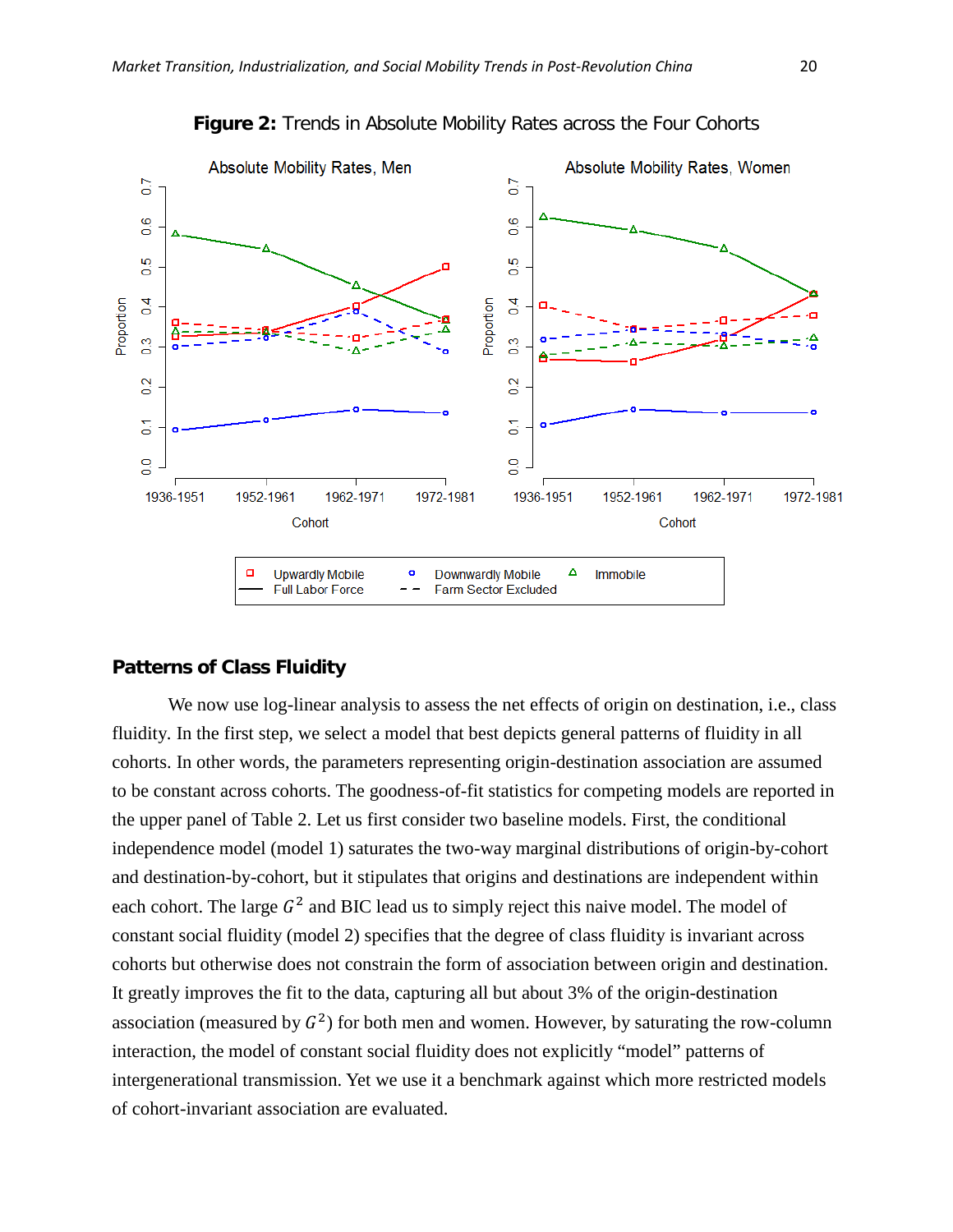|                                                                                               |     |                | Men                                 |            | Women          |                                  |            |  |
|-----------------------------------------------------------------------------------------------|-----|----------------|-------------------------------------|------------|----------------|----------------------------------|------------|--|
|                                                                                               | df  | G <sup>2</sup> | $\,p\,$                             | <b>BIC</b> | G <sup>2</sup> | $\,p\,$                          | <b>BIC</b> |  |
| <b>Models for Patterns of Fluidity</b>                                                        |     |                |                                     |            |                |                                  |            |  |
| 1. Conditional Independence                                                                   | 100 | 3901.7         | 0.00                                | 2933.4     | 4930.5         | 0.00                             | 3964.0     |  |
| 2. Constant Social Fluidity                                                                   | 75  | 110.8          | 0.00                                | $-615.5$   | 144.3          | 0.00                             | $-580.6$   |  |
| 3. Core Model                                                                                 | 93  | 385.0          | 0.00                                | $-515.5$   | 588.8          | 0.00                             | $-310.0$   |  |
| 4. Core Model with Chinese Affinity<br>Parameters                                             | 91  | 211.5          | 0.00                                | $-669.7$   | 252.4          | 0.00                             | $-627.2$   |  |
| 5. Quasi-RC (II)                                                                              | 85  | 158.8          | 0.00                                | $-664.3$   | 201.5          | 0.00                             | $-620.0$   |  |
| 6. Quasi-RC (II)<br>+Chinese Affinity Parameters                                              | 81  | 128.8          | 0.00                                | $-655.6$   | 149.7          | 0.00                             | $-633.2$   |  |
| 7. Quasi-RC (II) with Equality<br>Constraints                                                 | 89  | 196.2          | 0.00                                | $-665.6$   | 308.8          | 0.00                             | $-551.4$   |  |
| 8. Quasi-RC (II) with Equality<br>Constraints + Chinese Affinity<br>Parameters                | 85  | 133.4          | 0.00                                | $-689.7$   | 187.3          | 0.00                             | $-634.2$   |  |
| 9. Quasi-Linear-by-Linear                                                                     | 93  | 408.0          | 0.00                                | $-492.6$   | 587.4          | 0.00                             | $-311.5$   |  |
| 10. Quasi-Linear-by-Linear<br>+Chinese Affinity Parameters<br>(Preferred model)               | 89  | 144.5          | 0.00                                | $-717.3$   | 211.2          | 0.00                             | $-649.1$   |  |
| <b>Models for Trends across Cohorts</b>                                                       |     |                |                                     |            |                |                                  |            |  |
| 11. Model 10 with All Parameters<br>Varying with Cohort                                       | 56  | 67.4           | 0.14                                | $-474.9$   | 114.5          | 0.00                             | $-426.8$   |  |
| 12. Model $10 + \text{Cohort-varying Farm}$<br>Immobility + SES*Cohort 4<br>(Preferred model) | 85  | 98.2           | 0.16                                | $-724.9$   | 165.0          | 0.00                             | $-656.6$   |  |
| Model 12 vs. Model 11                                                                         | 31  | 31.2           | 0.46                                |            | 50.5           | 0.015                            |            |  |
| 13. Model 10 with Unidiff<br><b>Association by Cohort</b>                                     | 86  | 114.0          | 0.02                                | $-718.8$   | 183.3          | 0.00                             | $-647.9$   |  |
| Layer Effects                                                                                 |     |                | $\phi_1 = 1$ ; $\phi_2 = 1.33$ ;    |            |                | $\phi_1 = 1$ ; $\phi_2 = 1.10$ ; |            |  |
|                                                                                               |     |                | $\phi_3 = 1.17$ ; $\phi_4 = 1.08$ ; |            |                | $\phi_1 = 0.96; \phi_2 = 0.85;$  |            |  |

**Table 2**: Goodness-of-Fit Statistics for Competing Models of Social Fluidity

*Note:* The core model is adjusted to the six-class EGP scheme. The linear-by-linear association model uses the medium ISEI within each origin and destination class as the corresponding row or column score. The Chinese affinity parameters are used to capture disproportionate flows between farmers (IVc+VIIb) and the service class (I+II) and between farmers (IVc+VIIb) and the petty bourgeoisie (IVab).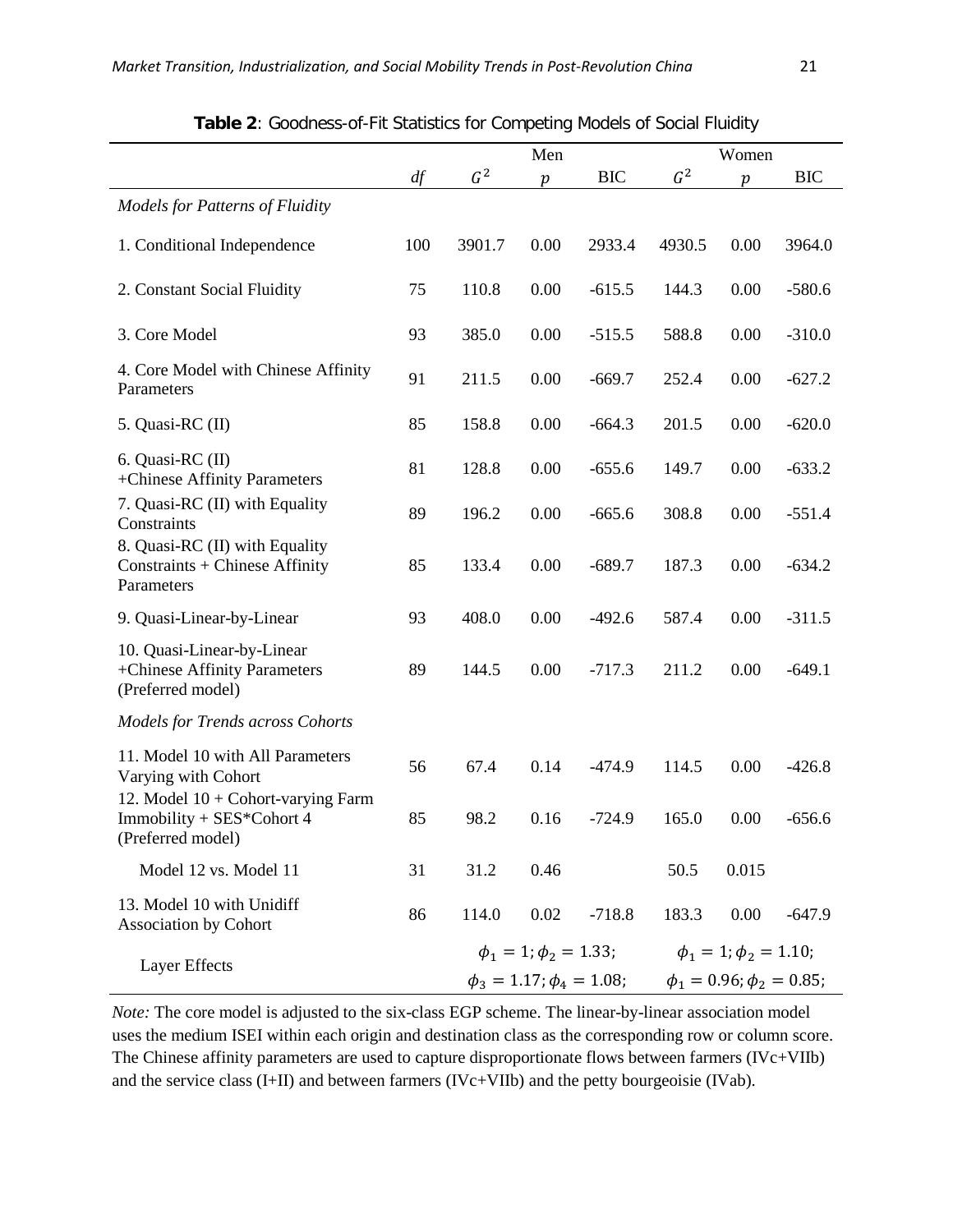The core model of social fluidity (model 3) fits the data reasonably well, explaining most of the origin-destination association with only seven parameters ( $G^2$ =385 for men; 588.8 for women). But in terms of the BIC, it compares unfavorably with the model of constant social fluidity. As noted earlier, one of the drawbacks of the core model is that the affinity terms were based on peculiarities of specific Western societies, especially England and France. We next modify the core model to suit the Chinese case by replacing the original affinity terms with the four affinity terms that represent the closeness between farmers and the service class and between farmers and the petty bourgeoisie in China. The adapted core model (model 4) fits the data much better than model 3, using two more affinity parameters but explaining a much larger proportion of the origin-destination association ( $G^2$ =211.5 for men; 252.4 for women). It is also preferable to the model of constant social fluidity according to the BIC.

Models 5–10 are different variants of the hybrid model characterized by equation (1). First, the quasi-RC model (model 5) combines the linear-by-linear specification with six diagonal terms representing the class-specific tendencies of immobility. It also uses eight parameters to estimate the row scores and column scores directly from the data. The BIC suggests that the quasi-RC model (BIC=-664.3 for men; -620 for women) should be favored over the original core model (BIC=-515.5 for men; -310 for women) but not over the adapted core model (BIC=-669.7 for men; -627.2 for women). The quasi-RC model, however, may also be adapted by the incorporation of the Chinese-specific affinity effects. The resultant model (model 6) outperforms the adapted core model for women but not for men. Models 7–8 constitute the counterparts of models 5–6 in which equality constraints are imposed between the row scores and column scores such that  $X_i^R = X_i^C$  for each *i*. In other words, they stipulate that the relative distances between the six classes are common to origin and destination. According to the BIC, the adapted quasi-RC model with equality constraints (model 8) is preferable to all previous models for both men and women (BIC=-689.7 for men; -634.2 for women). In models 9–10, the row scores and column scores were derived from external sources rather than estimated from the mobility data. Specifically, for each origin class and destination class, we constructed a measure of socioeconomic status (SES) using the sample medium of the International Socioeconomic Index (ISEI, see Ganzeboom and Treiman 1996). The numbers are shown in Table 3. We can see that for both men and women, farmers and farm laborers (IVc+VIIb) exhibit the lowest socioeconomic status, and the service class (I+II) stands much higher than the other groups.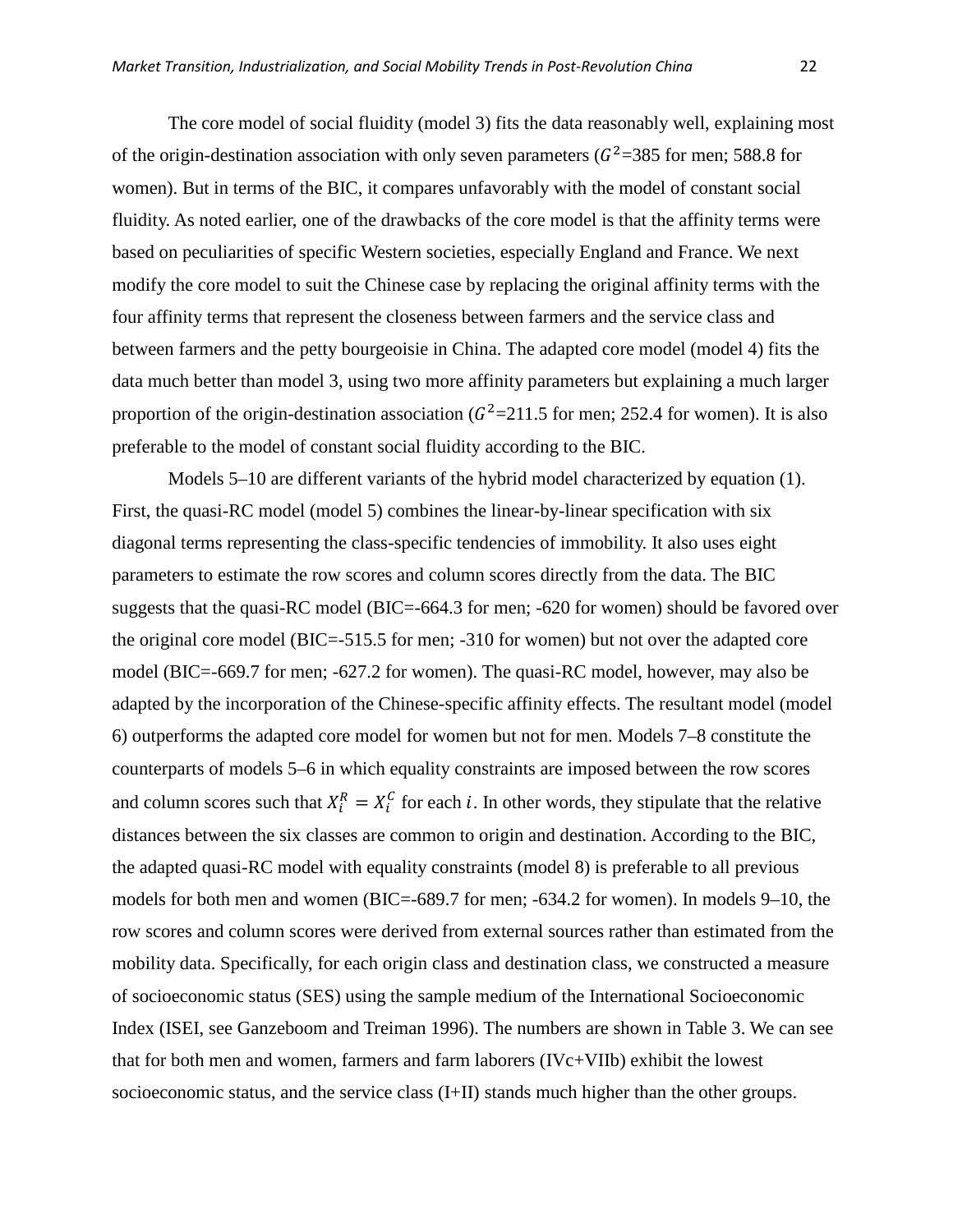Using the SES as the row and column scores, the quasi-linear-by-linear model (model 9) consumes fewer degrees of freedom than the quasi-RC model, but it fits the data much worse. However, when we augment the quasi-linear-by-linear model with the four Chinese affinity parameters (model 10), the model fits the data remarkably well, exhibiting the lowest BIC among all models for both men and women (BIC=-717.3 for men; -649.1 for women). We thus consider model 10 as the model that best characterizes a general pattern of class fluidity in China.

|                     | $I+II$ | III  | <b>IVab</b> | $V+VI$  | VIIa    | $IVc+VIIb$ |
|---------------------|--------|------|-------------|---------|---------|------------|
| Men                 |        |      |             |         |         |            |
| ISEI, Origin        | 66     | 45   | 33          | 34      | 29      | 23         |
| ISEI, Destination   | 65     | 43   | 34          | 34      | 30      | 23         |
| <b>Fitted Score</b> | 0.56   | 0.33 | 0.06        | $-0.10$ | $-0.52$ | 0.01       |
| Women               |        |      |             |         |         |            |
| ISEI, Origin        | 66     | 45   | 34          | 34      | 29      | 23         |
| ISEI, Destination   | 59     | 43   | 37          | 34      | 29      | 23         |
| <b>Fitted Score</b> | 0.40   | 0.47 | 0.47        | $-0.13$ | $-0.48$ | $-0.32$    |

**Table 3:** Medium ISEI and Fitted Scores from Model 8 for Origin and Destination Classes

Besides the statistical criterion, we prefer model 10 to model 8 because the row scores and column scores can be more easily interpreted in the former. The fitted scores from model 8 are also reported in Table 3. They do not accord well with the medium ISEI in ranking the six classes. In particular, the estimated position of farming is much higher than the actual socioeconomic standing of farmers and farm laborers in China. For men, farming is placed even higher than skilled manual work. Such an unusual scoring of EGP classes, we believe, is primarily a result of the *hukou* system, which has presented the Chinese peasantry barriers to ordinary channels of upward mobility along the status hierarchy, and, in a peculiar way, pulled them closer than most blue collar workers to the class of the petty bourgeoisie and the service class.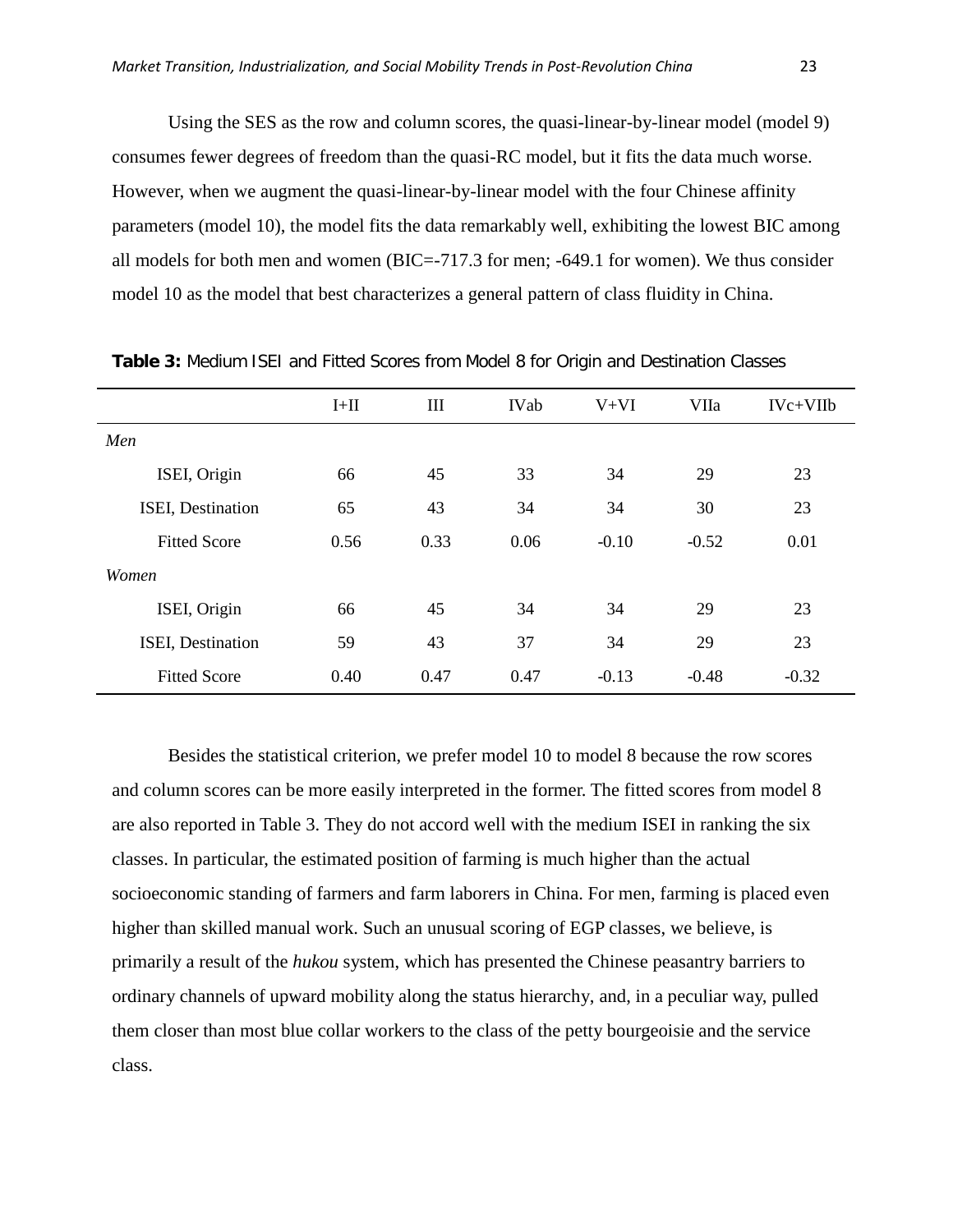|                           |                     | Men                 | Women               |                     |  |
|---------------------------|---------------------|---------------------|---------------------|---------------------|--|
|                           | Model 10            | Model 12            | Model 10            | Model 12            |  |
| Hierarchy                 |                     |                     |                     |                     |  |
| <b>SES/100</b>            | 8.36***             | $7.71***$           | $11.45***$          | $10.47***$          |  |
|                           | (1.49)              | (1.50)              | (1.47)              | (1.49)              |  |
| SES/100 * Cohort 4        |                     | $4.17***$<br>(1.13) |                     | $6.44***$<br>(1.43) |  |
| <i>Immobility</i>         |                     |                     |                     |                     |  |
| Service (I+II)            | $-0.21$             | $-0.23$             | $-0.07$             | $-0.10$             |  |
|                           | (0.15)              | (0.15)              | (0.12)              | (0.12)              |  |
| Routine Non-manual (III)  | $0.25*$             | $0.25*$             | $0.28***$           | $0.29***$           |  |
|                           | (0.11)              | (0.11)              | (0.08)              | (0.08)              |  |
| Petty Bourgeoisie (IVab)  | $1.28***$           | 1.28***             | $0.91***$           | $0.92***$           |  |
|                           | (0.12)              | (0.12)              | (0.15)              | (0.15)              |  |
| Skilled Manual (V+VI)     | $0.67***$           | $0.67***$           | $0.38***$           | $0.38***$           |  |
|                           | (0.07)              | (0.07)              | (0.08)              | (0.08)              |  |
| Unskilled Manual (VIIa)   | $0.23**$            | $0.23**$            | 0.13                | 0.13                |  |
|                           | (0.08)              | (0.08)              | (0.09)              | (0.09)              |  |
| Farm (IVc+VIIb)           | $2.56***$<br>(0.07) |                     | $2.72***$<br>(0.07) |                     |  |
| Farm, Cohort 1            |                     | $2.21***$<br>(0.12) |                     | $2.82***$<br>(0.13) |  |
| Farm, Cohort 2            |                     | 2.93***<br>(0.11)   |                     | $3.03***$<br>(0.10) |  |
| Farm, Cohort 3            |                     | $2.63***$<br>(0.10) |                     | $2.68***$<br>(0.09) |  |
| Farm, Cohort 4            |                     | $2.06***$<br>(0.15) |                     | $2.01***$<br>(0.14) |  |
| Affinity                  |                     |                     |                     |                     |  |
| Service to Farm           | $0.97***$           | $0.96***$           | $1.27***$           | $1.25***$           |  |
|                           | (0.11)              | (0.12)              | (0.11)              | (0.11)              |  |
| Farm to Service           | $0.44***$           | $0.44***$           | $0.22**$            | $0.22**$            |  |
|                           | (0.09)              | (0.09)              | (0.08)              | (0.08)              |  |
| Petty Bourgeoisie to Farm | $0.77***$           | $0.71***$           | $0.99***$           | $0.90***$           |  |
|                           | (0.17)              | (0.17)              | (0.15)              | (0.15)              |  |
| Farm to Petty Bourgeoisie | $0.82***$           | $0.81***$           | $0.94***$           | $0.91***$           |  |
|                           | (0.06)              | (0.06)              | (0.07)              | (0.07)              |  |
| $G^2$                     | 144.5               | 98.2                | 211.2               | 165.0               |  |
| Df                        | 89                  | 85                  | 89                  | 85                  |  |

**Table 4:** Parameters Estimates and Fit Statistics for Model 10 and Model 12

*Note*:  $\uparrow$  p<.1, \*p<.05, \*\*p<.01, \*\*\*p<.001 (two-tailed tests). Numbers in parentheses are standard errors.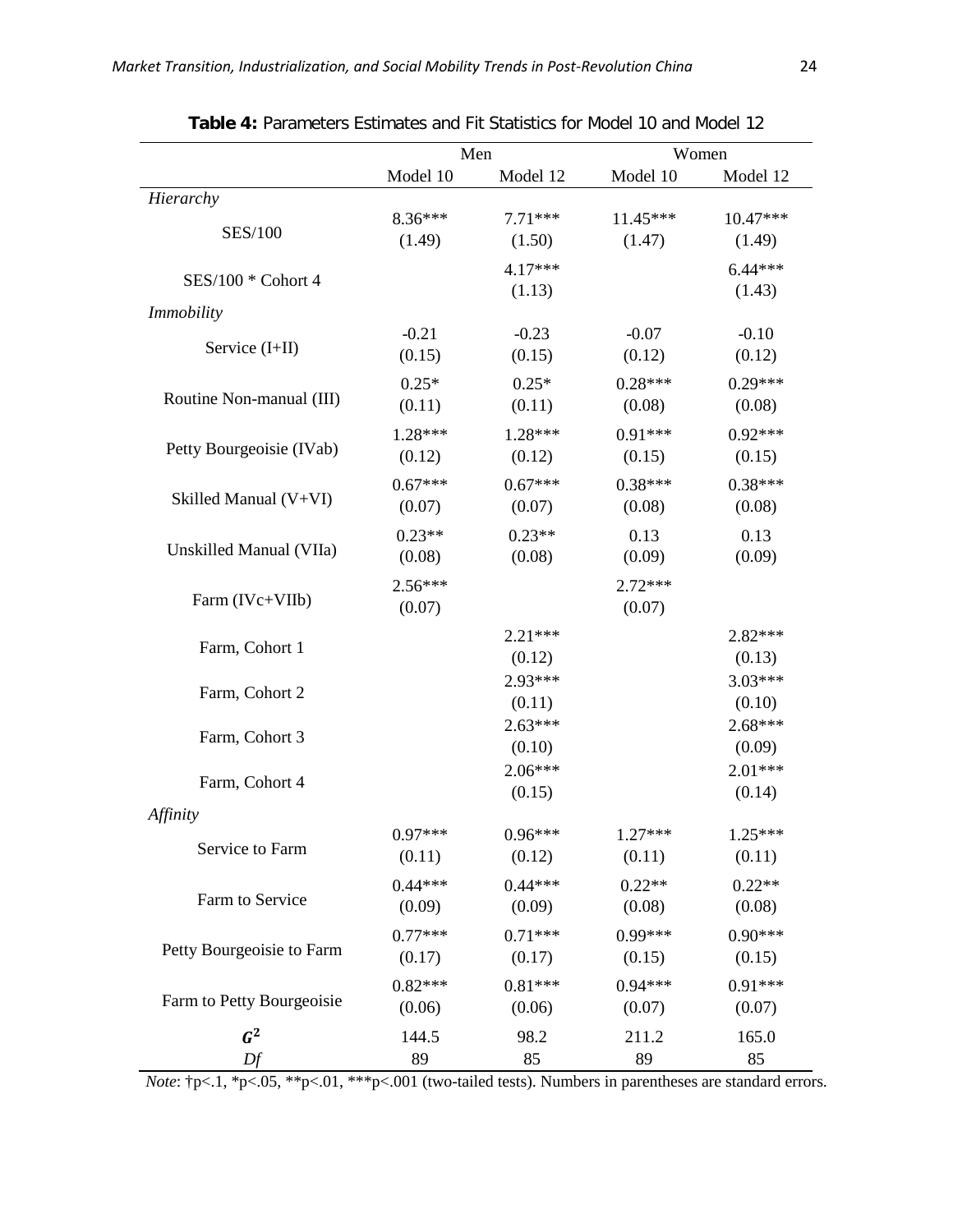The parameter estimates from model 10 are shown in the first and third columns of Table 4, respectively for men and women. We draw several observations from the estimates. First, we find that the effect of status hierarchy is greater for women than for men, which echoes earlier research showing a stronger association between class origin and class destination for women than for men in China (Chen 2013; Cheng and Dai 1995). Second, consistent with patterns in many other countries, farmers and farm laborers exhibit the strongest tendency of immobility, followed by the class of the petty bourgeoisie. By contrast, the diagonal effect is negative and not statistically significant for the service class, suggesting that the managerial and professional elite in China do not have an additional tendency towards immobility after the effects of status hierarchy are taken into account. Finally, all four affinity parameters are positive and highly significant, affirming the affinity between farmers and the service class and between farmers and the petty bourgeoisie in intergenerational mobility. It is noteworthy, moreover, that the effect of affinitive mobility from the farming class to the service class is greater for men than for women, whereas the reverse—affinitive mobility from the service class to the farming class—appears larger for women than for men. This is likely a result of the entrenched patriarchal mentality in rural China that has caused widespread gender disparities in parental investment and thus in occupational mobility (Hannum, Kong, and Zhang 2009; Hannum 2005).

# **Trends in Class Fluidity**

On the basis of model 10, we now model trends in class fluidity across cohorts. The goodness-of-fit statistics for competing models are shown in the lower panel of Table 2. First, we allow all parameters for origin-destination association—including effects of hierarchy, immobility, and affinity—to vary freely across cohorts, resulting in model 11. Although it fits the data much worse than model 10 according to the BIC, model 11 is useful in two respects. First, it serves as a benchmark against which more parsimonious models can be evaluated. Second, model 11 is equivalent to model 10 applied to the four cohorts separately. Thus we may detect important trends in class fluidity by comparing the parameter estimates across cohorts (shown in Table A3). By doing so, we found that for both sexes, the effect of status hierarchy is considerably higher for the last cohort than for previous cohorts, which confirms our hypothesis that the link between origin and destination in socioeconomic status has tightened during the reform period. Second, we discovered significant variations from cohort to cohort in the effect of farm immobility. Specifically, immobility among farmers and farm laborers rose from the first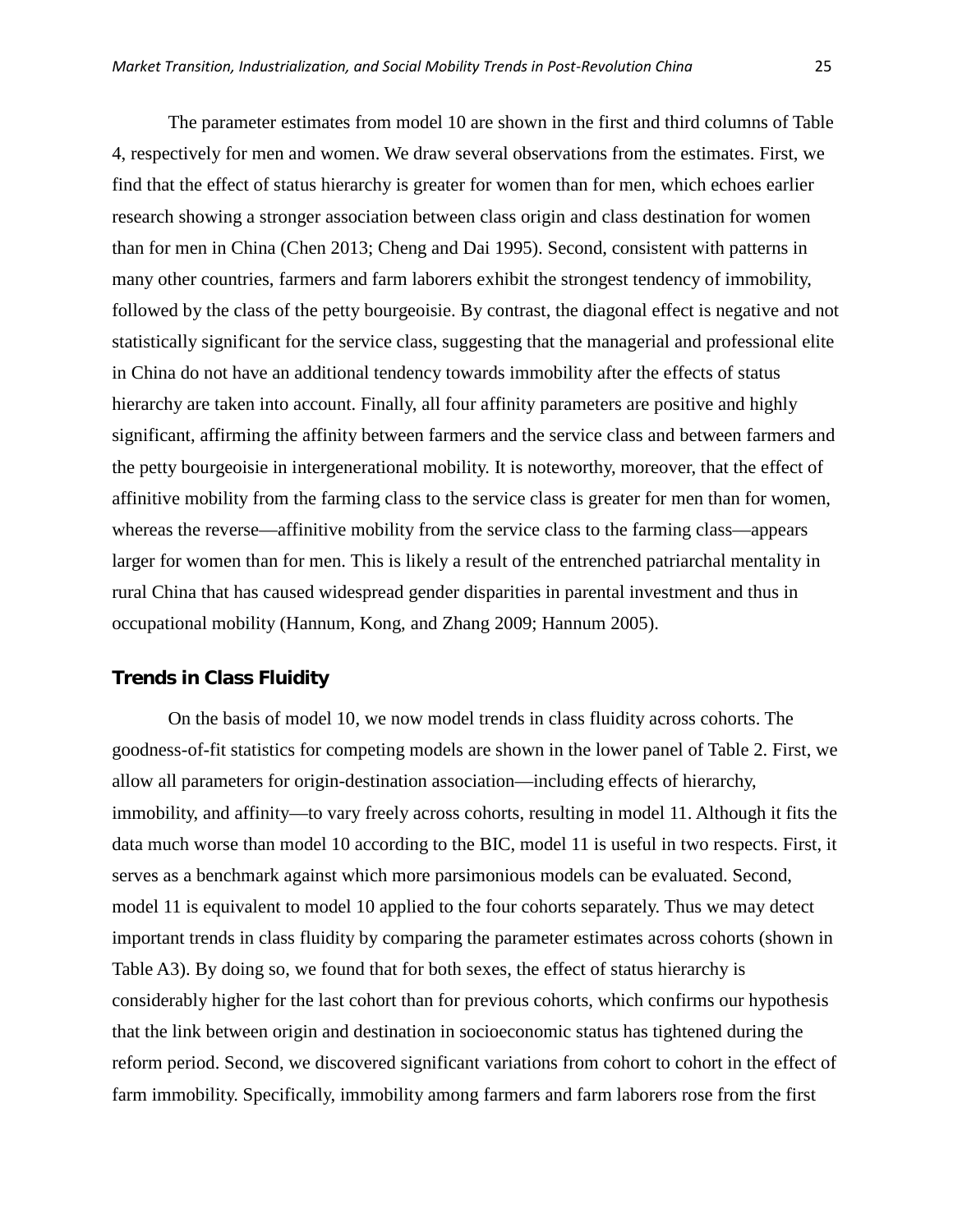cohort to the second, and steadily declined thereafter. By contrast, neither the affinity effects nor the immobility effects for other classes exhibits noticeable trends beyond trendless fluctuations. Based on these observations, we now relax model 10 by allowing only the immobility effect for the farming class to be cohort-specific, and the effect of SES to differ between the first three cohorts and the last. The resultant model (model 12) fits the data extremely well, exhibiting a lower BIC than models 10 and 11 for both men and women. Moreover, for either sex, when compared with model 11, model 12 cannot be rejected at the 0.01 level according to the likelihood ratio test.

Finally, let us consider a Unidiff model (Erikson and Goldthorpe 1992; Xie 1992) where the structure of origin-destination association is the same as that specified in model 10. Under this model, the effects of hierarchy, immobility, and affinity are allowed to change in proportion to one another across cohorts (model 13). Compared with model 10, the Unidiff model fits the data fairly well, accounting for a sizeable portion of  $G<sup>2</sup>$  using only three degrees of freedom  $(\Delta G^2 = 30.5$  for men, 27.9 for women). However, the BIC suggests that it is less favorable than model 12. The last row of Table 2 reports the cohort-specific layer effects estimated under the Unidiff model, where a normalization constraint is applied such that the layer effect for the first cohort equals 1. We can see that for both men and women, the layer effect rises from cohort 1 to cohort 2 and falls thereafter, implying an inverted U-shaped trend in the overall origindestination association. This trend, it should be noted, perfectly mirrors the inverted U-shaped trend in the effect of farming class immobility revealed by model 11, suggesting that the estimated layer effects of the Unidiff model may be predominantly driven by the trends in agricultural inheritance. In fact, when the farm-farm diagonal cells are blocked from the data, the Unidiff model does not yield significant variations by cohort (not shown). Hence, we prefer model 12 to the Unidiff model not only because it is more probable according to Bayesian statistics but also because it enables us to disentangle two distinct trends in class fluidity that may be masked under a catch-all strength measure of origin-destination association.

We present the parameter estimates of model 12 in the second and fourth columns of Table 4, for men and women respectively. On one hand, the interaction term between SES and cohort 4 indicates that the role of status hierarchy in class fluidity has significantly strengthened during the reform period: for both sexes, the estimated coefficient of SES is more than 50% larger for the late reform cohort (1972–1981) than for the previous three cohorts. To illustrate the tightening of the origin-destination link along the socioeconomic dimension, Figure 3 plots the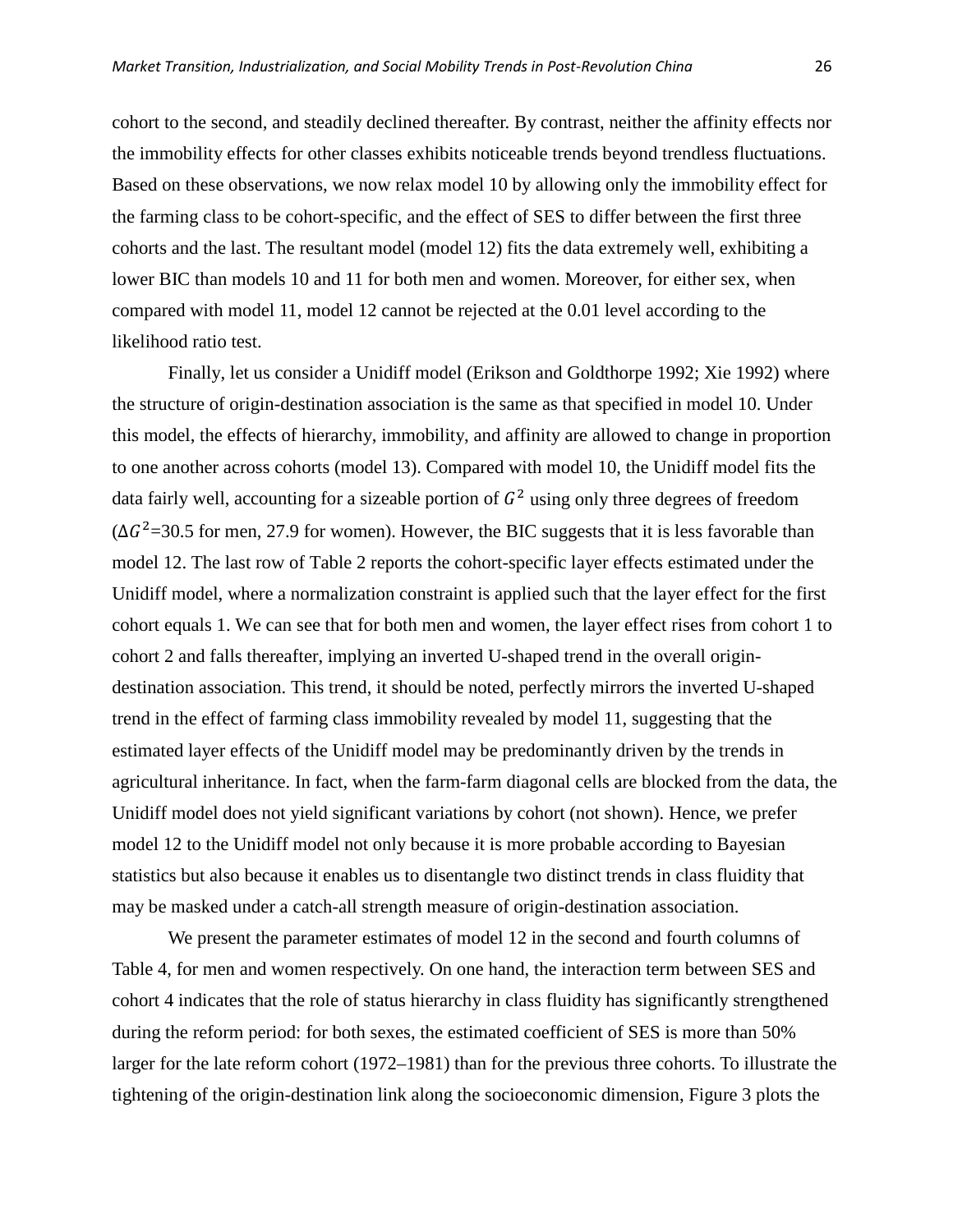relationship between origin SES and the expected odds of entering the service class relative to the unskilled manual class under model 12 for the early reform cohort (1962–1971, shown in squares) and the late reform cohort (1972–1981, shown in circles). For both men and women, the circled line is consistently above the squared line, meaning that across the board, the odds of becoming a professional or manager relative to an unskilled manual worker increased from the third cohort to the last cohort. This overall shift reflects the rising proportion of service class jobs from the third to the last cohort as shown in Figure 1. More importantly, for both sexes, the circled line exhibits a steeper slope than the squared line, suggesting an increase in the effect of origin SES on occupational attainment from the early reform period (around the 1980s) to the late reform period (since the 1990s). Therefore, we find strong support for our hypothesis that the link between origin and destination, especially along the socioeconomic dimension, has strengthened during China's transition from state socialism to a market economy. In addition, it should be noted that the boost in the odds at the very low end of origin SES in Figure 3 results from the affinity effect between the farming and the service classes estimated under model 12.



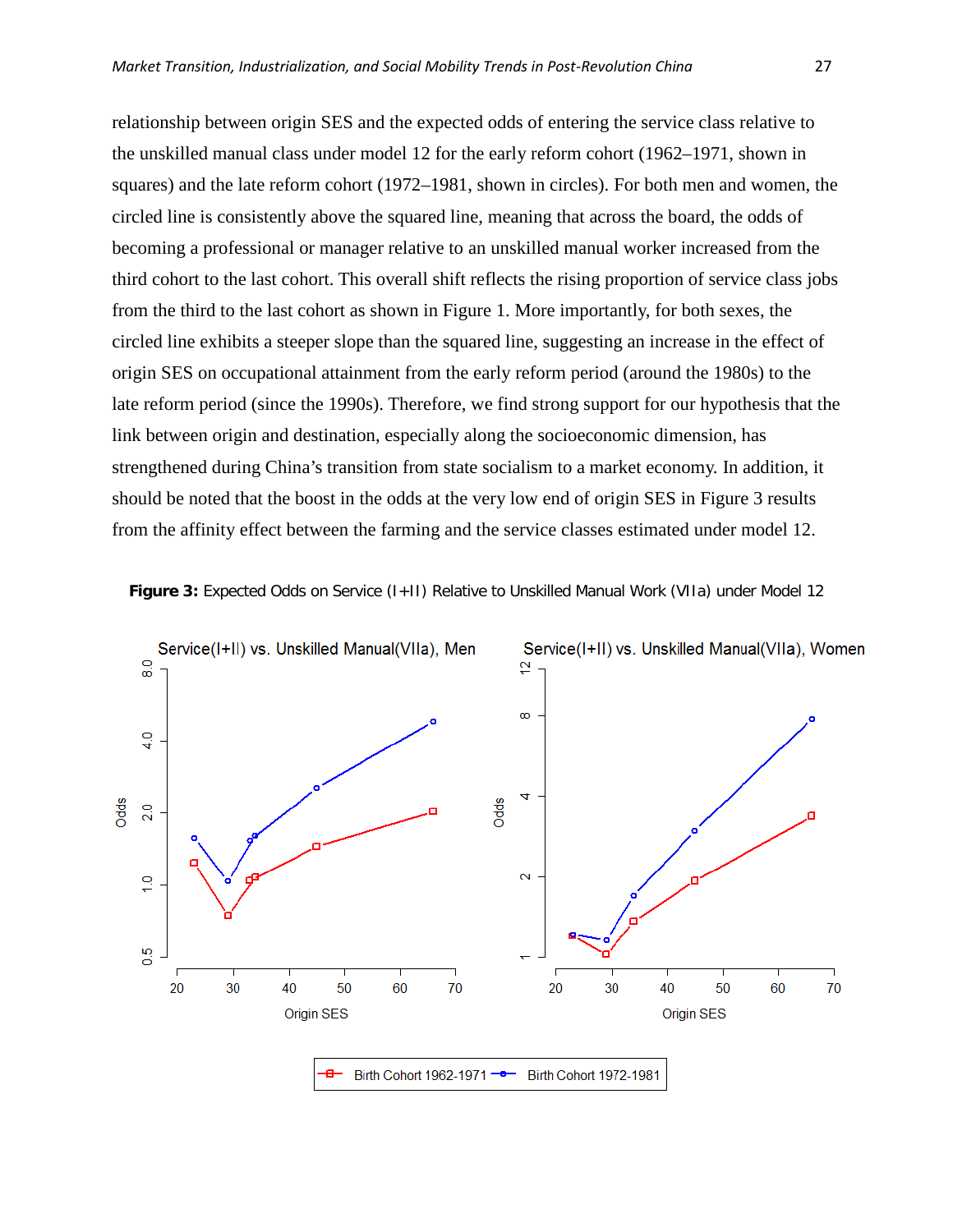On the other hand, model 12 allows the diagonal effect for the farming class to vary from cohort to cohort. Echoing results from the cohort-specific analyses (model 11), Table 4 shows that class immobility among farmers and farm laborers declined sharply from the second cohort to the last cohort. That is, the sectoral barrier between farming and nonfarming occupations has become increasingly weaker over the past three decades. Given that industrialization and ruralurban migration have sped up in China during the same period, this finding accords with our hypothesis that exchange mobility between the agricultural and nonagricultural sectors tends to be higher in a rapidly industrializing society than under more stable economic conditions. It would be premature, however, to draw a causal inference based on temporal association in a single country. In the next subsection, we use cross-national data to examine more systematically the relationship between the pace of industrialization and the strength of the sectoral barrier to intergenerational mobility.

We also find a relatively low level of farm immobility for the first cohort (1936–1951). Detailed analyses of class-specific rates of outflow revealed that this is due to a particularly high rate of entry into agriculture from other classes in the first cohort (not shown). We think that this unusual flow of workers from nonfarming origin to farming destination is attributable to several historical episodes during the early years of the People's Republic of China. First, the rural collectivization in the mid-1950s eliminated a vibrant commercial economy in the Chinese countryside, and, as a result, tens of millions of petty traders and self-employed craftsmen were transformed into land-bound peasants. Second, in the late 1950s, the campaign of the Great Leap Forward created an upsurge in rural industrial employment, especially in small-scale factories producing agricultural implements, fertilizers, and other consumer goods. However, since these factories were mostly inefficient and short-lived, many rural industrial workers were dismissed and turned back to farming in the early 1960s. In addition, due to the establishment of the *hukou* system in 1958, a large volume of rural-urban migrant workers were forcibly sent back to their home villages in the late 1950s and early 1960s. A combination of these processes may have introduced substantial *intragenerational* mobility into agriculture from the 1950s to the early 1960s. Considering that the members of the first cohort were born between 1936 and 1951 and that their class origins are defined as their fathers' occupations when they were 14 years old, their relatively high rate of entry into agriculture is likely a result of the high intragenerational mobility into farming experienced by their fathers.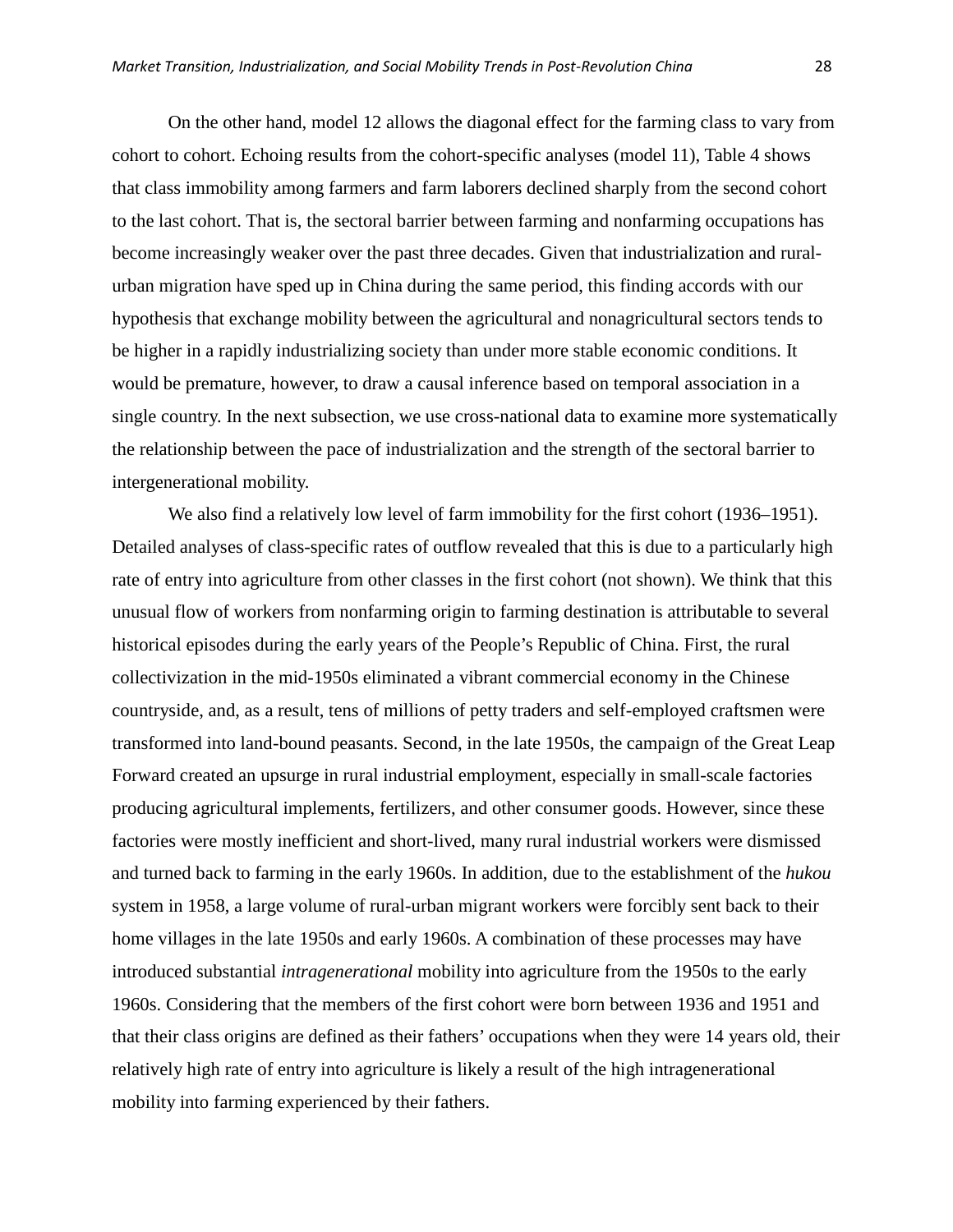## **China in Comparative Perspective**

 $\overline{\phantom{a}}$ 

The above analyses have shown that trends in class fluidity in China are characterized by (1) a strengthened status hierarchy, (2) a weakened barrier between the agricultural and nonagricultural sectors, and (3) relatively stable levels of affinity between farmers and the service class and between farmers and the petty bourgeoisie. We now put these trends in a broader context by comparing China with the 12 countries covered by the CASMIN project: Australia, England, France, West Germany, Hungary, Ireland, Japan, Northern Ireland, Poland, Scotland, Sweden, and the United States. It should be noted that mobility tables for these countries were all constructed from cross-sectional surveys in the 1970s. To compare the strengths of status hierarchy and class immobility in these countries with their trends in China, we fit a quasi-linear-by-linear model (model 9 in Table 2) for each of the 12 countries and of the four Chinese cohorts. In this model, the medium ISEI reported in Table 3 are used as the row and column scores for all tables. The estimated effects of status hierarchy and farm immobility are shown in the first two columns of Table 5. We note that while the effect of socioeconomic status in China has greatly strengthened in recent cohorts, it is still much weaker than those in most CASMIN countries. In England, for instance, the estimated coefficient of hierarchy is about 20, about twice as large as that for Chinese men in the late reform cohort. The only country with a low socioeconomic effect comparable to China is Poland, where the Communist regime made a sustained effort to promote long-range social mobility in the post-war years (Erikson and Goldthorpe 1992: 160).<sup>[5](#page-28-0)</sup> Thus, despite the sweeping market reforms and growing income inequality over the past 30 years, China today remains far more fluid along the socioeconomic dimension than most mature capitalist countries.

Further, farm immobility is lower for China's most recent cohort than in all the other countries, suggesting that the barrier between the agricultural and nonagricultural sectors is exceptionally weak in today's China. Moreover, the two countries that come closest to China are Hungary and Japan, both of which experienced rapid industrial expansion in the 1950s and 1960s, the period right before the CASMIN data were collected. At the other extreme, the highest effect of farming class immobility is found in England, a country that had long completed industrialization before the twentieth century. These observations accord well with our hypothesis that the boundary between agriculture and other sectors tends to be more permeable in rapidly industrializing countries than in advanced industrial societies.

<span id="page-28-0"></span><sup>&</sup>lt;sup>5</sup> Note that for all CASMIN countries, the data were collected in the 1970s. Class mobility in Poland may have changed significantly after the fall of communism in 1989.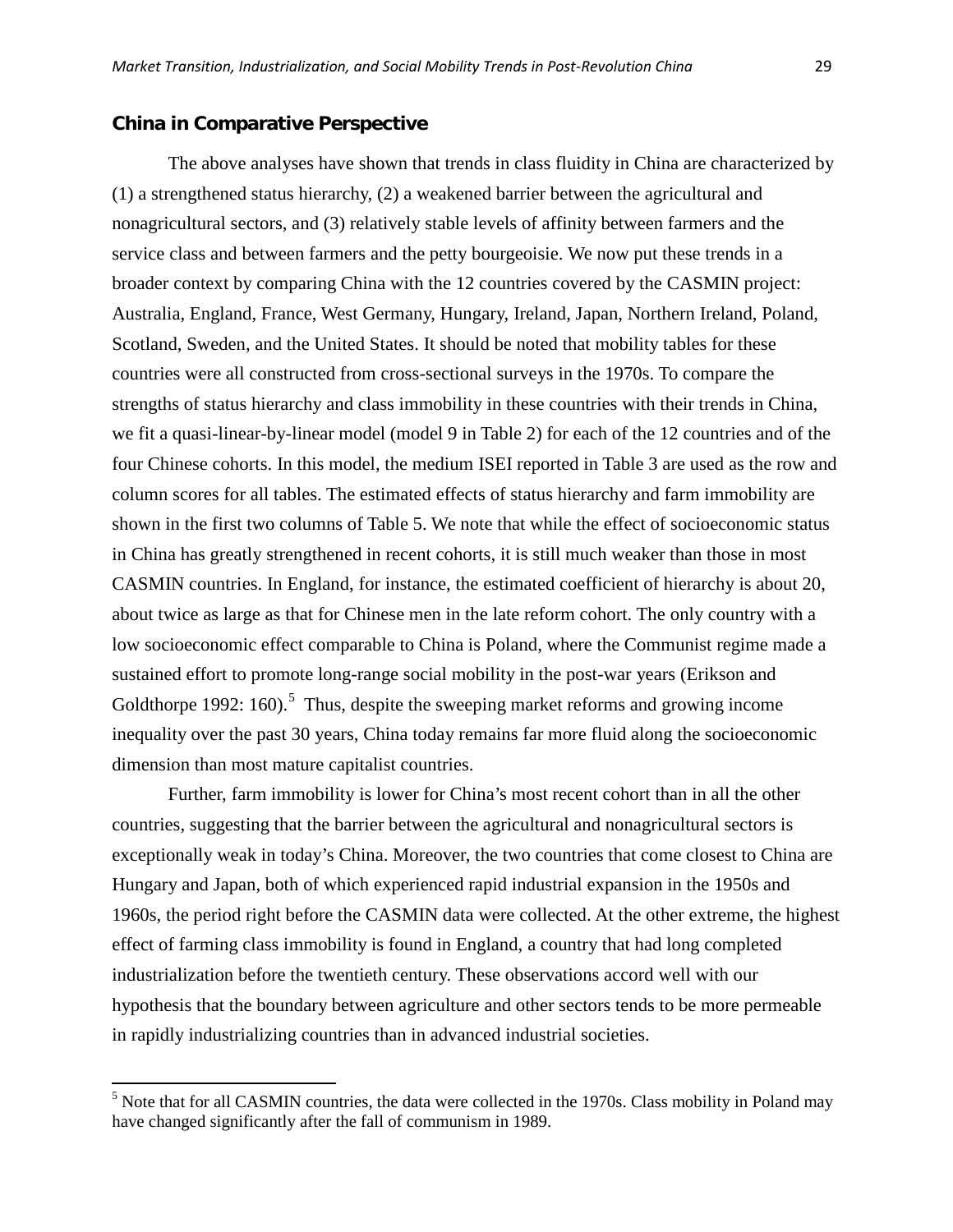|                  |           | Quasi-linear-by-linear Model<br>(without Affinity Parameters) | Log Odds Ratios for $2\times2$ Subtables<br>(Empirical Bayes Estimates) |                           |  |  |
|------------------|-----------|---------------------------------------------------------------|-------------------------------------------------------------------------|---------------------------|--|--|
|                  | Hierarchy | Farm Immobility                                               | (Service, Farm)                                                         | (Petty Bourgeoisie, Farm) |  |  |
| China: Cohort 1  | 2.61      | 1.81                                                          |                                                                         |                           |  |  |
| China: Cohort 2  | 0.62      | 2.52                                                          |                                                                         |                           |  |  |
| China: Cohort 3  | 5.51      | 1.97                                                          | 2.52                                                                    | 2.57                      |  |  |
| China: Cohort 4  | 10.35     | 1.40                                                          |                                                                         |                           |  |  |
| Australia        | 21.36     | 1.94                                                          | 3.61                                                                    | 2.90                      |  |  |
| England          | 20.47     | 2.99                                                          | 4.65                                                                    | 3.75                      |  |  |
| France           | 21.95     | 2.70                                                          | 5.59                                                                    | 3.97                      |  |  |
| West Germany     | 23.04     | 2.58                                                          | 4.80                                                                    | 4.49                      |  |  |
| Hungary          | 24.47     | 1.66                                                          | 4.39                                                                    | 3.48                      |  |  |
| Ireland          | 17.04     | 2.79                                                          | 4.72                                                                    | 3.90                      |  |  |
| Japan            | 15.43     | 1.75                                                          | 3.17                                                                    | 3.33                      |  |  |
| Northern Ireland | 16.91     | 3.04                                                          | 4.66                                                                    | 3.54                      |  |  |
| Poland           | 10.13     | 2.38                                                          | 4.89                                                                    | 3.47                      |  |  |
| Scotland         | 19.49     | 3.21                                                          | 4.63                                                                    | 3.67                      |  |  |
| Sweden           | 23.94     | 1.85                                                          | 4.38                                                                    | 3.01                      |  |  |
| <b>USA</b>       | 19.18     | 1.99                                                          | 3.87                                                                    | 2.38                      |  |  |

**Table 5:** Cross-national Comparisons in Hierarchy, Farm Immobility, and Affinities

*Note:* Results in this table are for men only. The quasi-linear-by-linear model uses the medium ISEI presented in Table 3 as the row and column scores for all tables.

To visualize this relationship, we plot in Figure 4 the degree of farm immobility against the pace of industrialization among the 12 CASMIN countries as well as the four Chinese cohorts. Here, the effects of farm immobility are exactly the numbers shown in the second column of Table 5, and the pace of industrialization is measured by the difference between the proportion of farming class origins and the proportion of farming class destinations in each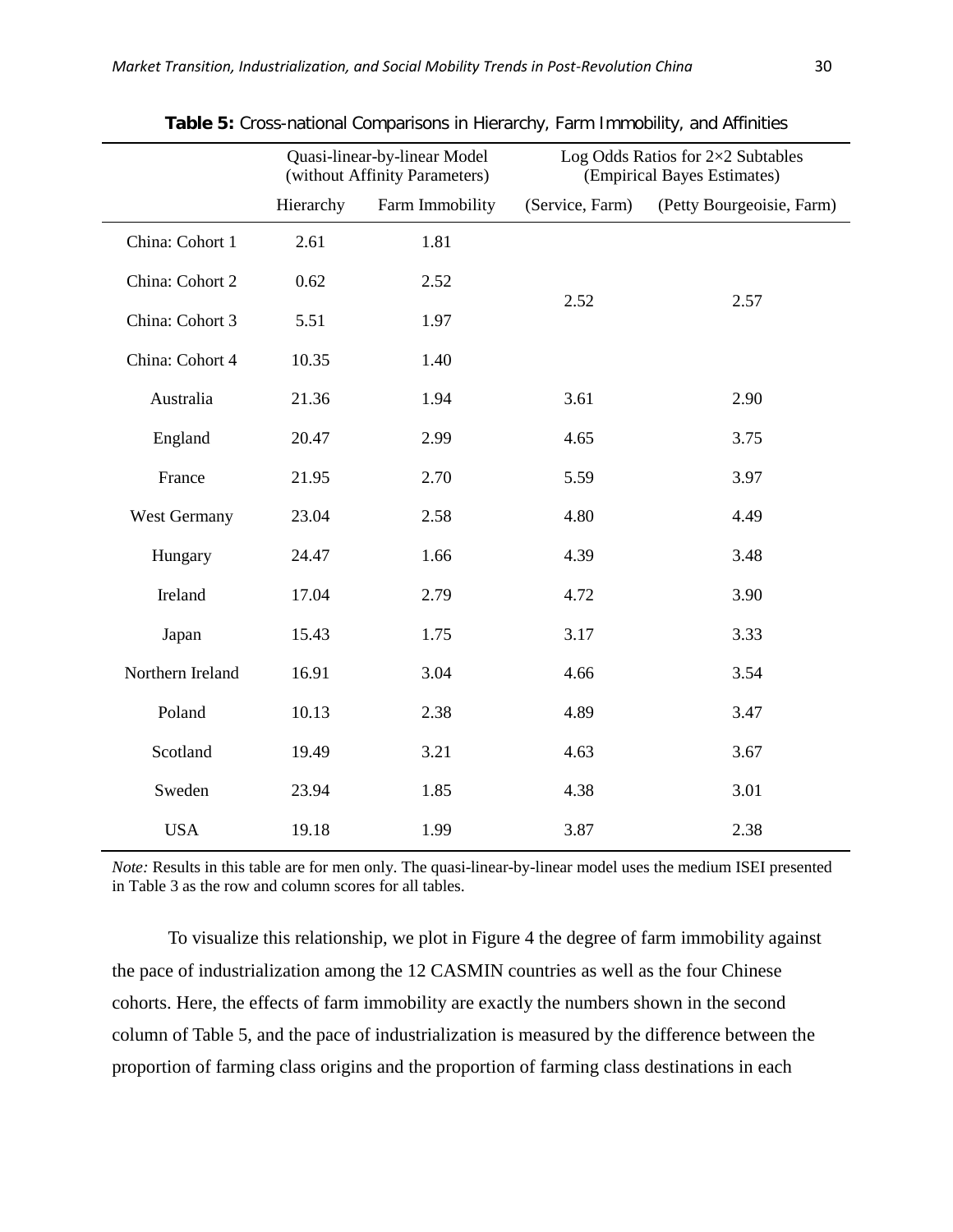table.<sup>[6](#page-30-0)</sup> We can clearly see a negative relationship between the two: The quicker the pace of industrialization, the weaker the barrier between the agricultural and nonagricultural sectors. Hence, cross-national comparisons strongly suggest that the weakening of the sectoral barrier in China over the recent cohorts is a product of rapid industrialization and the concomitant ruralurban migration.





% Farm Origin - % Farm Destination

Finally, we compare China with the 12 CASMIN countries in terms of the affinity between farmers and the service class and between farmers and the petty bourgeoisie, with the logarithm of odds ratios for two  $2\times 2$  sub-tables extracted from the original data: the  $2\times 2$  tables containing farmers and the service class only and the 2×2 tables containing farmers and the petty

 $\overline{\phantom{a}}$ 

<span id="page-30-0"></span> $6$  This difference is not an optimal measure of generational change in the share of agricultural employment because it does not take into account differential fertility and mortality between farming and nonfarming populations. It nonetheless is a reasonable proxy for the pace of industrialization and should serve our purpose of cross-national comparisons well.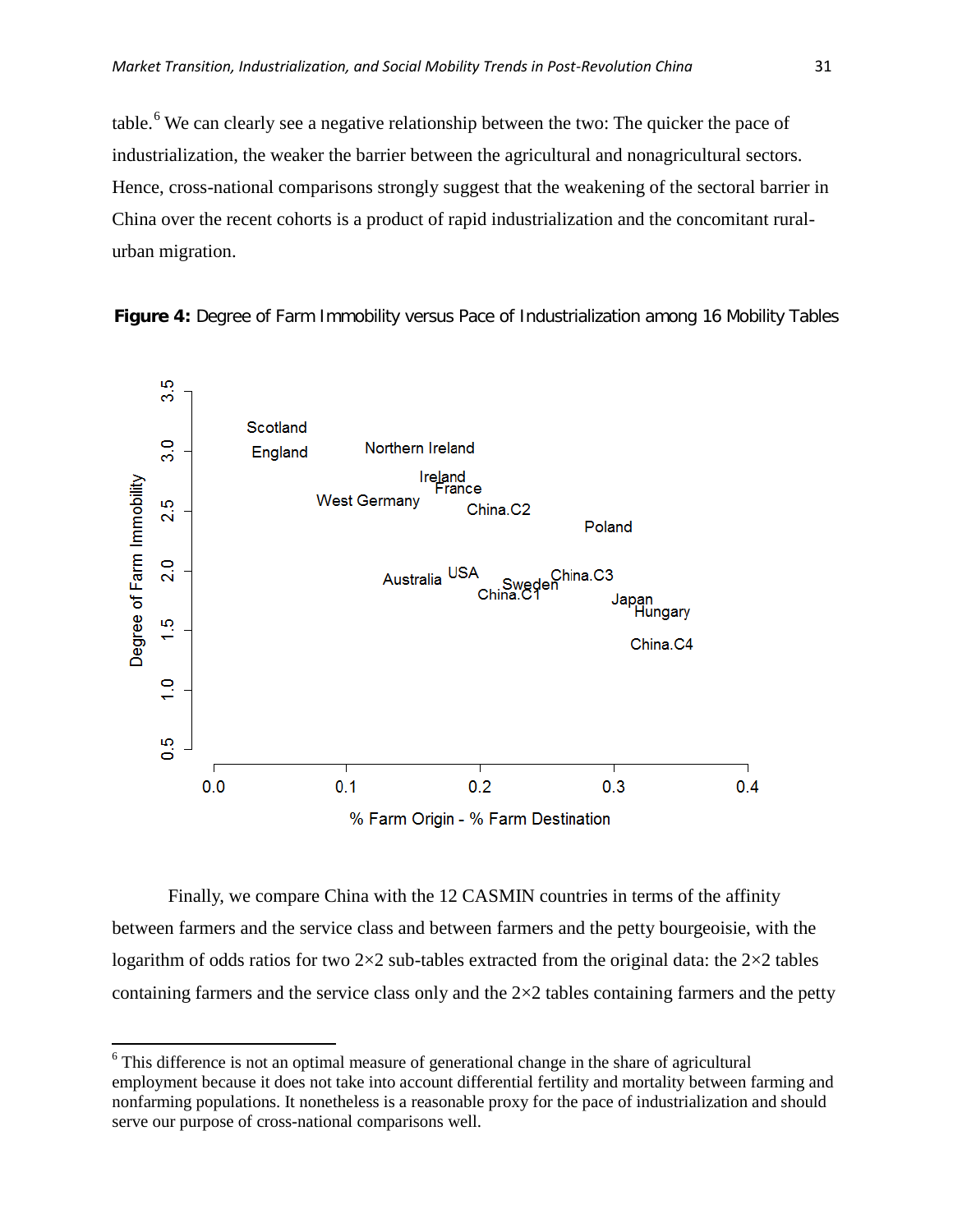bourgeoisie only. The log odds ratio gauges the relative degree of immobility versus affinity. In other words, the smaller the log odds ratio, the greater the relative strength of affinity. Because directly calculated log odds ratios often suffer from large sampling errors, we adopt their empirical Bayes estimates (Zhou 2015), which can effectively improve estimation precision and the accuracy of ranking among tables. The results are reported in the last two columns of Table 5. For each 2×2 table, China exhibits the lowest log odds ratio among all countries except the United States, in which the log odds ratio between farmers and the petty bourgeoisie is lower than in China. The two patterns of affinity, therefore, are in large measure distinctively Chinese phenomena. As discussed earlier, they are unique products of the Chinese household registration system, which has unintentionally yet significantly distorted the channel of intergenerational mobility into and out of peasantry.

## **Sensitivity Analysis**

In our examination of trends in class mobility, we divided the sample into four birth cohorts and interpreted cohort differences as resulting from forces of market transition and rapid industrialization over the past three decades in China. The observed trends by cohort, however, could also be driven by age or period effects. On the one hand, since our survey data span only 16 years (1996–2012), cohort and age are strongly correlated in our cumulative sample. That is, later cohorts are likely younger than earlier cohorts. Although our analysis included only workers who were at least 31 years old, further life cycle effects might still have exerted an influence. On the other hand, cohort is associated with survey period because more recent surveys are more likely to cover later cohorts than earlier cohorts. Thus the observed differences by cohort could also be contaminated by short-term period trends from 1996 to 2012.

Recognizing the intractability of separating out the effects of age, period, and cohort simultaneously, we carried out two sensitivity checks by controlling for age and period separately. First, given that three of the six surveys—LHSCCC 1996, CGSS 2006, and CGSS 2008—also collected information on the respondent's first job, we restricted our sample to these three data sets, recoded class destination as the respondent's first job, and reran model 12 for the corresponding data. Since different workers take up their first jobs within a relatively short age range, potential life cycle effects that may contaminate cohort differences are minimized if not eliminated. The results are reported in the first two columns of Table 6.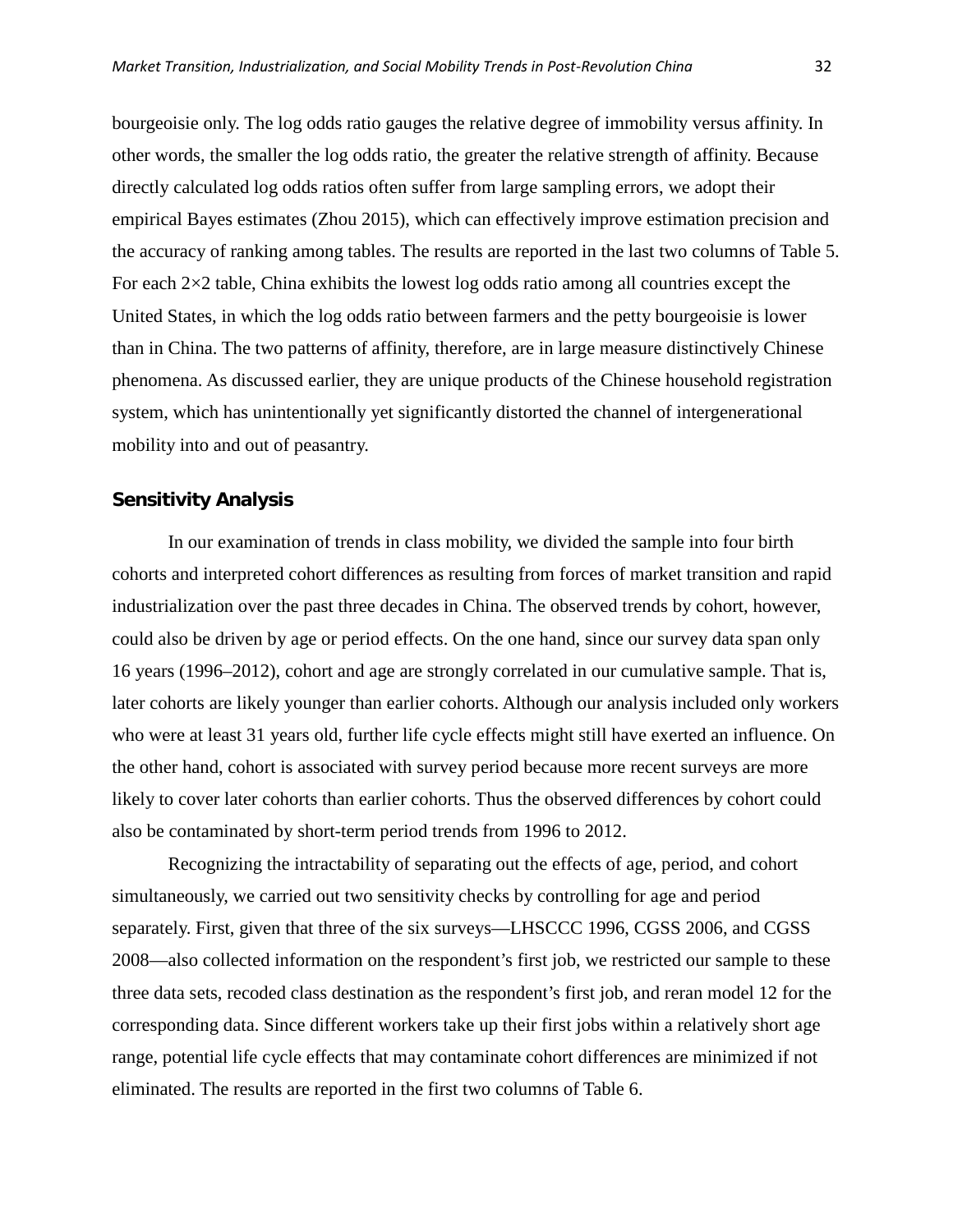|                                                                                                                               |            | First Job         | 2010+2012 Data Only |           |  |
|-------------------------------------------------------------------------------------------------------------------------------|------------|-------------------|---------------------|-----------|--|
|                                                                                                                               | Men        | Women             | Men                 | Women     |  |
| Hierarchy                                                                                                                     |            |                   |                     |           |  |
| <b>SES</b>                                                                                                                    | $12.21***$ | $11.62***$        | 8.94**              | 16.50***  |  |
|                                                                                                                               | (2.73)     | (2.38)            | (2.92)              | (2.36)    |  |
| SES*Cohort 4                                                                                                                  | 2.69†      | $4.70**$          | $5.55*$             | $5.41*$   |  |
|                                                                                                                               | (1.63)     | (1.69)            | (2.17)              | (2.59)    |  |
| <b>Immobility</b>                                                                                                             | $-0.65*$   |                   | $-0.18$             | $-0.13$   |  |
| Service (I+II)                                                                                                                | (0.31)     | $-0.33$<br>(0.24) | (0.21)              | (0.15)    |  |
|                                                                                                                               |            |                   |                     |           |  |
|                                                                                                                               | $0.81***$  | $0.96***$         | 0.23                | 0.10      |  |
| Skilled Manual (V+VI)                                                                                                         | (0.19)     | (0.14)            | (0.19)              | (0.13)    |  |
| Unskilled Manual (VIIa)<br>Farm, Cohort 1                                                                                     | $1.73***$  | $1.68***$         | $1.27***$           | $0.78***$ |  |
|                                                                                                                               | (0.25)     | (0.27)            | (0.16)              | (0.19)    |  |
|                                                                                                                               | $0.58***$  | 0.12              | $0.61***$           | 0.10      |  |
|                                                                                                                               | (0.11)     | (0.12)            | (0.13)              | (0.15)    |  |
|                                                                                                                               | $0.25*$    | 0.01              | $0.32*$             | 0.09      |  |
|                                                                                                                               | (0.12)     | (0.13)            | (0.13)              | (0.16)    |  |
|                                                                                                                               | $2.11***$  | $2.86***$         |                     |           |  |
|                                                                                                                               | (0.15)     | (0.17)            |                     |           |  |
|                                                                                                                               | $2.30***$  | $2.83***$         | $2.78***$           | $3.00***$ |  |
|                                                                                                                               | (0.14)     | (0.14)            | (0.17)              | (0.16)    |  |
| Routine Non-manual (III)<br>Petty Bourgeoisie (IVab)<br>Farm, Cohort 2<br>Farm, Cohort 3<br>Farm, Cohort 4<br>Service to Farm | $2.59***$  | $2.83***$         | $2.36***$           | $2.27***$ |  |
|                                                                                                                               | (0.13)     | (0.13)            | (0.16)              | (0.14)    |  |
|                                                                                                                               | $2.27***$  | $2.26***$         | 1.89***             | $2.16***$ |  |
|                                                                                                                               | (0.19)     | (0.18)            | (0.20)              | (0.19)    |  |
| Affinity                                                                                                                      |            |                   |                     |           |  |
|                                                                                                                               | $0.67***$  | $1.03***$         | $0.68***$           | $1.20***$ |  |
|                                                                                                                               | (0.17)     | (0.16)            | (0.18)              | (0.16)    |  |
|                                                                                                                               | $1.21***$  | $0.65***$         | 0.03                | 0.01      |  |
| Farm to Service                                                                                                               | (0.16)     | (0.15)            | (0.13)              | (0.13)    |  |
|                                                                                                                               | $0.45*$    | 0.36              | $0.92***$           | 1.18***   |  |
| Petty Bourgeoisie to Farm                                                                                                     | (0.23)     | (0.25)            | (0.25)              | (0.20)    |  |
|                                                                                                                               | $0.83***$  | $1.07***$         | $0.71***$           | $0.93***$ |  |
| Farm to Petty Bourgeoisie                                                                                                     | (0.16)     | (0.15)            | (0.09)              | (0.10)    |  |
| $G^2$                                                                                                                         | 137.4      | 162.1             | 53.1                | 127.5     |  |
| Df                                                                                                                            | 85         | 85                | 61                  | 61        |  |

**Table 6:** Parameters Estimates and Fit Statistics for Model 12 under Alternative Specifications

*Note*:  $\uparrow p < 1$ ,  $\uparrow p < 05$ ,  $\uparrow \uparrow p < 01$ ,  $\uparrow \uparrow \uparrow p < 001$  (two-tailed tests). Numbers in parentheses are standard errors. Data source: LHSCCC 1996, CGSS 2006, CGSS 2008 for left panel; CGSS 2010, CGSS 2012 for right panel.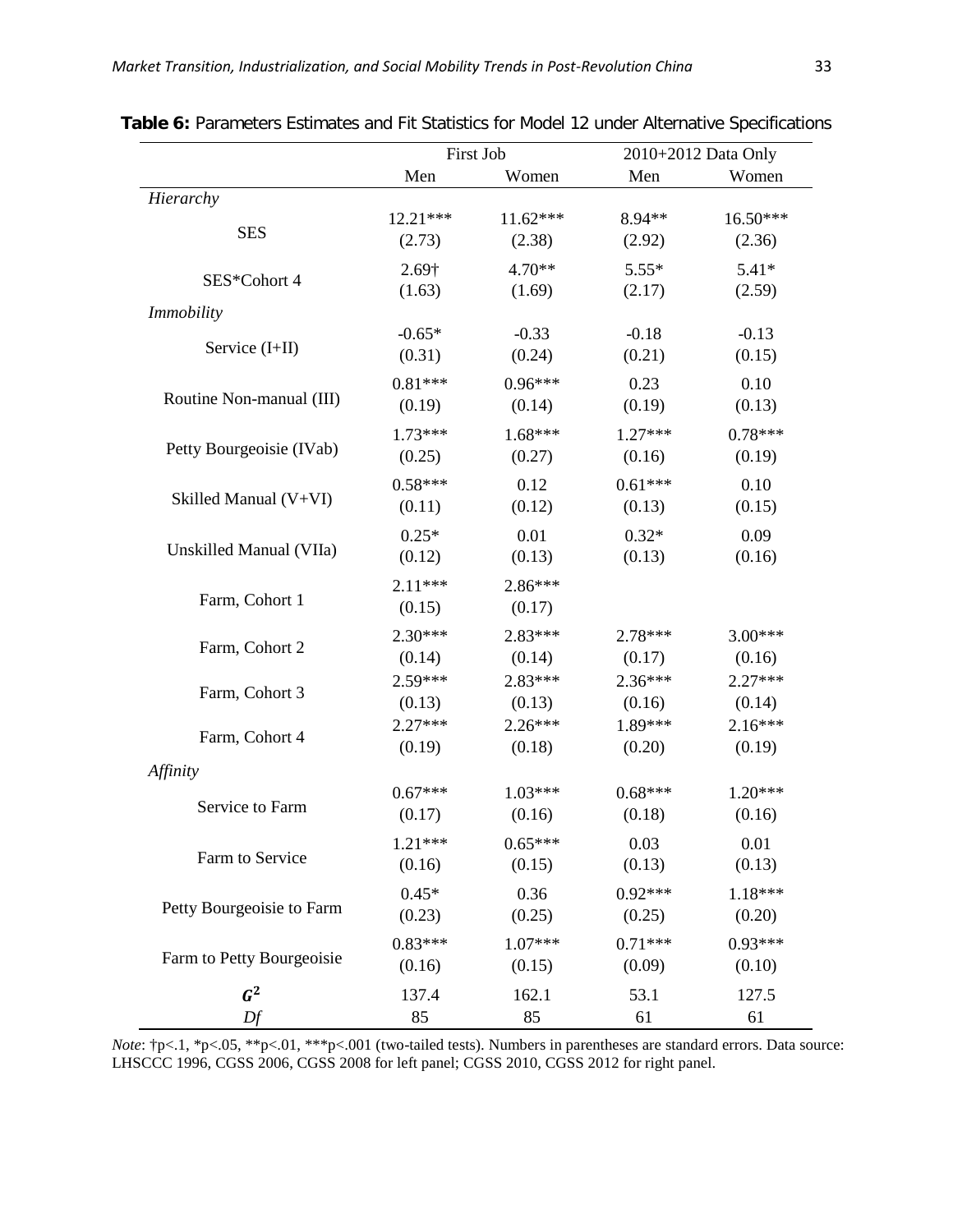All patterns and trends using data on the first job are consistent with our main results on the current job shown earlier in Table 4, except that the effect of farming class immobility seems not to decline until the last cohort. Considering that the third cohort (1962–1971) mostly entered the labor market in the 1980s, we may infer that the weakening of the sectoral barrier did not start until the 1990s.

Second, to control for period effects, we applied model 12 to data from CGSS 2010 and CGSS 2012 only. Since only a few respondents in the first cohort (1936–1951) were covered in the 2010 and 2012 surveys, we restricted the analysis to the later three cohorts. The results are shown in the last two columns of Table 6. We can see that most coefficients are statistically significant and in the expected direction. One exception is that the effect of affinity for movement from farm to the service class is very small and not significantly different from zero, suggesting that this uniquely Chinese channel of long-range upward mobility may have been closed off during the most recent years. Overall, the results from these two sensitivity analyses are highly consistent with our main findings. We therefore stand by our cohort-based explanations for trends in social fluidity.

## **CONCLUSION**

In this study, we adopt a cohort perspective to examine trends in social mobility in the People's Republic of China. Absolute rates of mobility, especially of upward mobility, have grown substantially from the cohort born in the 1950s to that born in the 1970s. This growth, however, has been entirely driven by the force of industrialization—that is, the placement of an increasingly larger share of children of farming origin into nonfarming occupations. Trends in social fluidity, however, are much less clear-cut, confounded by two contradicting forces. On the one hand, the influence of status hierarchy on class transmission has significantly heightened during China's transition to a market economy, as reflected by a large increase (more than 50%) in the origin-destination association in socioeconomic status from the early reform cohort to the late reform cohort. On the other hand, the degree of immobility among farmers and farm laborers has declined sharply over the recent cohorts, suggesting that the boundary between the agricultural and nonagricultural sectors has become more permeable during China's rapid industrialization since the 1980s and especially in the 1990s. Characterized by a strengthened status hierarchy and a weakened sectoral barrier, the recent trends in class fluidity in China defy a unidirectional portrayal.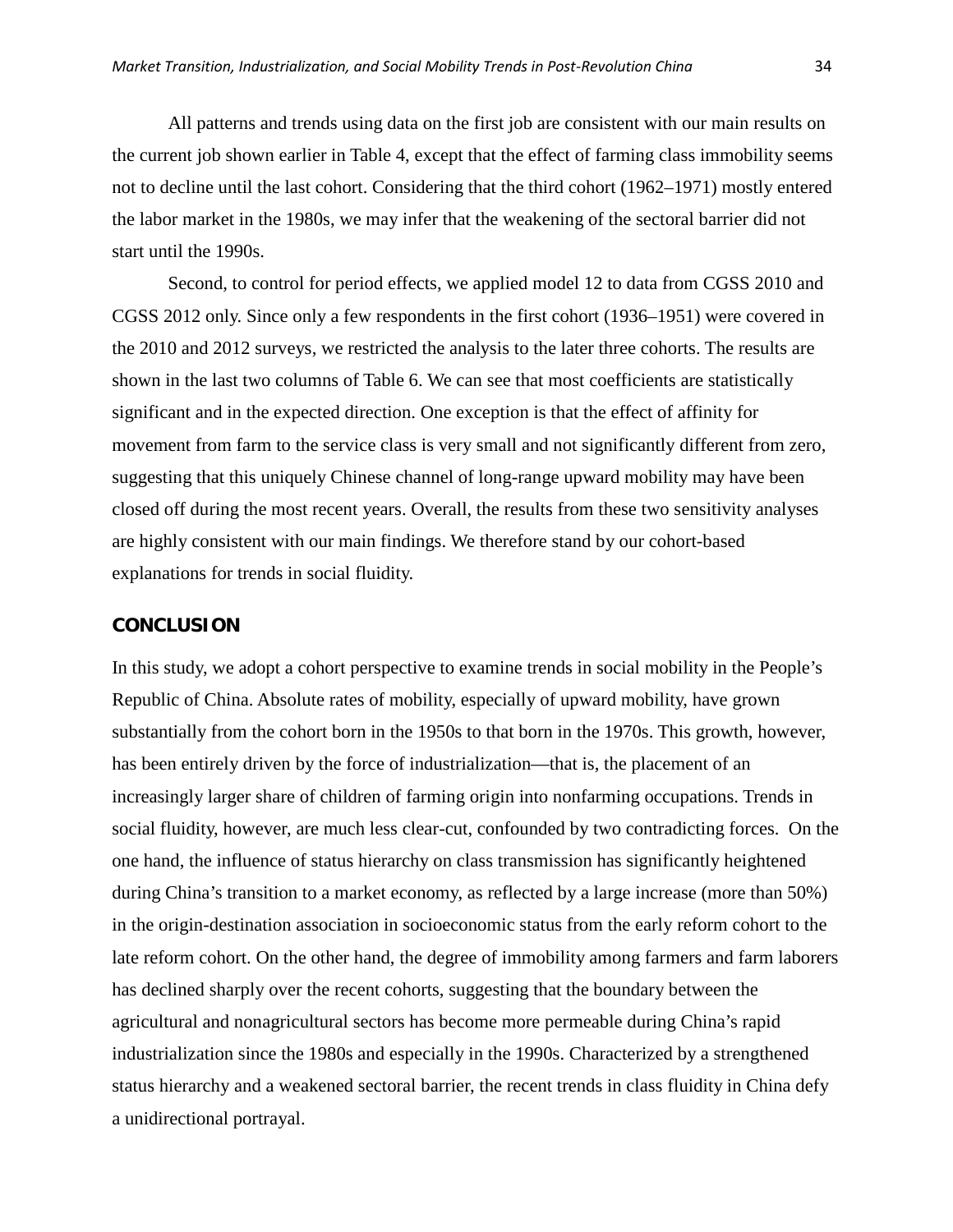To shed more light on the institutional and economic determinants of social fluidity, we have placed the trends in China in an international context by comparing the four Chinese cohorts with cross-sections of the 12 advanced industrial countries covered in the CASMIN project. Three findings have emerged. First, the link between origin and destination in socioeconomic standing was exceptionally weak under Chinese state socialism. As a result, despite a consolidation of the status hierarchy during the reform period, the influence of origin SES on class attainment is still far weaker in today's China than in mature capitalist countries. Second, cross-national comparisons reveal a strong negative relationship between the pace of industrialization and the strength of the sectoral barrier between farming and nonfarming occupations. Thus, the weakening of the sectoral barrier in China is in all likelihood a result of rapid industrialization and the massive rural-urban migration that has been occurring since the 1980s. Finally, the two patterns of affinity—disproportionate flows between farmers and the service class and between farmers and the petty bourgeoisie—are in large measure distinctively Chinese phenomena, consonant with our *hukou*-based accounts of patterns of mobility into and out of peasantry.

This study contributes to two strands of literature in social stratification. First, it provides new insights into the ways in which institutional transition shapes intergenerational mobility. While Gerber and Hout (2004) have demonstrated a decline in the overall degree of class fluidity following the collapse of communism in Russia, the present study emphasizes that the impact of market transition on social mobility is primarily through a fortification of the status hierarchy. In China as well as other post-socialist countries, the emergence of markets provided abundant opportunities for the old elites to convert their political power into physical capital, thus making socioeconomic status far more inheritable than before. Meanwhile, a more market-driven reward system spurred a sharp increase in income inequality, thereby equipping upper-class families with more resources and incentives to pass their economic advantages on to their offspring. The abolition of egalitarian educational policies, moreover, severely limited the channel of upward mobility for children of socioeconomically disadvantaged families. A combination of these processes may well explain the consolidation of status hierarchy and its influence on social fluidity.

However, we have also shown that China's experience has markedly differed from that of Russia due to a counterbalancing effect of rapid industrialization. In understanding the dual forces of market transition and industrialization in China, our study offers a new perspective for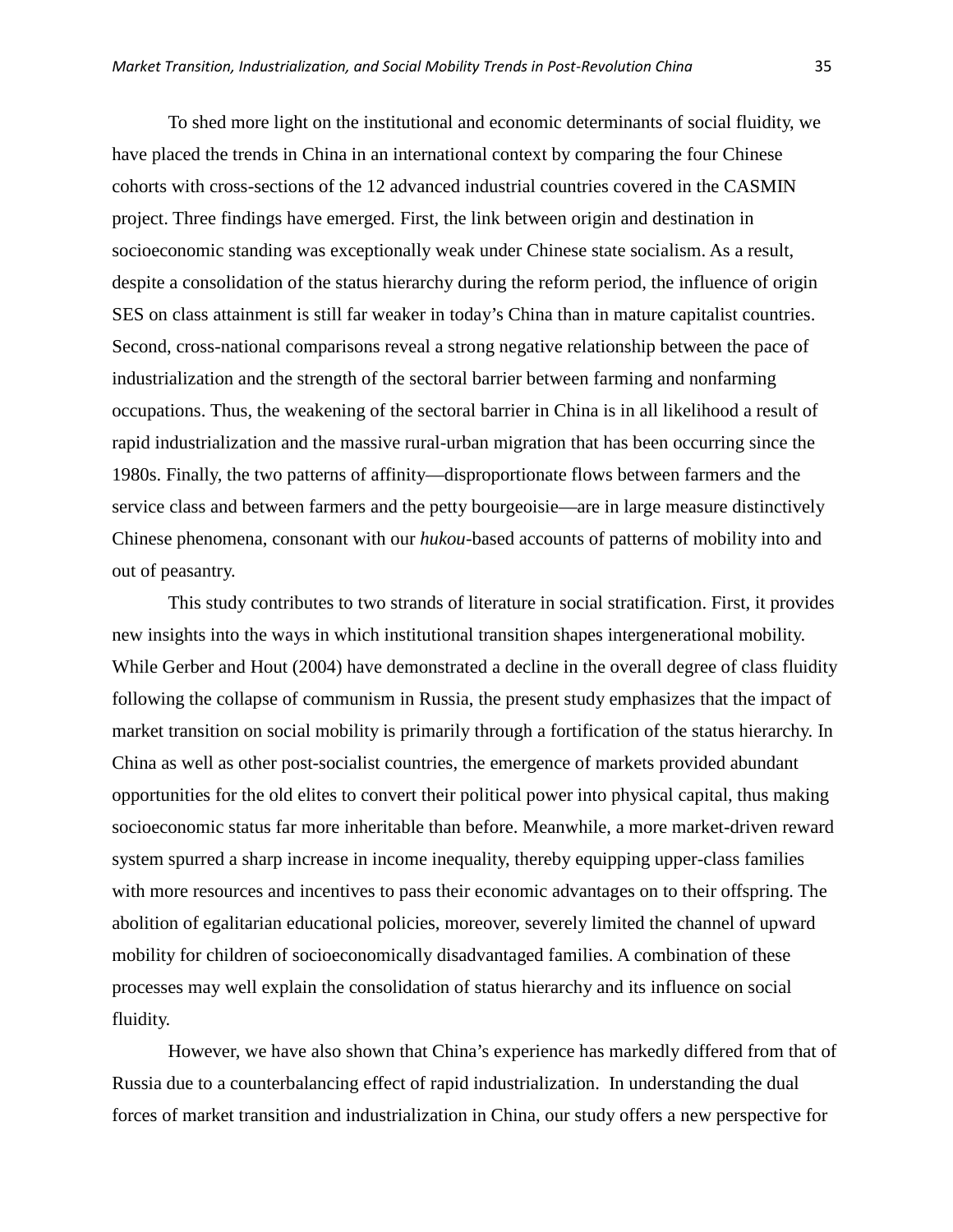assessing the influence of industrialization on social stratification. In contrast to the thesis of industrialism and the FJH hypothesis, this perspective highlights the pace of industrialization rather than the level of industrialization—as a crucial force shaping social fluidity, especially the degree of relative mobility between the agricultural and nonagricultural classes. Cross-national evidence strongly supports our conjecture that the sectoral barrier tends to be weaker during periods of rapid industrialization than under more stable economic conditions. Indeed, a common feature shared by most, if not all, rapidly industrializing societies is the prevalence of part-time farmers who take advantage of opportunities for industrial employment yet retain their ties to the land. By straddling the agricultural and industrial sectors, these part-time farmers effectively weaken the role of the sectoral boundary in intergenerational class transmission. This unique linkage between rapid industrialization and inter-sectoral mobility has profound implications for comparative stratification research, as the literature has only recently begun to go beyond the developed world to study newly industrialized countries in Asia and Latin America (Ishida 2008; Torche 2014).

The above two contributions further illustrate that social mobility is a process of multiple dimensions and should be analyzed as such. Status hierarchy shapes the class destinations of those who move out of their class origins, class immobility reflects a degree of social closure that affects the likelihood of mobility per se, and the sectoral barrier gauges the extent to which macroeconomic structure constrains the specific flows of manpower. Although the multidimensionality of occupational mobility has long been recognized among stratification scholars (e.g., Erikson and Goldthorpe 1987; Hout 1984; Wong 1992), it has received scant attention in theoretical formulations that aim to explain temporal trends or spatial variations. Indeed, almost all existing macro-sociological explanations for variations in social fluidity across time and space—including hypotheses regarding industrialization, educational expansion, political ideology, economic inequality, and cultural exceptionalism—implicitly treated social fluidity as a unidimensional construct, and, as a result, so did most empirical assessments of these hypotheses. If, as this study suggests, different dimensions of the mobility process are driven by different societal forces, researchers would want to study dimension-specific patterns of spatial-temporal variation in social mobility. A unidimensional approach would be theoretically incomplete and analytically inadequate. We believe that future research on comparative mobility will benefit from a fuller appreciation of a multi-dimensional approach.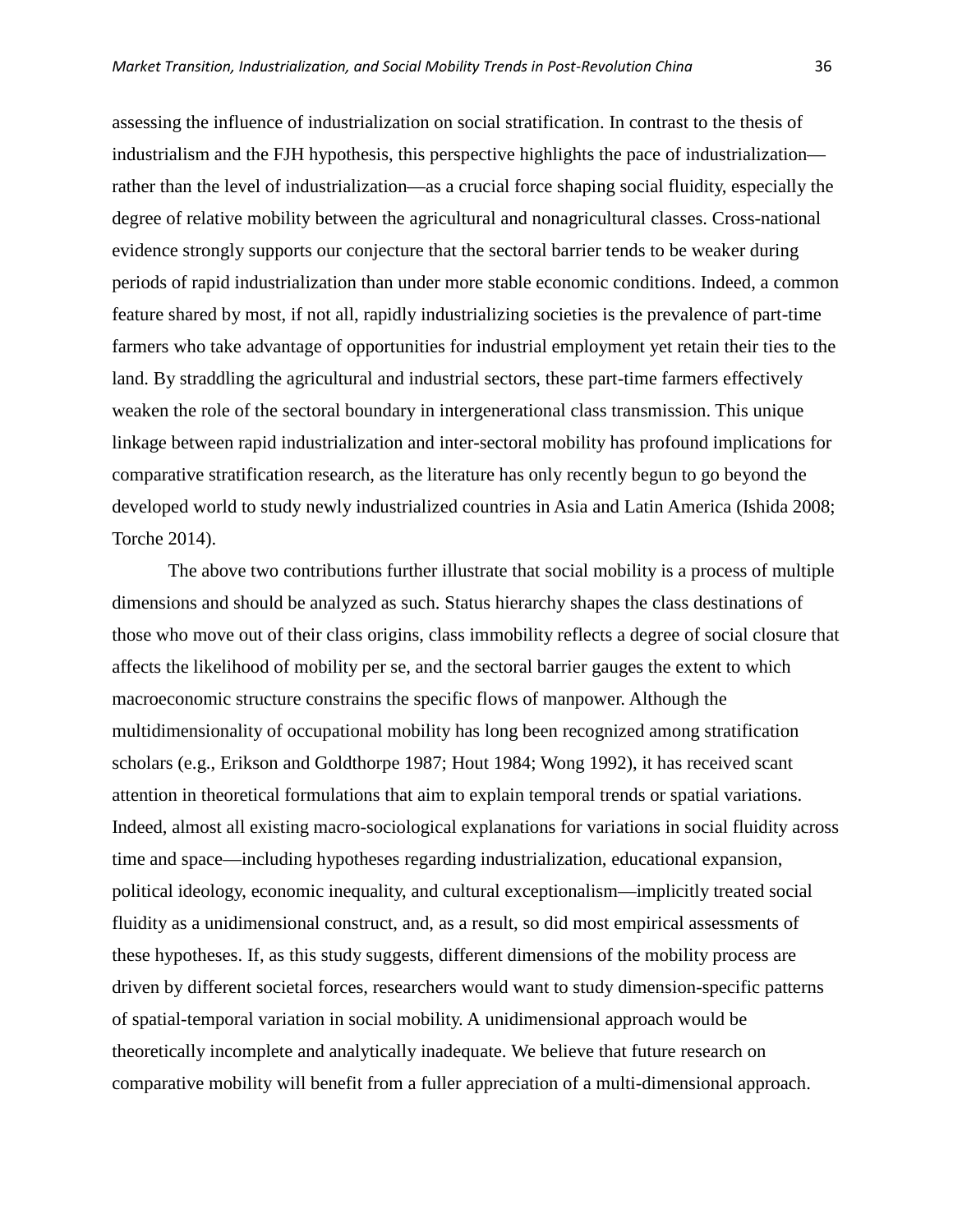## **REFERENCES**

- Bandelj, Nina, and Matthew C. Mahutga. 2010. "How Socio-Economic Change Shapes Income Inequality in Post-Socialist Europe." *Social Forces* 88(5):2133–61.
- Bauer, John, Wang Feng, Nancy E. Riley, and Zhao Xiaohua. 1992. "Gender Inequality in Urban China: Education and Employment." *Modern China* 333–70.
- Bian, Yanjie. 2002. "Chinese Social Stratification and Social Mobility." *Annual Review of Sociology* 28(1):91–116.
- Bian, Yanjie, and Lulu Li. 2012. "The Chinese General Social Survey (2003-8): Sample Designs and Data Evaluation." *Chinese Sociological Review* 45(1):70–97.
- Bian, Yanjie, and John R. Logan. 1996. "Market Transition and the Persistence of Power: The Changing Stratification System in Urban China." *American Sociological Review* 61(5):739– 58.
- Bianchi, Suzanne M., John P. Robinson, and Melissa A. Milke. 2006. *The Changing Rhythms of American Family Life*. Russell Sage Foundation.
- Blau, Francine D., Mary C. Brinton, and David B. Grusky. 2006. *The Declining Significance of Gender?* New York: Russell Sage Foundation.
- Blau, Peter M., and Otis Dudley Duncan. 1967. *The American Occupational Structure*. ERIC.
- Breen, Richard. 2004. *Social Mobility in Europe*. Oxford, UK: Oxford University Press.
- Breen, Richard, and Jan O. Jonsson. 2007. "Explaining Change in Social Fluidity: Educational Equalization and Educational Expansion in Twentieth-Century Sweden1." *American Journal of Sociology* 112(6):1775–1810.
- Breen, Richard, and Ruud Luijkx. 2004. "Conclusions." Pp. 383–410 in *Social Mobility in Europe*, edited by Richard Breen. Oxford, UK: Oxford University Press.
- Chan, Kam Wing, and Li Zhang. 1999. "The Hukou System and Rural-Urban Migration in China: Processes and Changes." *The China Quarterly* 160:818–55.
- Chen, Meng. 2013. "Intergenerational Mobility in Contemporary China." *Chinese Sociological Review* 45(4):29–53.
- Cheng, Yuan, and Jianzhong Dai. 1995. "Intergenerational Mobility in Modern China." *European Sociological Review* 11(1):17–35.
- DiPrete, Thomas A., and Claudia Buchmann. 2013. *The Rise of Women: The Growing Gender Gap in Education and What It Means for American Schools*. New York: Russell Sage Foundation.
- Duncan, Otis Dudley. 1966. "Methodological Issues in the Analysis of Social Mobility." Pp. 51– 97 in *Social Structure and Mobility in Economic Development*, edited by Neil J. Smelser and Seymour Martin Lipset. Chicago.
- Erikson, Robert, and John H. Goldthorpe. 1987. "Commonality and Variation in Social Fluidity in Industrial Nations. Part I: A Model for Evaluating the 'FJH Hypothesis.'" *European Sociological Review* 3(1):54–77.
- Erikson, Robert, and John H. Goldthorpe. 1992. *The Constant Flux: A Study of Class Mobility in Industrial Societies*. Oxford University Press, USA.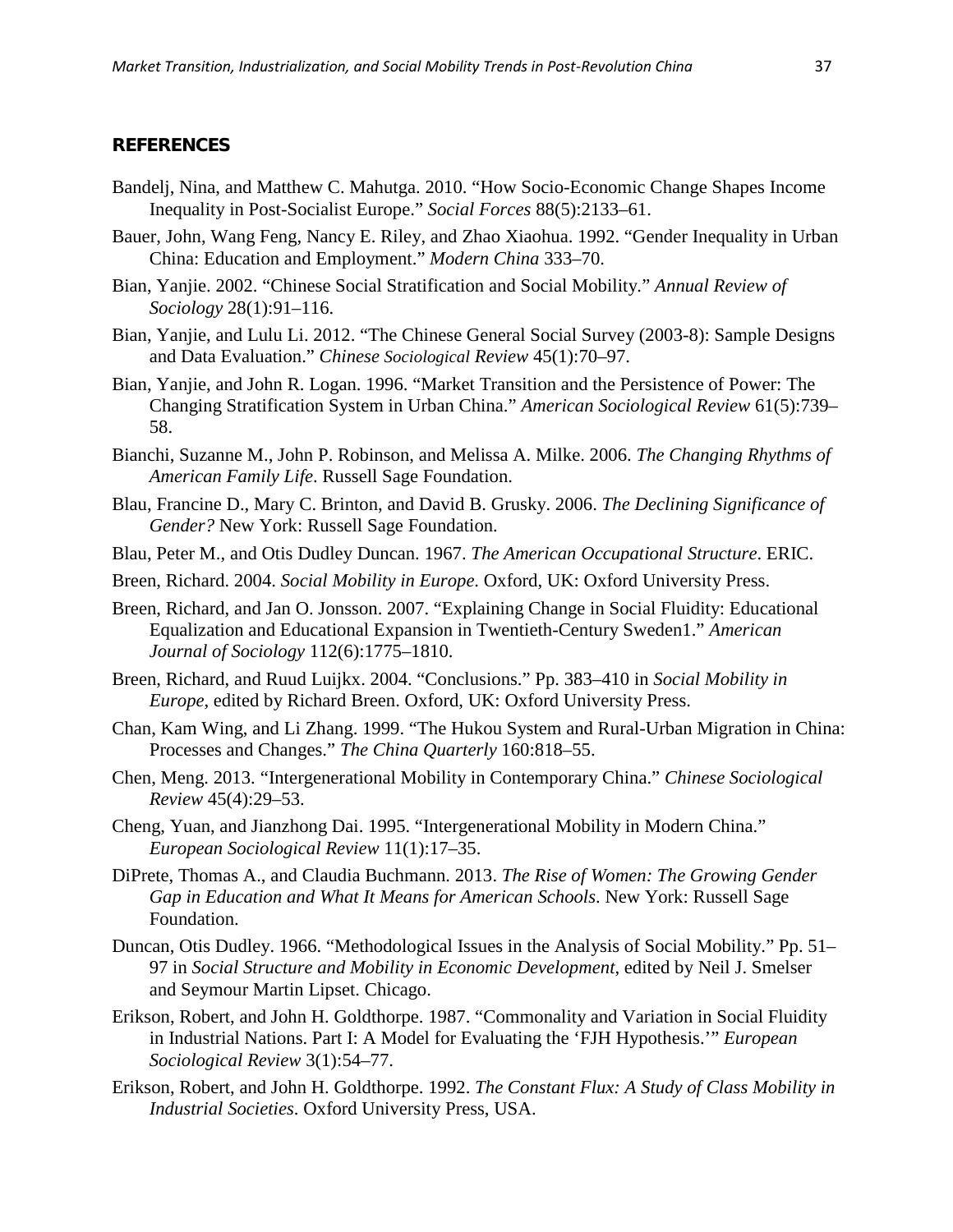- Erikson, Robert, John H. Goldthorpe, and Lucienne Portocarero. 1979. "Intergenerational Class Mobility in Three Western European Societies: England, France and Sweden." *British journal of Sociology* 415–41.
- Featherman, David L., and Robert Mason Hauser. 1978. *Opportunity and Change*. New York: Academic Press.
- Featherman, David L., F. Lancaster Jones, and Robert M. Hauser. 1975. "Assumptions of Social Mobility Research in the US: The Case of Occupational Status." *Social Science Research* 4(4):329–60.
- Fligstein, Neil, and Wendy Wolf. 1978. "Sex Similarities in Occupational Status Attainment: Are the Results Due to the Restriction of the Sample to Employed Women?" *Social Science Research* 7(2):197–212.
- Ganzeboom, Harry B. G., Ruud Luijkx, and Donald J. Treiman. 1989. "Intergenerational Class Mobility in Comparative Perspective." *Research in Social Stratification and Mobility* 8:3– 84.
- Ganzeboom, Harry B. G., and Donald J. Treiman. 1996. "Internationally Comparable Measures of Occupational Status for the 1988 International Standard Classification of Occupations." *Social science research* 25(3):201–39.
- Ganzeboom, Harry B. G., Donald J. Treiman, and Wout C. Ultee. 1991. "Comparative Intergenerational Stratification Research: Three Generations and Beyond." *Annual Review of Sociology* 17(1):277–302.
- Gerber, Theodore P. 2002. "Structural Change and Post-Socialist Stratification: Labor Market Transitions in Contemporary Russia." *American Sociological Review* 629–59.
- Gerber, Theodore P., and Michael Hout. 2004. "Tightening Up: Declining Class Mobility during Russia's Market Transition." *American Sociological Review* 69(5):677–703.
- Giddens, Anthony. 1973. *The Class Structure of the Advanced Societies*. Hutchinson London.
- Goldthorpe, John H., Meir Yaish, and Vered Kraus. 1997. "Class Mobility in Israeli Society: A Comparative Perspective." *Research in Social Stratification and Mobility* 15:3–28.
- Goodman, Leo. 1981. "Criteria for Determining Whether Certain Categories in a Cross-Classification Table Should Be Combined, with Special Reference to Occupational Categories in an Occupational Mobility Table." *American Journal of Sociology* 87(3):612.
- Goodman, Leo A. 1969. "How to Ransack Social Mobility Tables and Other Kinds of Cross-Classification Tables." *American Journal of Sociology* 75(1):1–40.
- Goodman, Leo A. 1979. "Simple Models for the Analysis of Association in Cross-Classifications Having Ordered Categories." *Journal of the American Statistical Association* 74(367):537– 52.
- Grusky, David B., and Robert M. Hauser. 1984. "Comparative Social Mobility Revisited: Models of Convergence and Divergence in 16 Countries." *American Sociological Review* 49(1):19–38.
- Guest, Avery M., Nancy S. Landale, and James C. McCann. 1989. "Intergenerational Occupational Mobility in the Late 19th Century United States." *Social Forces* 68(2):351–78.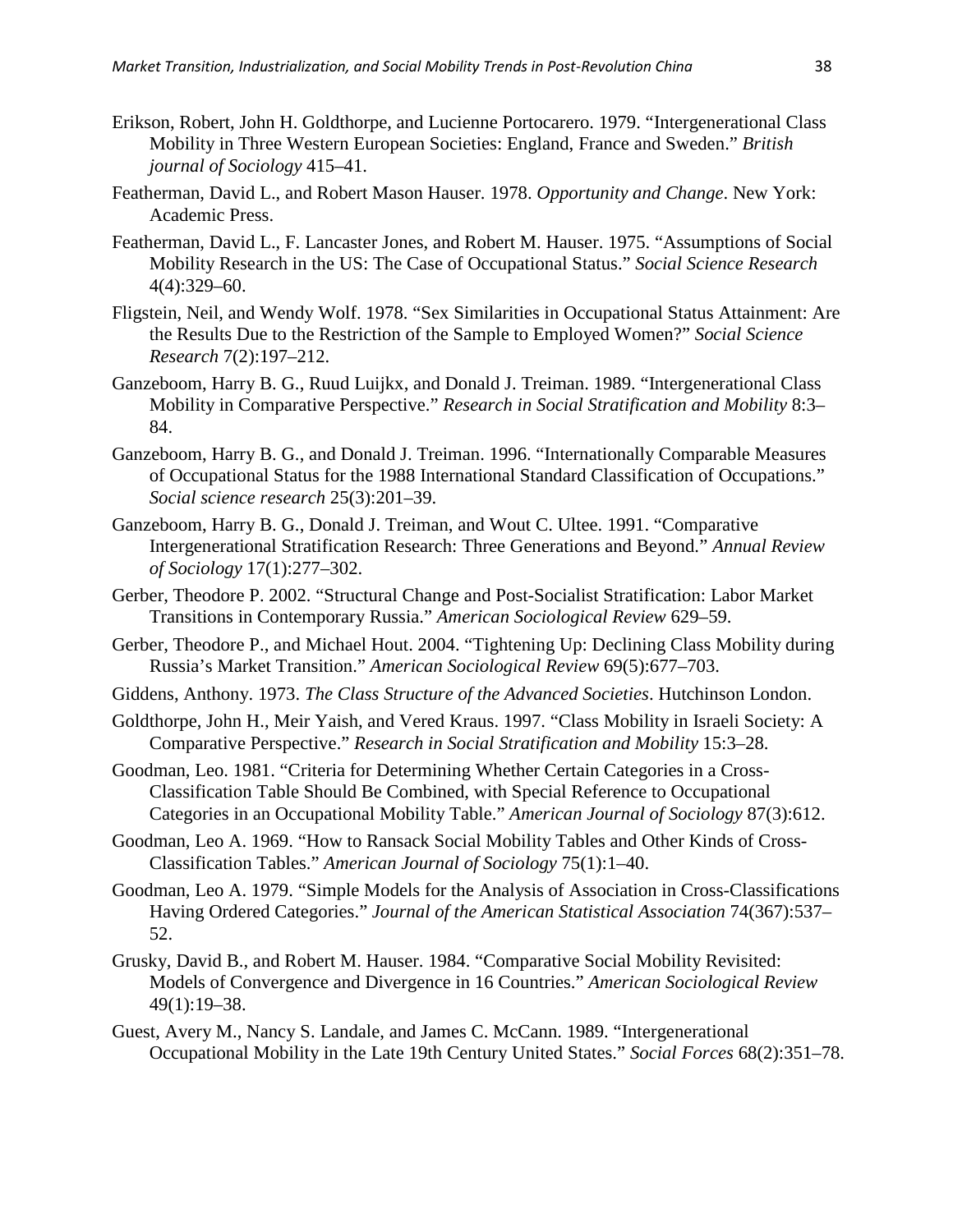- Hannum, Emily. 2005. "Market Transition, Educational Disparities, and Family Strategies in Rural China: New Evidence on Gender Stratification and Development." *Demography* 42(2):275–99.
- Hannum, Emily, Peggy Kong, and Yuping Zhang. 2009. "Family Sources of Educational Gender Inequality in Rural China: A Critical Assessment." *International Journal of Educational Development* 29(5):474–86.
- Hannum, Emily, and Yu Xie. 1994. "Trends in Educational Gender Inequality in China: 1949- 1985." *Research in Social Stratification and Mobility* 13:73–98.
- Hauser, Robert M. 1980. "Some Exploratory Methods for Modeling Mobility Tables and Other Cross-Classified Data." *Sociological Methodology* 11(1980):413–58.
- Hauser, Robert M., David L. Featherman, and Dennis Hogan. 1977. "Sex in the Structure of Occupational Mobility in the United States, 1962." Pp. 191–215 in *The Process of Stratification*, edited by Seth M. Hauser and David L Featherman. New York: Academic.
- Hauser, Seth M., and Yu Xie. 2005. "Temporal and Regional Variation in Earnings Inequality: Urban China in Transition between 1988 and 1995." *Social Science Research* 34(1):44–79.
- Heyns, Barbara. 2005. "Emerging Inequalities in Central and Eastern Europe." *Annual review of sociology* 163–97.
- Hout, Michael. 1984. "Status, Autonomy, and Training in Occupational Mobility." *American Journal of Sociology* 1379–1409.
- Hout, Michael. 1988. "More Universalism, Less Structural Mobility: The American Occupational Structure in the 1980s." *American Journal of sociology* 1358–1400.
- Hout, Michael, and Avery M. Guest. 2013. "Intergenerational Occupational Mobility in Great Britain and the United States Since 1850: Comment." *American Economic Review* 103(5):2021–40.
- Hout, Michael, and Robert M. Hauser. 1992. "Symmetry and Hierarchy in Social Mobility: A Methodological Analysis of the CASMIN Model of Class Mobility." *European Sociological Review* 8(3):239–66.
- International Labour Organization. 2014. "Age 25-54 Female Labor to Population (%)." *Key Indicators of the Labour Market Programme*. Retrieved (http://spreadsheets.google.com/pub?key=rgdYcit5cC0wxcLAQf9kJ\_Q&output=xls).
- Ishida, Hiroshi ed. 2008. *Social Stratification and Social Mobility in Late-Industrializing Countries*. Tokyo: University of Tokyo.
- Ishida, Hiroshi, John H. Goldthorpe, and Robert Erikson. 1991. "Intergenerational Class Mobility in Postwar Japan." *American Journal of Sociology* 954–92.
- Lipset, Seymour Martin, and Hans L. Zetterberg. 1959. "Social Mobility in Industrial Societies." in *Social Mobility in Industrial Society*. Berkeley: University of California Pr.
- Long, Jason, and Joseph Ferrie. 2013. "Intergenerational Occupational Mobility in Great Britain and the United States Since 1850." *American Economic Review* 103(5):2041–49.
- Meisner, Maurice. 1999. *Mao's China and After: A History of the People's Republic*. Simon and Schuster.
- Mosisa, Abraham, and Steven Hipple. 2006. "Trends in Labor Force Participation in the United States." *Monthly Lab. Rev.* 129:35.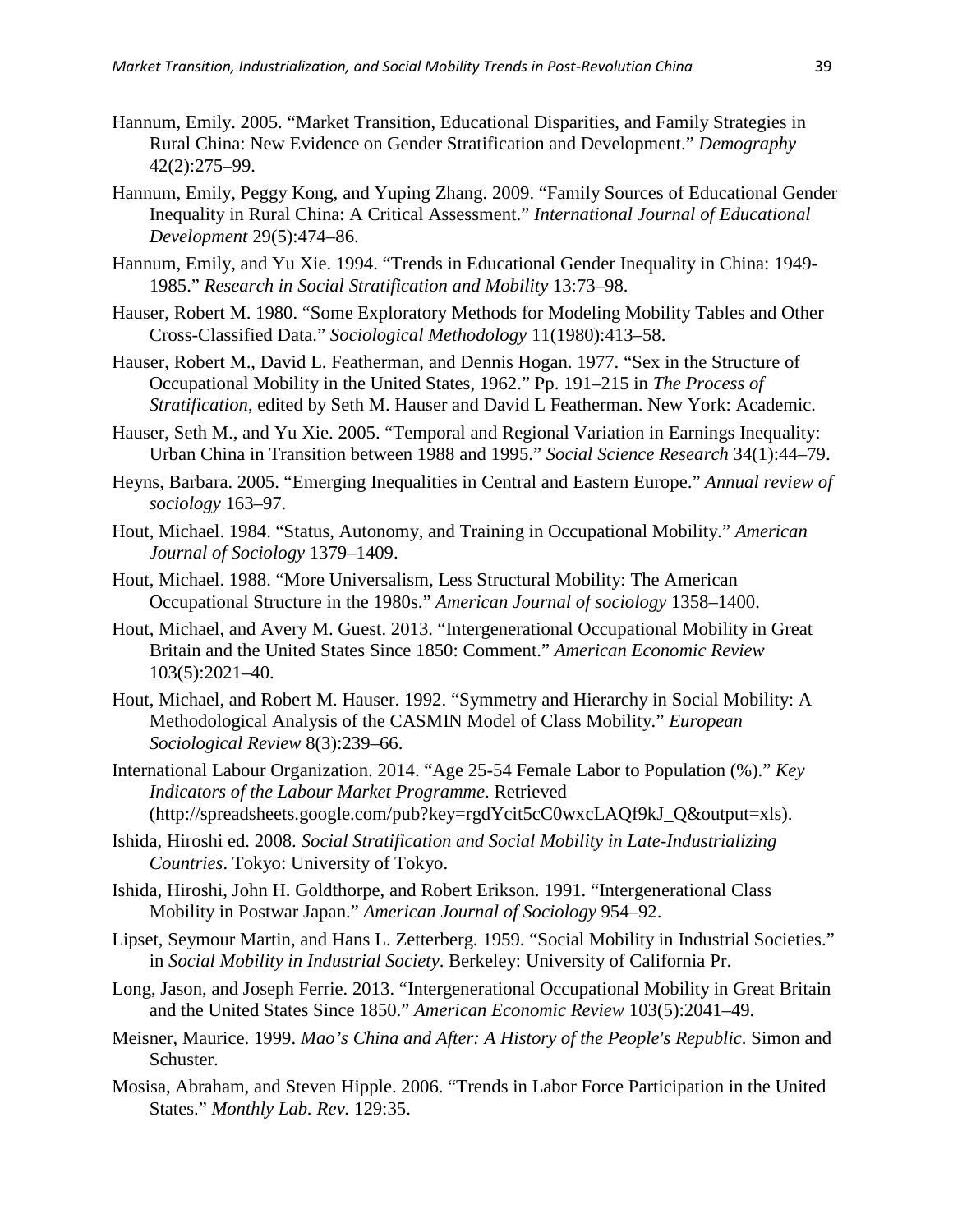- National Bureau of Statistics of China. 2012. *China Labour Statistics Yearbook*. Beijing, China: China Statistics Press.
- Nee, Victor. 1989. "A Theory of Market Transition: From Redistribution to Markets in State Socialism." *American Sociological Review* 54(5):663–81.
- Nee, Victor. 1991. "Social Inequalities in Reforming State Socialism: Between Redistribution and Markets in China." *American Sociological Review* 56(3):267–82.
- Nee, Victor. 1996. "The Emergence of a Market Society: Changing Mechanisms of Stratification in China." *American Journal of Sociology* 101(4):908–49.
- Park, Hyunjoon. 2003. "Intergenerational Social Mobility among Korean Men in Comparative Perspective." *Research in Social Stratification and Mobility* 20:227–53.
- Parkin, Frank. 1971. *Class Inequality and Political Order: Social Stratification in Capitalist and Communist Societies*. Praeger New York.
- Peng, Yusheng. 1992. "Wage Determination in Rural and Urban China: A Comparison of Public and Private Industrial Sectors." *American Sociological Review* 57:198–213.
- Raftery, Adrian E. 1995. "Bayesian Model Selection in Social Research." *Sociological methodology* 25:111–64.
- Robert, Peter, and Erzsebet Bukodi. 2004. "Changes in Intergenerational Class Mobility in Hungary, 1973-2000." Pp. 287–314 in *Social Mobility in Europe*, edited by Richard Breen. Oxford, UK: Oxford University Press.
- Rona-tas, Akos. 1994. "The First Shall Be Last? Entrepreneurship and Communist Cadres in the Transition from Socialism." *American journal of Sociology* 100(1):40–69.
- Sobel, Michael E., Michael Hout, and Otis Dudley Duncan. 1985. "Exchange, Structure, and Symmetry in Occupational Mobility." *American Journal of Sociology* 359–72.
- Song, Xi, and Yu Xie. 2014. "Market Transition Theory Revisited: Changing Regimes of Housing Inequality in China, 1988-2002." *Sociological Science* 1:277–91.
- Szelényi, Szonja. 1998. *Equality by Design: The Grand Experiment in Destratrification in Socialist Hungary*. Stanford University Press.
- Torche, Florencia. 2005. "Unequal but Fluid: Social Mobility in Chile in Comparative Perspective." *American Sociological Review* 70(3):422–50.
- Torche, Florencia. 2014. "Intergenerational Mobility and Inequality: The Latin America Case." *Annual Review of Sociology* 40:619–42.
- Treiman, Donald J. 1970. "Industrialization and Social Stratification." *Sociological Inquiry* 40(2):207–34.
- Treiman, Donald J., and Andrew G. Walder. 1998. *Life Histories and Social Change in Contemporary China Provisional Codebook*.
- Vallet, Louis-André. 2001. "Forty Years of Social Mobility in France: Change in Social Fluidity in the Light of Recent Models." *Revue française de sociologie* 5–64.
- Walder, Andrew G. 2002. "Markets and Income Inequality in Rural China: Political Advantage in an Expanding Economy." *American Sociological Review* 231–53.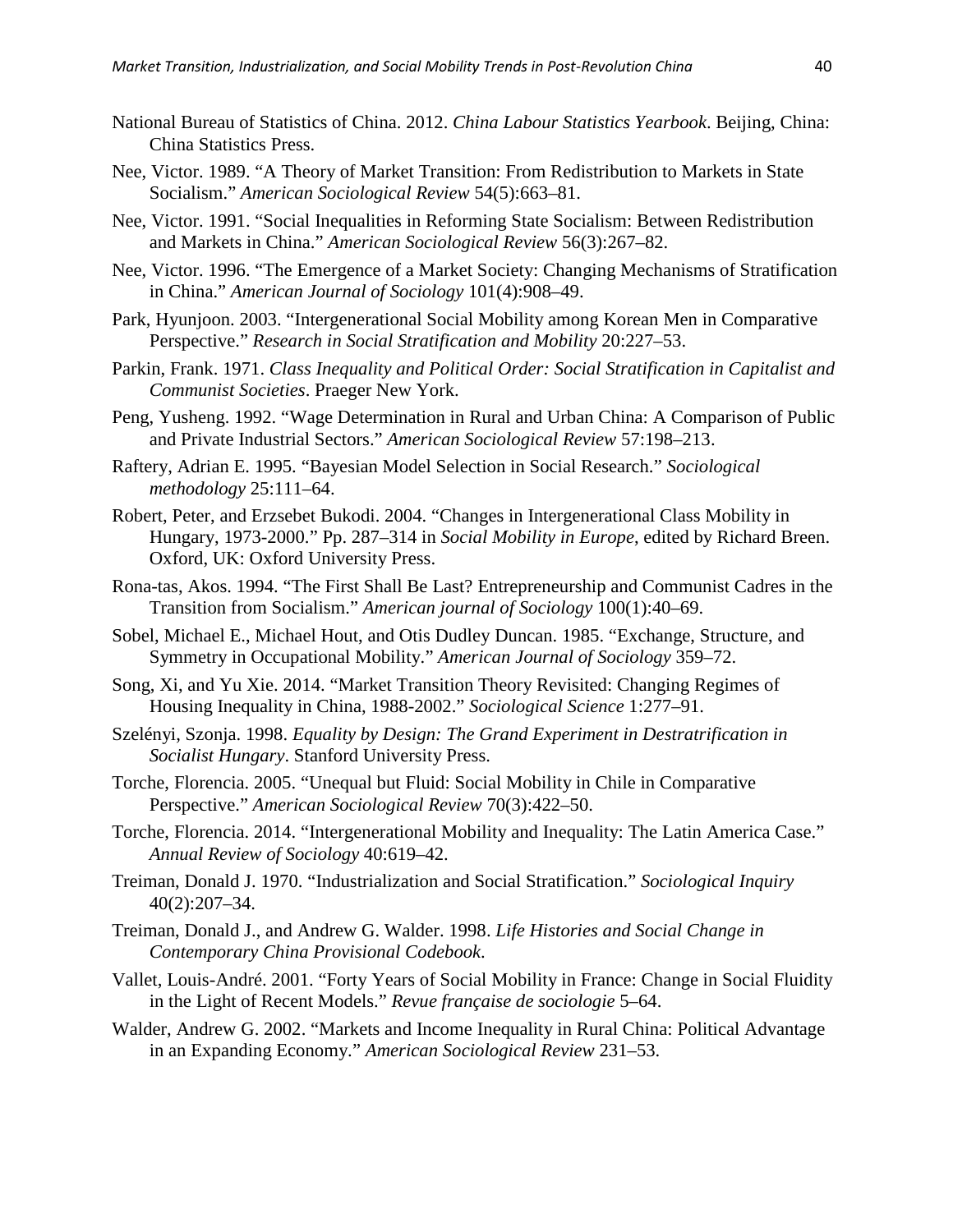- Walder, Andrew G., Bobai Li, and Donald J. Treiman. 2000. "Politics and Life Chances in a State Socialist Regime: Dual Career Paths into the Urban Chinese Elite, 1949 to 1996." *American Sociological Review* 191–209.
- Whyte, Martin K., and William L. Parish. 1985. *Urban Life in Contemporary China*. University of Chicago Press.
- Wong, Raymond Sin-Kwok. 1990. "Understanding Cross-National Variation in Occupational Mobility." *American Sociological Review* 55:560–73.
- Wong, Raymond Sin-Kwok. 1992. "Vertical and Nonvertical Effects in Class Mobility: Cross-National Variations." *American Sociological Review* 57:396–410.
- Wong, Raymond Sin-Kwok, and Robert M. Hauser. 1992. "Trends in Occupational Mobility in Hungary under Socialism." *Social science research* 21(4):419–44.
- Wu, Xiaogang. 2006. "Communist Cadres and Market Opportunities: Entry into Self-Employment in China, 1978-1996." *Social Forces* 85(1):389–411.
- Wu, Xiaogang. 2010. "Economic Transition, School Expansion and Educational Inequality in China, 1990--2000." *Research in Social Stratification and Mobility* 28(1):91–108.
- Wu, Xiaogang, and Donald J. Treiman. 2004. "The Household Registration System and Social Stratification in China: 1955–1996." *Demography* 41(2):363–84.
- Wu, Xiaogang, and Donald J. Treiman. 2007. "Inequality and Equality under Chinese Socialism: The Hukou System and Intergenerational Occupational Mobility." *American Journal of Sociology* 113(2):415–45.
- Wu, Xiaogang, and Yu Xie. 2003. "Does the Market Pay off? Earnings Returns to Education in Urban China." *American Sociological Review* 68(3):425.
- Xie, Yu. 1992. "The Log-Multiplicative Layer Effect Model for Comparing Mobility Tables." *American Sociological Review* 57(3):380–95.
- Xie, Yu, and Emily Hannum. 1996. "Regional Variation in Earnings Inequality in Reform-Era Urban China." *American Journal of Sociology* 101(4):950–92.
- Xie, Yu, and Alexandra Killewald. 2013. "Intergenerational Occupational Mobility in Britain and the U.S. Since 1850: Comment." *American Economic Review* 103(5):2003–20.
- Xie, Yu, and Xiang Zhou. 2014. "Income Inequality in Today's China." *Proceedings of the National Academy of Sciences* 111(19):6928–33.
- Zhou, Xiang. 2014. "Increasing Returns to Education, Changing Labor Force Structure, and the Rise of Earnings Inequality in Urban China, 1996--2010." *Social Forces* 93(2):429–55.
- Zhou, Xiang. 2015. "Shrinkage Estimation of Log Odds Ratios for Comparing Mobility Tables." *Sociological Methodology* 45(1).
- Zhou, Xueguang. 2000. "Economic Transformation and Income Inequality in Urban China: Evidence from Panel Data." *American Journal of Sociology* 105(4):1135–74.
- Zhou, Xueguang, Phyllis Moen, and Nancy Brandon Tuma. 1998. "Educational Stratification in Urban China: 1949-94." *Sociology of education* 71:199–222.
- Zhou, Xueguang, Nancy Brandon Tuma, and Phyllis Moen. 1997. "Institutional Change and Job-Shift Patterns in Urban China, 1949 to 1994." *American Sociological Review* 339–65.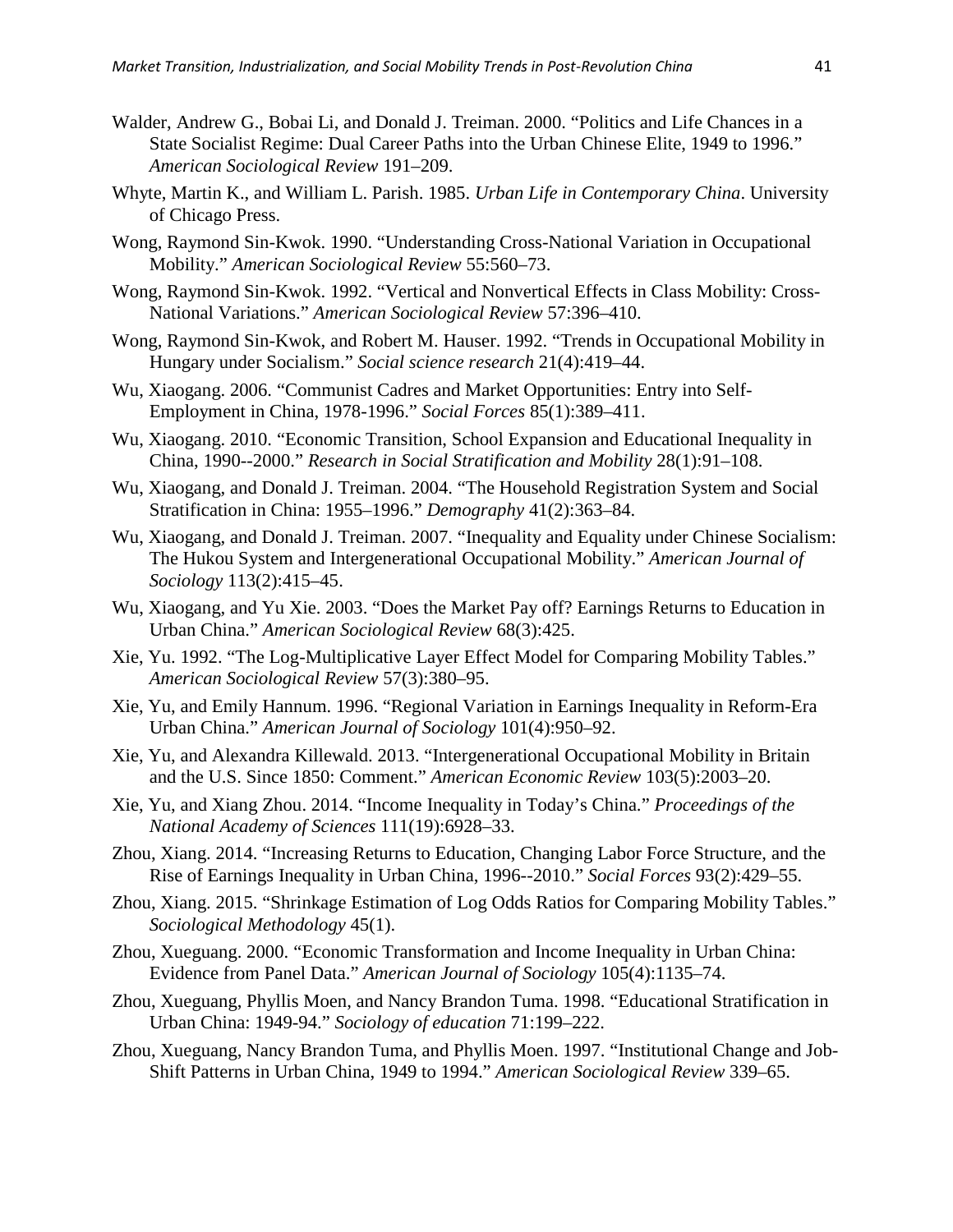|                             |               |                |             | Destination |      |                          |         |
|-----------------------------|---------------|----------------|-------------|-------------|------|--------------------------|---------|
| Origin                      | $\text{I+II}$ | Ш              | <b>IVab</b> | $V+VI$      | VIIa | $IVc+VII$<br>$\mathbf b$ | Total N |
| Born 1936-1951              |               |                |             |             |      |                          |         |
| $I+II$                      | 63            | 25             | 11          | 28          | 17   | 50                       | 194     |
| $\mathop{\rm III}$          | 32            | 22             | 5           | 20          | 18   | 25                       | 121     |
| IVab                        | 10            | $\overline{2}$ | 12          | 6           | 8    | 8                        | 46      |
| $V+VI$                      | 43            | 19             | 5           | 55          | 29   | 40                       | 192     |
| VIIa                        | 30            | 15             | 9           | 35          | 35   | 17                       | 141     |
| IVc+VIIb                    | 268           | 113            | 117         | 176         | 191  | 1714                     | 2580    |
| Total N                     | 445           | 196            | 160         | 321         | 298  | 1854                     | 3275    |
| Born 1952-1961              |               |                |             |             |      |                          |         |
| $I+II$                      | 132           | 31             | 38          | 55          | 61   | 70                       | 388     |
| $\mathop{\rm III}\nolimits$ | 72            | 36             | 28          | 41          | 44   | 24                       | 245     |
| IVab                        | 9             | $\tau$         | 28          | 12          | 14   | 14                       | 84      |
| $V+VI$                      | 75            | 40             | 38          | 131         | 80   | 27                       | 391     |
| VIIa                        | 58            | 40             | 33          | 59          | 97   | 19                       | 306     |
| IVc+VIIb                    | 307           | 111            | 281         | 200         | 268  | 2156                     | 3323    |
| Total N                     | 655           | 265            | 445         | 499         | 564  | 2310                     | 4738    |
| Born 1962-1971              |               |                |             |             |      |                          |         |
| $\text{I+II}$               | 174           | 60             | 107         | 83          | 83   | 80                       | 586     |
| $\mathop{\rm III}$          | 84            | 38             | 64          | 37          | 50   | 35                       | 307     |
| IVab                        | 16            | 5              | 44          | 12          | 20   | 15                       | 114     |
| $V+VI$                      | 102           | 46             | 65          | 127         | 106  | 42                       | 489     |
| VIIa                        | 62            | 20             | 55          | 59          | 79   | 23                       | 298     |
| IVc+VIIb                    | 401           | 123            | 684         | 219         | 319  | 2079                     | 3825    |
| Total N                     | 840           | 293            | 1019        | 538         | 658  | 2273                     | 5619    |
| Born 1972-1981              |               |                |             |             |      |                          |         |
| $I+II$                      | 138           | 26             | 41          | 26          | 32   | 27                       | 290     |
| Ш                           | 58            | 12             | 33          | 12          | 19   | 9                        | 144     |
| IVab                        | 24            | 5              | 58          | $8\,$       | 15   | 16                       | 124     |
| $V+VI$                      | 45            | 17             | 39          | 52          | 32   | 12                       | 197     |
| VIIa                        | 39            | 22             | 36          | 27          | 31   | 18                       | 173     |
| IVc+VIIb                    | 221           | 66             | 348         | 113         | 145  | 592                      | 1485    |
| Total N                     | 525           | 148            | 555         | 237         | 274  | 674                      | 2413    |

**Table A1:** Weighted Counts for Origin by Destination by Cohort, Men 31-64 Years Old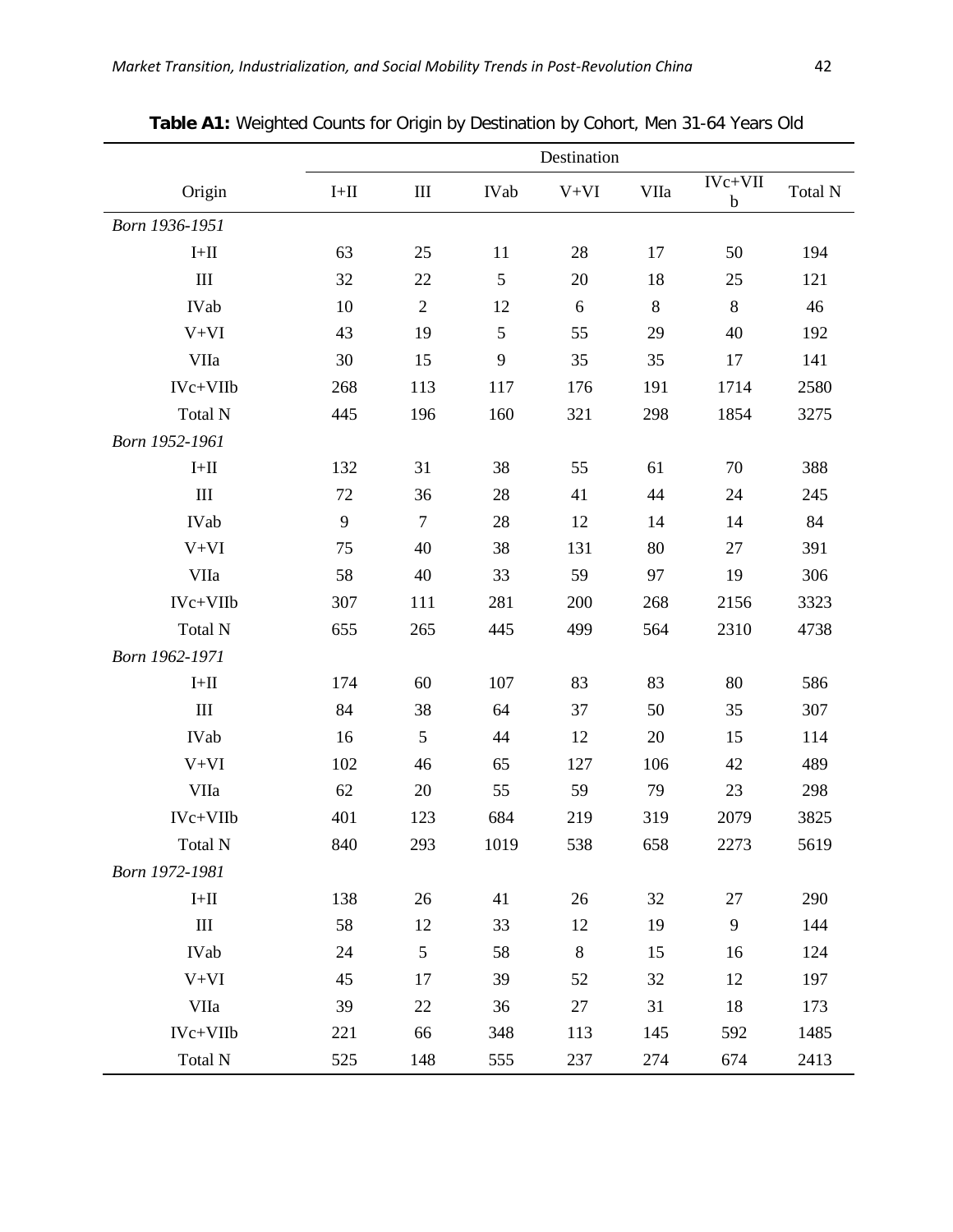|                             |               |           |            | Destination    |        |                          |         |
|-----------------------------|---------------|-----------|------------|----------------|--------|--------------------------|---------|
| Origin                      | $\text{I+II}$ | $\rm III$ | IVab       | $V+VI$         | VIIa   | $IVc+VII$<br>$\mathbf b$ | Total N |
| Born 1936-1951              |               |           |            |                |        |                          |         |
| $\text{I+II}$               | 49            | 29        | $\tau$     | 20             | 18     | 49                       | 171     |
| III                         | 28            | 37        | $\sqrt{2}$ | 21             | 20     | 16                       | 123     |
| IVab                        | 6             | 13        | $\sqrt{2}$ | 10             | 8      | 9                        | 47      |
| $V+VI$                      | 34            | 44        | 5          | 36             | 28     | 17                       | 165     |
| VIIa                        | 25            | 21        | 5          | 22             | 17     | 12                       | 101     |
| IVc+VIIb                    | 99            | 101       | 63         | 113            | 91     | 1408                     | 1877    |
| Total N                     | 242           | 245       | 84         | 222            | 182    | 1511                     | 2485    |
| Born 1952-1961              |               |           |            |                |        |                          |         |
| $\text{I+II}$               | 113           | 94        | 41         | 53             | 49     | 105                      | 455     |
| III                         | 52            | 89        | 20         | 31             | 35     | 33                       | 260     |
| <b>IVab</b>                 | 8             | 18        | 12         | 9              | $\tau$ | 24                       | 78      |
| $V+VI$                      | 59            | 83        | 19         | 88             | 80     | 36                       | 366     |
| VIIa                        | 52            | 55        | 12         | 63             | 76     | 23                       | 280     |
| IVc+VIIb                    | 125           | 136       | 177        | 120            | 174    | 2220                     | 2952    |
| Total N                     | 409           | 476       | 281        | 364            | 422    | 2441                     | 4391    |
| Born 1962-1971              |               |           |            |                |        |                          |         |
| $\text{I+II}$               | 215           | 115       | 80         | 51             | 58     | 128                      | 647     |
| III                         | 84            | 76        | 58         | 32             | 26     | 47                       | 324     |
| IVab                        | 12            | 14        | 28         | $\overline{7}$ | 11     | 26                       | 98      |
| $V+VI$                      | 88            | 104       | 61         | 94             | 85     | 48                       | 480     |
| VIIa                        | 63            | 64        | 42         | 44             | 63     | 48                       | 324     |
| IVc+VIIb                    | 276           | 234       | 478        | 154            | 235    | 2839                     | 4216    |
| Total N                     | 739           | 607       | 747        | 382            | 477    | 3137                     | 6089    |
| Born 1972-1981              |               |           |            |                |        |                          |         |
| $\mbox{I+II}$               | 150           | 69        | 46         | 17             | 22     | 34                       | 339     |
| $\mathop{\rm III}\nolimits$ | 52            | 47        | 37         | 17             | 13     | 23                       | 189     |
| IVab                        | 25            | 17        | 35         | 13             | 9      | 19                       | 119     |
| $V+VI$                      | 54            | 59        | 25         | 29             | 19     | 27                       | 212     |
| VIIa                        | 33            | 35        | 21         | 10             | 19     | 19                       | 137     |
| IVc+VIIb                    | 161           | 141       | 300        | 118            | 156    | 928                      | 1803    |
| Total N                     | 475           | 368       | 464        | 203            | 239    | 1050                     | 2799    |

**Table A2:** Weighted Counts for Origin by Destination by Cohort, Women 31-64 Years Old